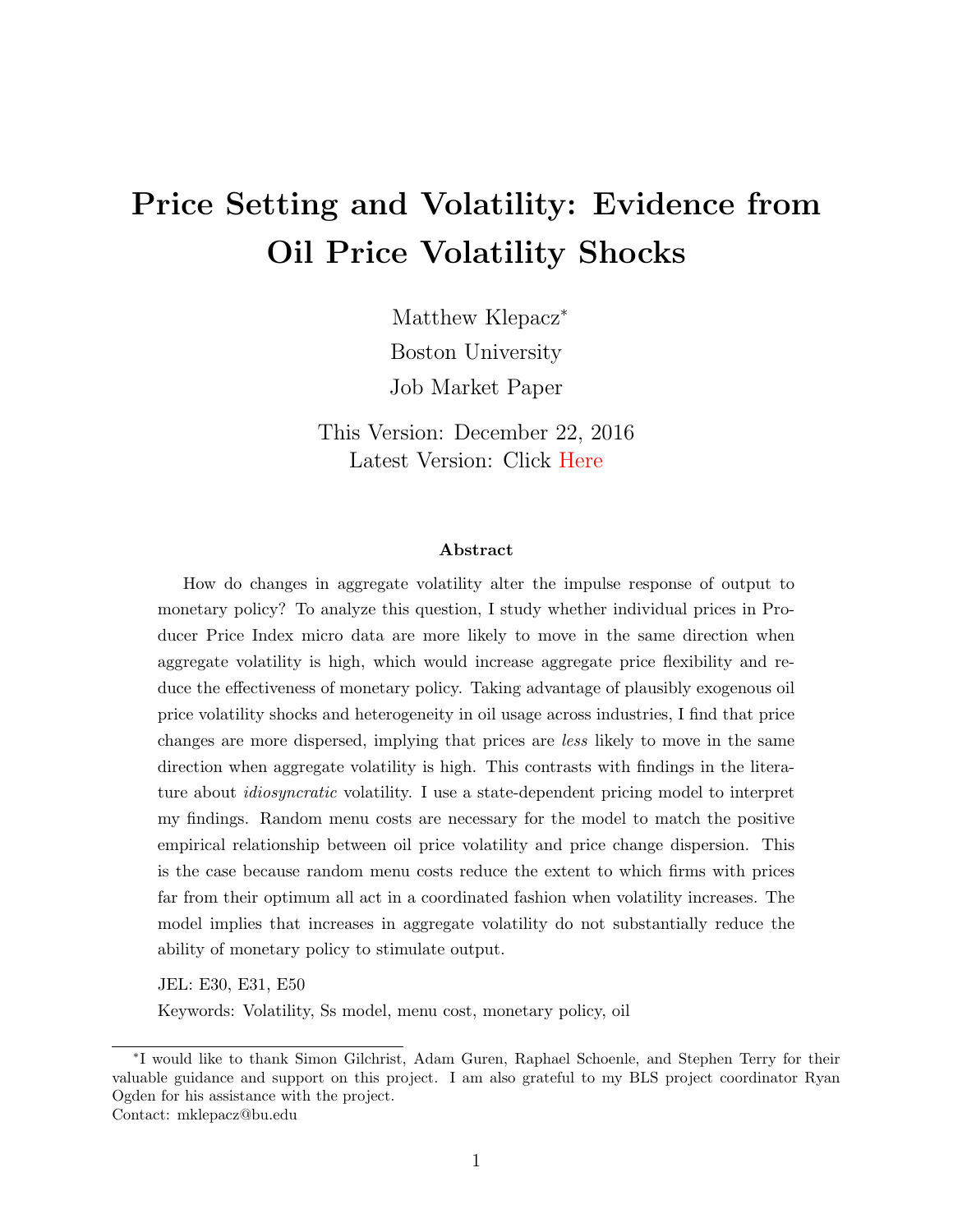# 1 Introduction

Do changes in aggregate volatility alter the ability of monetary policy to stimulate the economy? During periods of high volatility, the economy is buffeted by large macroeconomic shocks that are likely to impact price changes. Policy makers are concerned that policy effectiveness may decrease during these periods. This paper examines the role of time varying aggregate volatility in price setting and its implications for monetary policy.

Monetary policy effectiveness is dependent on the flexibility of the aggregate price level, which is determined by the the extent to which firms change their price in the same direction after monetary stimulus. A key measure of the extent to which price changes move together is price change dispersion. I analyze whether price change dispersion is affected by heightened volatility and find that price change dispersion increases during periods of greater volatility.

I use well-measured and plausibly exogenous oil price volatility shocks to study how price setting behavior responds to changes in the volatility of a common shock. Oil price shocks are advantageous in studying how prices react to changes in volatility for three reasons. First, oil price volatility has large variation over time. Secondly, heterogeneity in oil usage across sectors allows me to construct industry-specific exposure to oil shocks in the spirit of Bartik (1991). Industries that rely on oil more intensively as an input would be expected to have stronger responses to oil price volatility shocks. Lastly, the industry-specific oil demand variables are plausibly exogenous common volatility shocks. Oil prices are also a specific source of volatility that the FOMC is concerned about, as the following quote shows.

What will happen with the price of oil? The uncertainties are sizable, and progress toward our goals and, by implication, the appropriate stance of monetary policy will depend on how these uncertainties evolve.

#### Janet Yellen, June 6, 2016

My main finding is that increased oil price volatility leads to increased price change dispersion, which means that monetary policy is not less effective. I show this by using heterogeneity in long run oil usage, and find that industries more exposed to oil exhibit greater price change dispersion in response to increases in volatility than industries with low oil exposure. My main results imply that the doubling of oil price volatility from December 2007 to September 2008 explains 44% of the average increase in price change dispersion. The results are robust to various measures of volatility, additional control variables, and hold both within and outside of the 2008 crisis period.

Monetary policy has the ability to stimulate output by changing the supply of money in a basic monetary framework. However, if prices are completely flexible, then monetary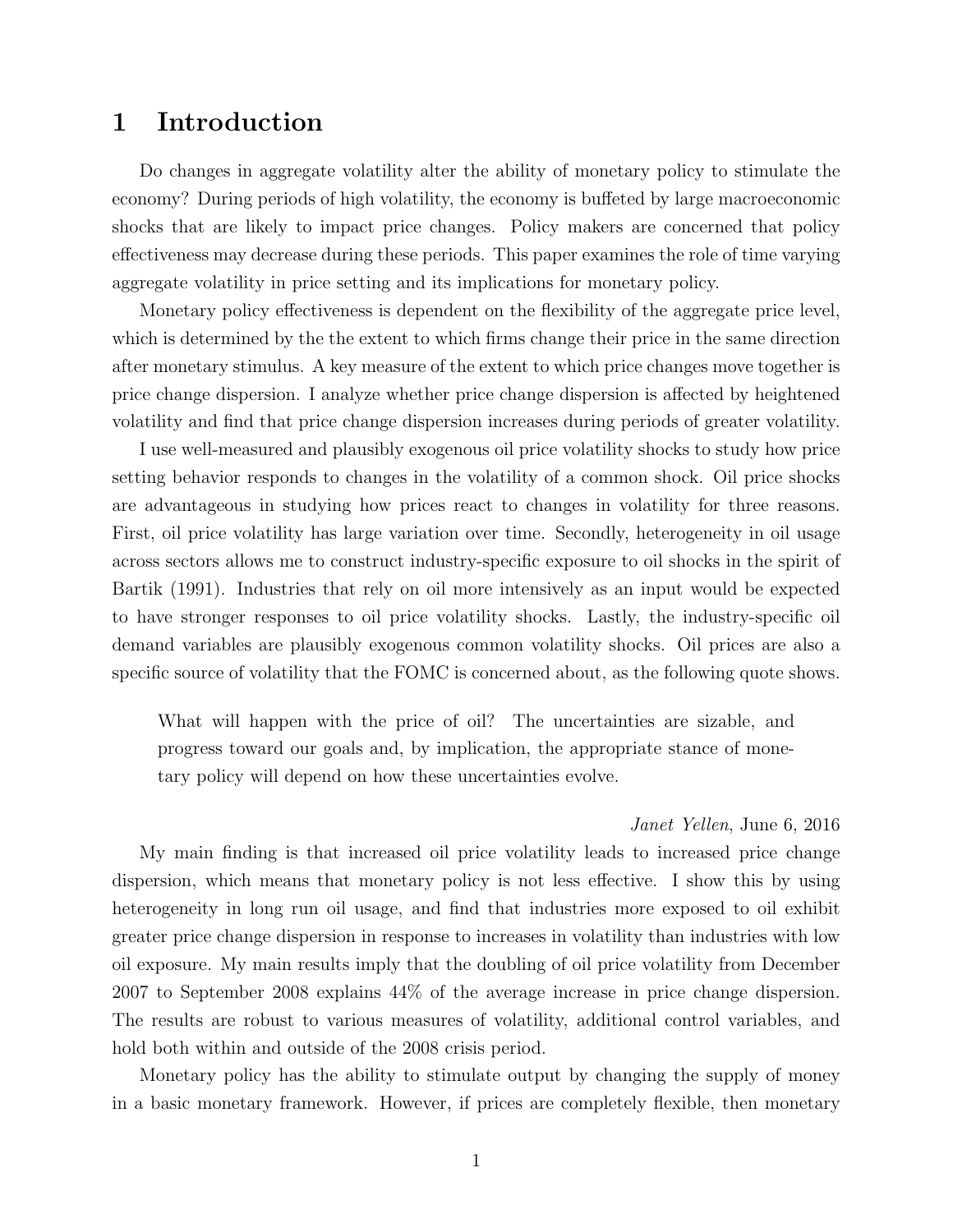<span id="page-2-1"></span><span id="page-2-0"></span>

Figure 2: Less Disperse Desired Price Change Distribution

policy has no effect on output. Micro-price data shows that prices change approximately twice a year for both consumer and producer goods. Yet the selection of prices that do change is also important for monetary non-neutrality. Greater dispersion of price changes lowers the fraction of price changes that are affected by a change in money, and is therefore a key measure of the degree of monetary non-neutrality. This is illustrated in Figures [1](#page-2-0) and [2.](#page-2-1) The left panels show a disperse and less disperse desired price change distribution prior to a monetary shock. Both distributions feature positive and negative price changes but have on average positive price changes.

The right panels show the distribution after a positive monetary shock. An increase in the supply of money shifts the desired price change distribution to the right, with more positive price changes than prior to the shock. The purple area shows the increase in positive price changes. The figures show that the monetary shock has greater inflationary consequences in the less disperse distribution, as more desired prices are close to the adjustment threshold. Heightened aggregate volatility causes the price change distribution to be more disperse, which leads to decreased inflationary effects and increased real effects of monetary policy.

A general equilibrium price setting model with fixed costs of price adjustment that matches the micro-pricing facts is used to quantify the effects of monetary policy during periods of increased aggregate volatility. Changes in volatility have two mechanisms through which they affect firm price setting in a model with fixed costs of adjustment, a real options effect and a volatility effect. The real options effect increases the region of inactivity in the model, by pushing the action and inaction bands outward, thereby decreasing frequency of price adjustment. The volatility effect increases the variance of the common aggregate shock that affects firms. Increases in volatility to a common shock imply that larger shocks will affect firms, but the resultant price changes will be synchronized in the direction of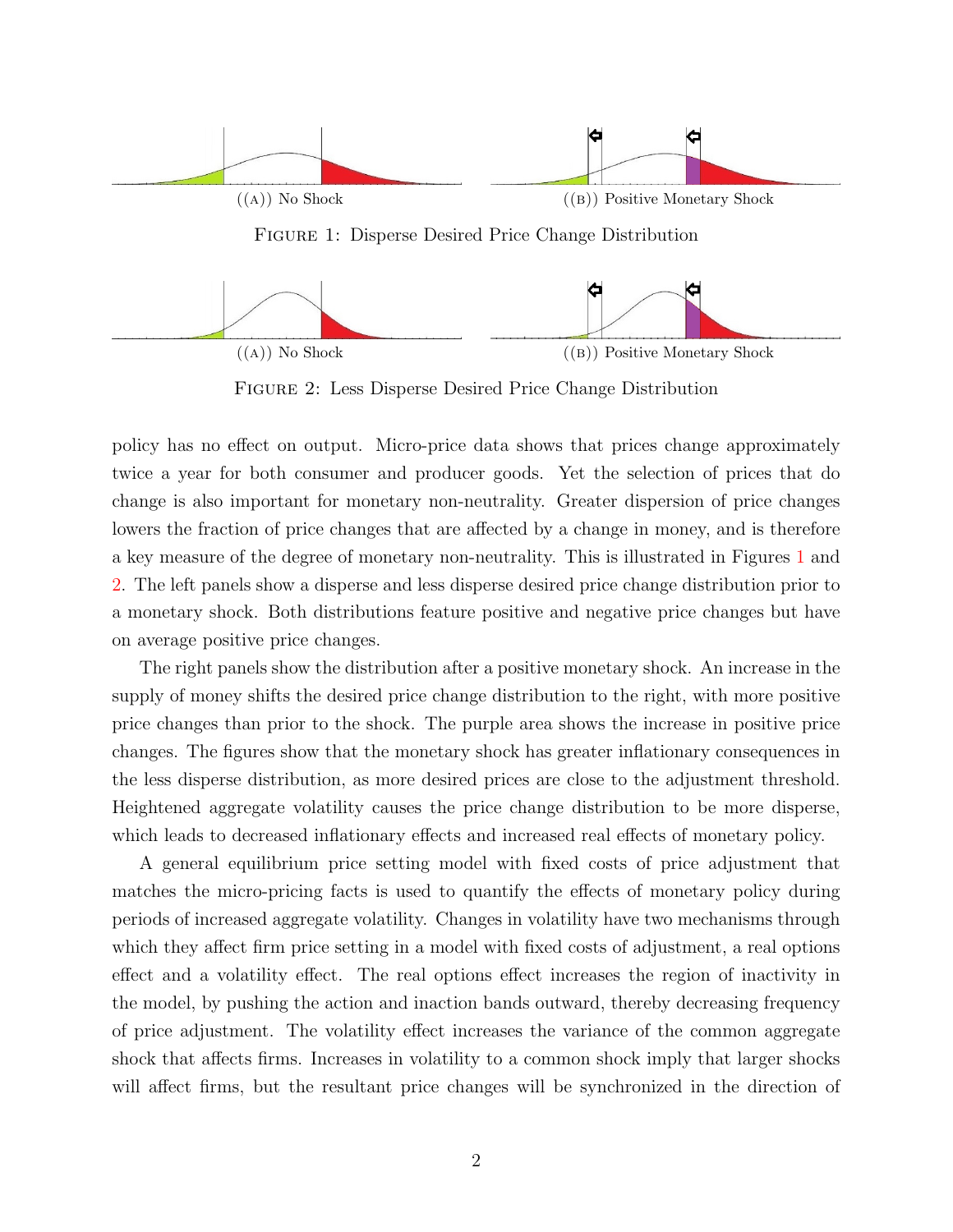the common cost shock which decreases price change dispersion. This stands in contrast to changes in idiosyncratic volatility, where the volatility effect pushes more price changes in both directions and increases price change dispersion.

I first show that the empirical relationship between price change dispersion and oil price volatility is particularly surprising in the context of a modern menu cost model similar to Golosov and Lucas (2007) and Midrigan (2011). This type of model with a fixed menu cost predicts decreased price change dispersion in response to an oil price volatility shock, and the dispersion falls more for sectors with greater oil usage. An increase in oil price volatility is a common shock, and this causes more prices to change and move in the direction of the cost shock which decreases price change dispersion.

I then introduce heterogeneous and random menu costs to the model as in Dotsey et al. (1999) or Luo and Villar (2015) and show that it is able to match the empirical findings. Firms draw menu costs from a non-degenerate distribution, which increases the randomness of which prices will change. Firms have a substantial probability of a large menu cost such that the price will almost never change, which attenuates the price response to a more volatile common shock. During a period of increased oil price volatility some price changes will be more extreme, but due to the firm specific random menu cost a substantial portion of price changes will be reacting to their idiosyncratic productivity shock which decreases the synchronization of price change direction in response the common shock. This feature also limits the increase in price change frequency, by having some fixed costs be large enough such that a firm would never choose to change the price that  $period<sup>1</sup>$  $period<sup>1</sup>$  $period<sup>1</sup>$ .

The model is then used to quantify the effectiveness of monetary policy to stimulate consumption during a period of increased oil price volatility. I find that in the general equilibrium model the graphical intuition about the empirical results holds, and that monetary policy is only slightly less effective. The model shows that monetary policy's ability to stimulate consumption on impact of the shock falls by less than 1% during a one standard deviation increase in oil price volatility. The small decrease in ability to generate real effects is due to an increase in price change frequency, which balances out the increase in effectiveness due to the increase in price change dispersion. The slight decrease is in comparison to the counterfactual fixed menu cost model, which would suggest that monetary policy effectiveness falls by over 8%. More prices are changing because of the large oil price shocks, which enables them to simultaneously incorporate the increase in money.

<span id="page-3-0"></span>Aggregate and idiosyncratic volatility can both increase price change dispersion, but they

<sup>&</sup>lt;sup>1</sup>I focus on price change dispersion in the analysis because I find no evidence that the frequency of price change reacts to oil price volatility. This further supports a model that limits the reaction of frequency to aggregate volatility shocks.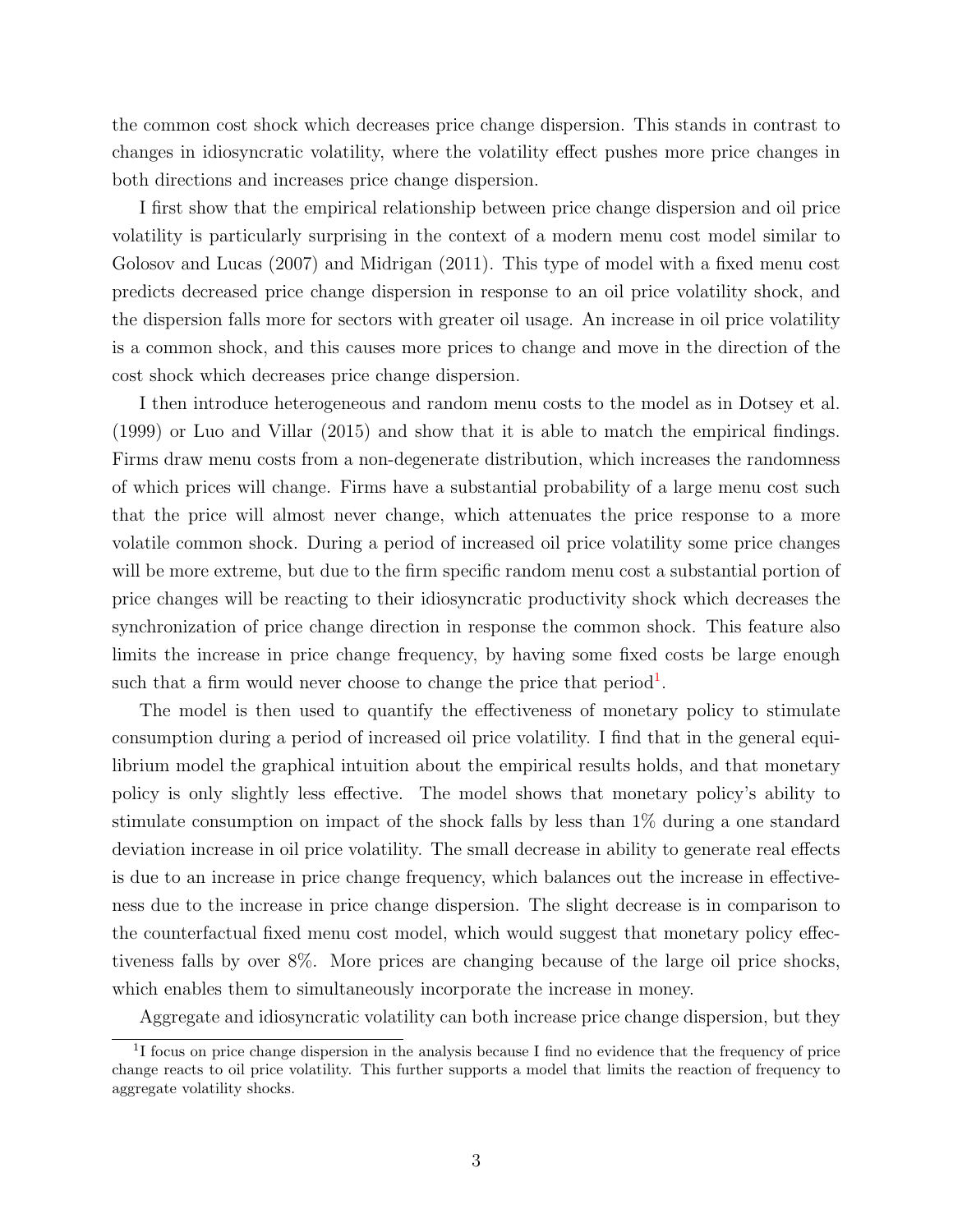have different implications for the effectiveness of monetary policy. My results suggest that policy makers need to consider the source of volatility, aggregate or idiosyncratic, in order to effectively manage the tradeoff between inflation and output stabilization.

The paper is organized as follows. Section 2 describes the micro-price data and oil volatility processes. Section 3 analyzes the micro-price data and shows that price changes are more dispersed during periods of high oil volatility for industries with greater sensitivity to oil. Section 4 presents and calibrates a quantitative price setting model with first and second moment oil price shocks. Section 5 discusses model implications for monetary policy effectiveness during periods of heightened oil price volatility. Section 6 discusses other models of price setting. Section 7 concludes.

### 1.1 Related Literature

This paper contributes to our understanding of the effects of volatility on the economy. The literature includes the seminal paper on volatility of Bloom (2009) and the introduction of volatility into a general equilibrium framework of Bloom et al. (2014). Fernandez-Villaverde et al. (2014) study the effects of changes in fiscal policy volatility in a New Keynesian model with quadratic adjustment costs for pricing. This paper differs by studying the effects of oil price volatility in a model with fixed costs of adjustment for pricing while matching micro-pricing facts.

Within the literature on the association between volatility and price setting behavior, Vavra (2014) and Bachmann et al. (2013) are most closely related to this paper. Vavra (2014) studies the impact of idiosyncratic volatility shocks on price setting moments over time. He uses CPI data to document the distribution of final goods prices over the business cycle and shows that the cross sectional variance of price changes as well as frequency of price adjustment are countercyclical. The paper then shows that these two facts are matched by a standard menu cost model with second moment shocks to idiosyncratic productivity, while a model with only first moment shocks makes the counterfactual prediction that price change dispersion and frequency of adjustment are negatively correlated. Bachmann et al. (2013) asks how business forecast uncertainty affects the frequency of price change. They find that increased uncertainty about production increases price flexibility. My paper differs by examining the effects of a common source of volatility on price setting behavior.

More broadly in the price setting literature, papers have investigated how various sources of volatility affect prices. Baley and Blanco (2015) construct a model with menu costs and imperfect information about idiosyncratic productivity, and find that this mechanism strengthens the volatility effect and increases price flexibility due to uncertainty. Drenik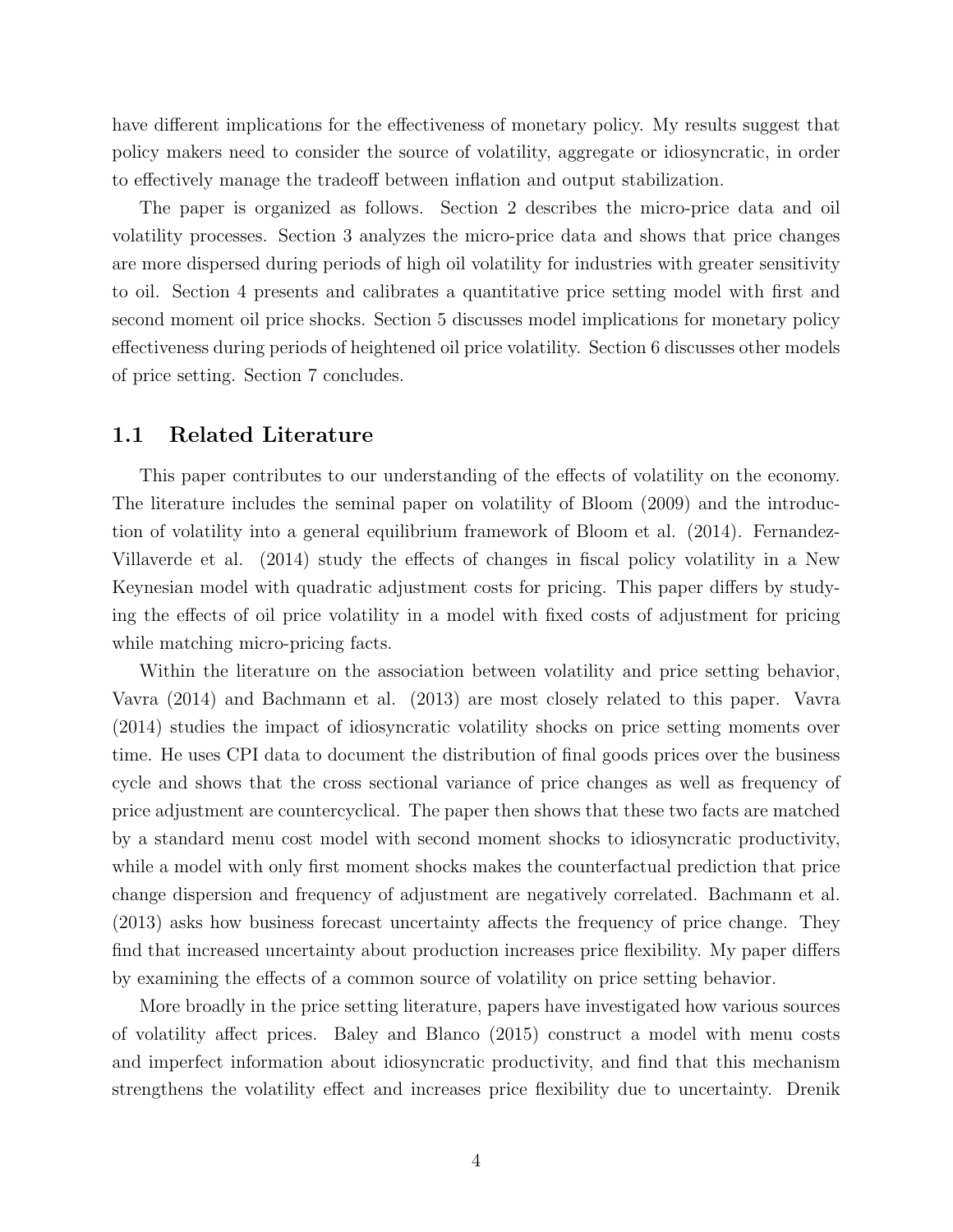and Perez (2014) use the manipulation of inflation statistics in Argentina to understand the role of informational frictions on price level dispersion. They find that the manipulation of statistics is associated with greater price level dispersion, and construct a price setting model with noisy information about inflation and find monetary policy is more effective when there is less precise information. Berger and Vavra (2015) document a positive relationship between exchange rate pass through and item level price change dispersion.

This paper contributes to the literature on state dependent models of price setting consistent with micro-data facts by introducing a new empirical fact on the relationship between price change dispersion and oil price volatility. The model of Golosov and Lucas (2007) features a very strong selection effect, where only large price changes occur. Many papers such as Midrigan (2011), Nakamura and Steinsson (2010), and Karadi and Reiff (2016) have since argued that the selection effect is weaker than in the Golosov and Lucas model. In particular, Midrigan (2011) introduces leptokurtic productivity shocks, which increases the dispersion of price changes. This reduces the mass of prices that would change for a small monetary shock, increasing monetary non-neutrality. Nakamura and Steinsson (2010) introduce real rigidities into the menu cost model through a multi-sector model. Heterogeneity amongst sectors in frequency and average size of price change increases monetary non-neutrality by a factor of three. Karadi and Reiff (2016) show that idiosyncratic productivity shocks that feature stochastic volatility better matches the response to large VAT changes, and argue that this model would feature a degree on non-neutrality between that of the Midrigan model and Golosov and Lucas model. Luo and Villar (2015) document that the price change distribution skewness increases as the rate of inflation increases and argue that the previous set of models are unable to match this empirical fact. They augment the model with random menu costs to increase the randomness of price changes in order to fit this fact.

Lastly, this paper also discusses the effects of first and second moment oil price shocks on the economy. Bloom (2009) and Stein and Stone (2014) also use oil shocks as a plausibly exogenous source of volatility on investment decisions. Studying the effects of oil shocks themselves, Blanchard and Gali (2008) construct a model with nominal rigidities in price and wage setting, where firms and consumers use oil to study the declining role of oil in the US economy over time. They find that a combination of a decrease in wage rigidities, increase in monetary policy credibility, and a decrease in oil consumption for both firms and consumers have contributed to the decrease in importance of oil price shocks. Clark and Terry (2010) use a Bayesian vector autoregression framework and show that energy price pass through has declined over time starting from the 1970's. Chen (2008) also studies oil price pass through into inflation across countries using a time varying pass through coefficient. She finds a long run pass through of 16 percent for the US over the period of 1970 to 2006,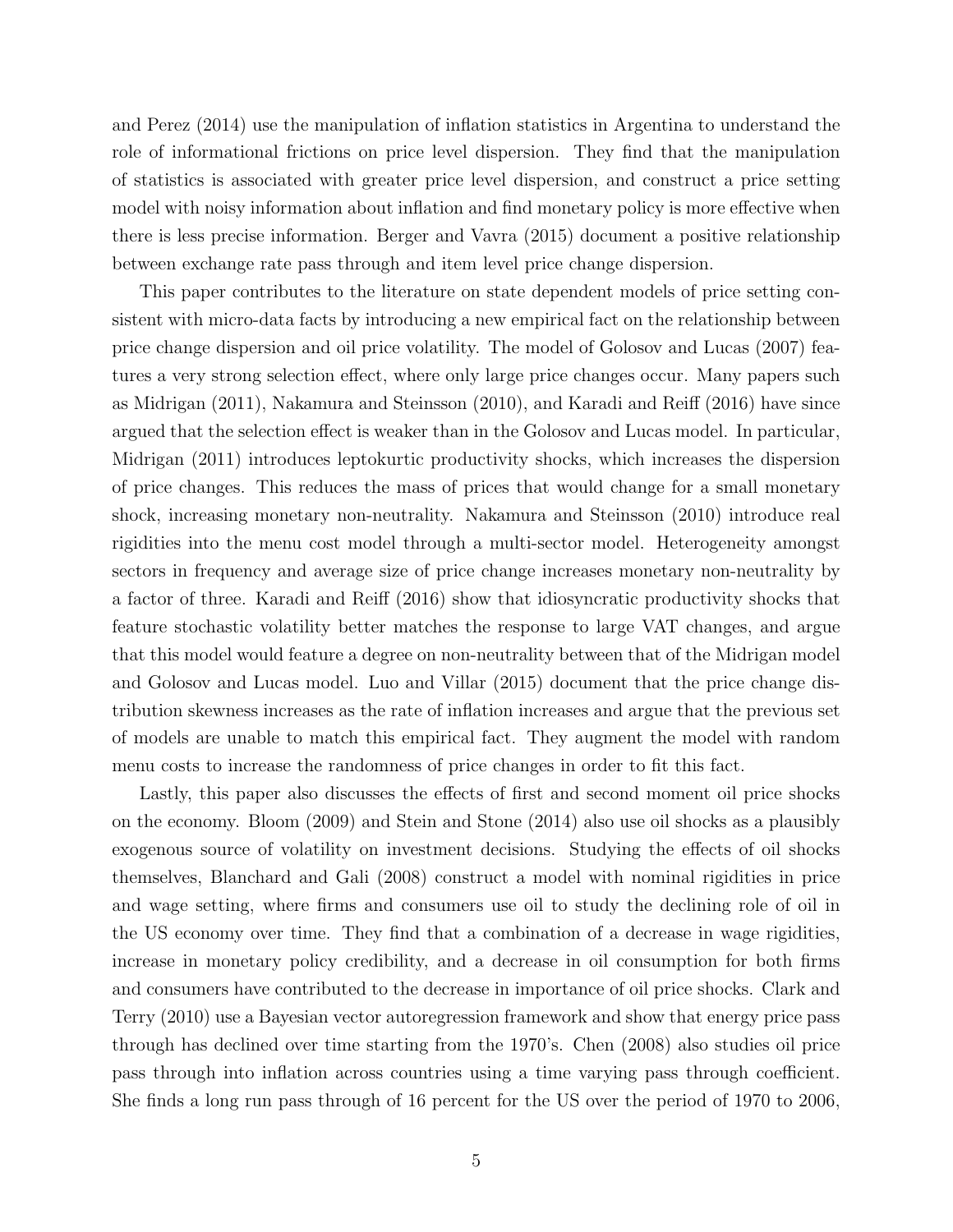and a short run pass through of slightly less than 1 percent over one quarter. Jo (2012) uses a VAR with stochastic volatility to study the effects of oil price volatility on real economic activity and finds that an increase in oil price volatility decreases industrial production.

# 2 Data Sources and Methods

# 2.1 Micro-Price Data

This paper constructs industry level measures of relevant price statistics using confidential item level micro-data underlying the producer price index from the Bureau of Labor Statistics<sup>[2](#page-6-0)</sup>. The micro-level data starts in 1998 and extends through 2014<sup>[3](#page-6-1)</sup>. Each month around 100,000 prices are collected from about 25,000 reporters. Prices are collected for the entire U.S. production sector.

Prices are collected from a survey that asks producers for the price of an item each month. Items are sampled in a three stage procedure. The BLS first creates a list of establishments within an industry. The second stage is selecting price forming units within each industry, which are created by clustering establishments. The third and final stage is selecting specific items within a price forming unit to sample. The BLS uses a probabilistic technique to select items within a price setting unit, where items are weighted proportional to the value of the category within the unit<sup>[4](#page-6-2)</sup>.

I restrict the pricing data to a subset of items within the PPI. Only manufacturing industries are included which enables the study of price setting in markets where goods are not homogeneous and firms have some price setting power<sup>[5](#page-6-3)</sup>. Gopinath and Itskhoki (2010) make the same restriction in their study of international producer pricing data. Manufacturing industries are also a setting where oil is used as an input for production. This leaves 81 four digit industries in the micro-level data sample. While the PPI collects data on finished goods, intermediate goods, and crude materials, only finished goods products are used in the construction of these statistics. Aggregate price statistics are calculated by first constructing an item level unweighted statistic within each four digit NAICS industry. Industry price

<span id="page-6-0"></span><sup>&</sup>lt;sup>2</sup>The data set has been studied before in Gilchrist et al.  $(2015)$ , Goldberg and Hellerstein  $(2009)$ , Gorodnichenko and Weber (2016), and Nakamura and Steinsson (2008) along with several other papers.

<span id="page-6-1"></span><sup>3</sup>The BLS collects this price data from the view of the firm rather than the consumer, thus price collected is the revenue received by a producer and does not include sales or excise taxes. This is in contrast to the CPI which is the out of pocket expenditure for a consumer for a given item.

<span id="page-6-3"></span><span id="page-6-2"></span><sup>4</sup>Further details about the BLS sampling process is in appendix [B.3.](#page-46-0)

<sup>&</sup>lt;sup>5</sup>This includes goods that have a two digit NAICS code of 31, 32, or 33. However it excludes all items in NAICS 324, Petroleum and Coal manufacturing industry, as these industries view oil price volatility as both profit and cost volatility.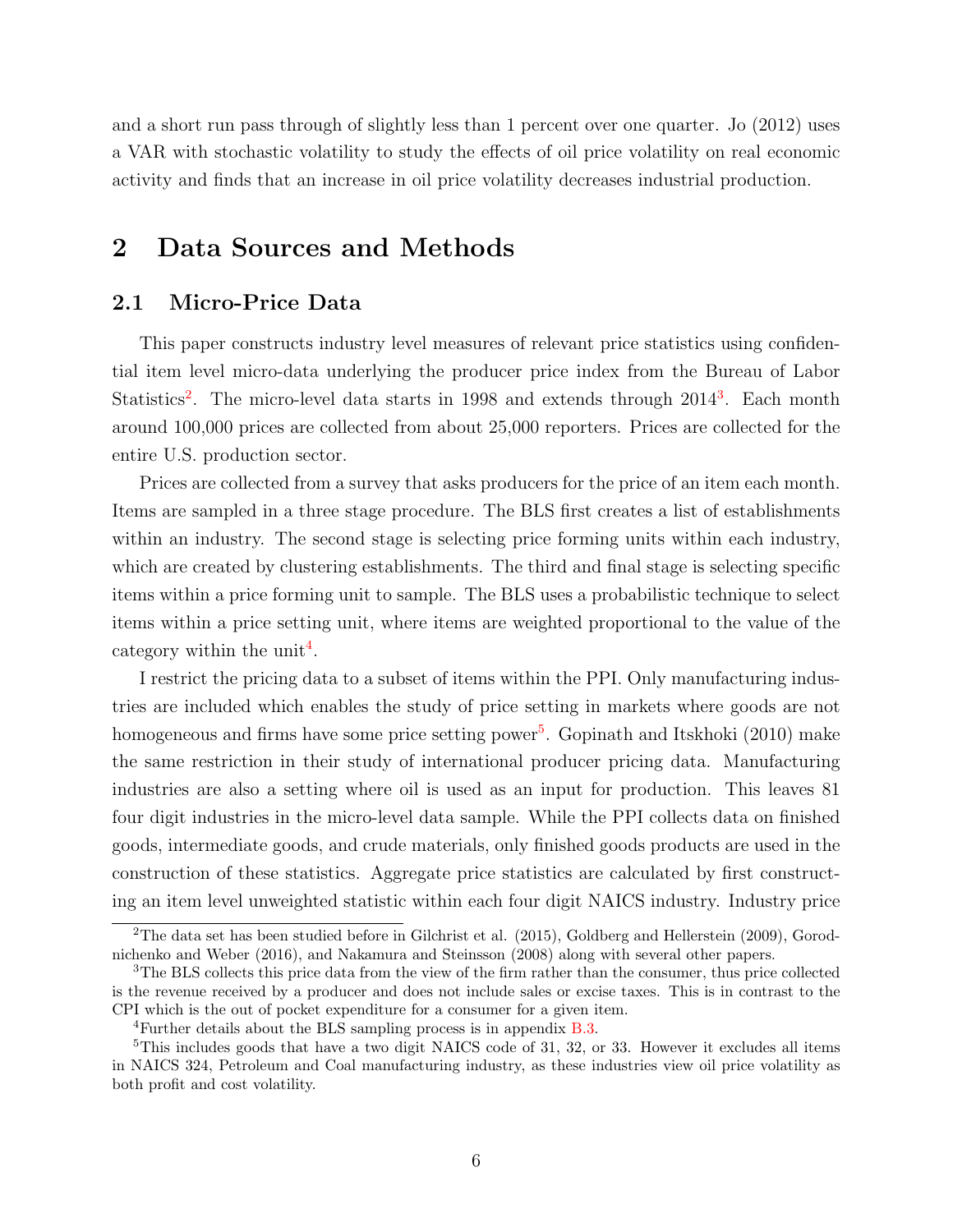<span id="page-7-2"></span>

Figure 3: Monthly Standard Deviation of Price Changes NOTE: Data is seasonally adjusted with X-12 seasonal filter and presented as 6 month moving average.

statistics are then aggregated using value added weights to construct the weighted mean of each price setting moment<sup>[6](#page-7-0)</sup>.

The main focus of the empirical section of the paper is to study the effect of oil price volatility on producer price change dispersion. Dispersion is measured as either the standard deviation of price changes or the interquartile range of price changes. Producer price change dispersion is measured at the industry-month level as  $PriceDisp_{j,t} =$  $\sqrt{1}$  $\frac{1}{I}\sum$  $i=1$  $(dp_{i,j,t} - \overline{d_{i,j,t}})^2,$ where i indexes items within industry j during month t. Price change dispersion is calculated using only non-zero price changes<sup>[7](#page-7-1)</sup>. The interquartile range is calculated for the same set of item level price changes within an industry at time t.

Figure [3](#page-7-2) shows aggregate price change standard deviation during the 1998 to 2014 data sample. It shows there is a large amount of variation over time ranging from 0.09 during 1999 up to 0.15 during 2003. During the Great Recession the dispersion measure increased from

<span id="page-7-0"></span><sup>&</sup>lt;sup>6</sup>This is the similar to the method Nakamura and Steinsson (2008) use to construct PPI price statistics. They first took the average price statistic within an item group, then took a median across item groups.

<span id="page-7-1"></span><sup>&</sup>lt;sup>7</sup>Price change dispersion is typically constructed using only non-zero price changes such as in Vavra  $(2014)$ , Berger and Vavra (2015), Luo and Villar (2015). Similar results are obtained however when including zeros in the standard deviation of price changes measure and results are in appendix [B.8.](#page-49-0)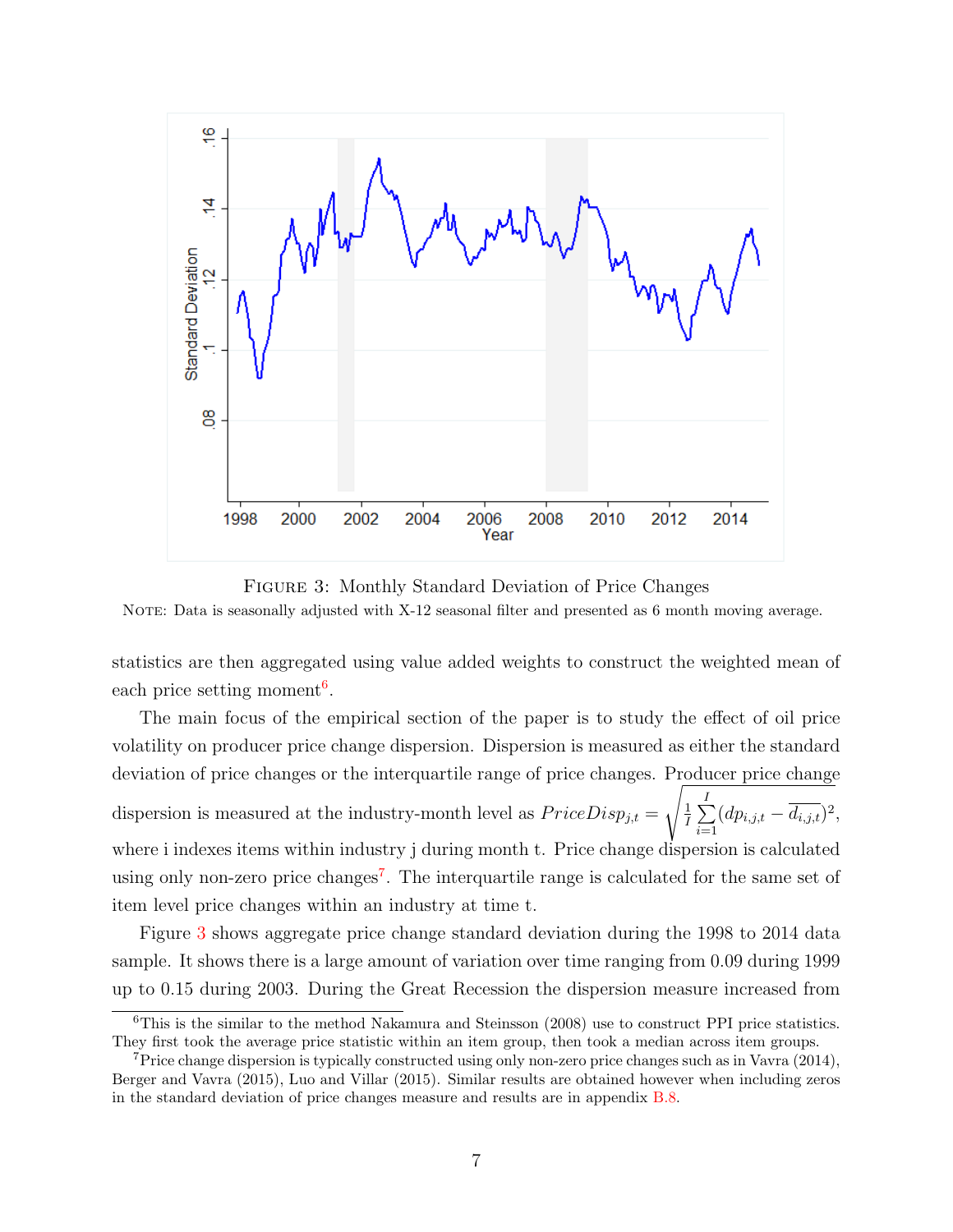<span id="page-8-1"></span>

|                                                    |             |      |          | Moment   Freq Avg Size Frac Up Frac Small SD Kurt |             |            |
|----------------------------------------------------|-------------|------|----------|---------------------------------------------------|-------------|------------|
| $\vert$ CPI                                        | $\mid$ 0.11 | 0.08 | - 0.65 - | 0.12                                              |             | $0.08$ 6.4 |
| $ $ PPI                                            | $\pm 0.15$  | 0.07 | 0.60     | 0.22                                              | $0.13$ 15.0 |            |
| TABLE 1: Consumer and Producer Price Index Moments |             |      |          |                                                   |             |            |

NOTE: All CPI moments calculated for 1988-2012 from Vavra (2014) except for fraction of small price changes which is calculated for 1977-2014 from Luo and Villar (2015). PPI moments calculated for 1998- 2014 are author's calculation. Small price changes are defined as  $|dp_{i,t}| < 0.01$ .

0.13 to 0.14, an increase of 7%. This stands in contrast with Berger and Vavra (2015) who find the IQR of price change dispersion nearly doubles from 0.09 to 0.17 in the international producer price data set<sup>[8](#page-8-0)</sup>.

To further substantiate the similarities between consumer and producer prices, table [1](#page-8-1) shows price statistics for both the CPI and the PPI. The most notable difference between the two data sets is that there are more small price changes in the PPI than the CPI, which increases the kurtosis of the price change distribution in the PPI[9](#page-8-2) . The correlation between the monthly inflation measures of consumer prices and producer prices is 0.8 over the 1998 to  $2014$  time period<sup>[10](#page-8-3)</sup>. Temporary sales are not common in the PPI, so sales filtering techniques are not applied.

### 2.2 Oil Prices

I measure oil prices using the average monthly West Texas Intermediate (WTI) spot price of oil, a particular grade of light and sweet crude oil traded in Cushing, Oklahoma. The WTI oil price is beneficial to use because it is available at daily frequency, and allows construction of within month volatility of oil prices. I argue that oil price and volatility movements are plausibly exogenous to disaggregated US industries. Evidence in favor of this is that many large price movements can be traced to events that are unrelated to the US. Rather they can be explained by events in large oil producing regions such as the Middle East or South America, or changes in demand elsewhere in the world.

This section will briefly summarize the evolution of oil price changes over time<sup>[11](#page-8-4)</sup>. There was a spike in the price and volatility of oil during late 2002 and 2003 related to the Venezuelan oil strike from December 2002 to February 2003 and the Iraq war in 2003. The nominal price of oil then increased over 350 percent from 2003 until the middle of 2008, and Hamil-

<span id="page-8-2"></span><span id="page-8-0"></span><sup>&</sup>lt;sup>8</sup>I find that the IQR of price change dispersion increases from 0.07 to 0.09 during the Great Recession.

<sup>9</sup>Nakamura and Steinsson (2008) show that there is a high correlation between the frequency of price change within narrow item groups between the CPI and PPI data.

<span id="page-8-3"></span> $^{10}$ A comparison of the CPI and PPI inflation rates are shown in appendix [B.9.](#page-51-0)

<span id="page-8-4"></span><sup>11</sup>Additional discussion about the potential causes of oil price changes are in appendix [B.5.](#page-47-0)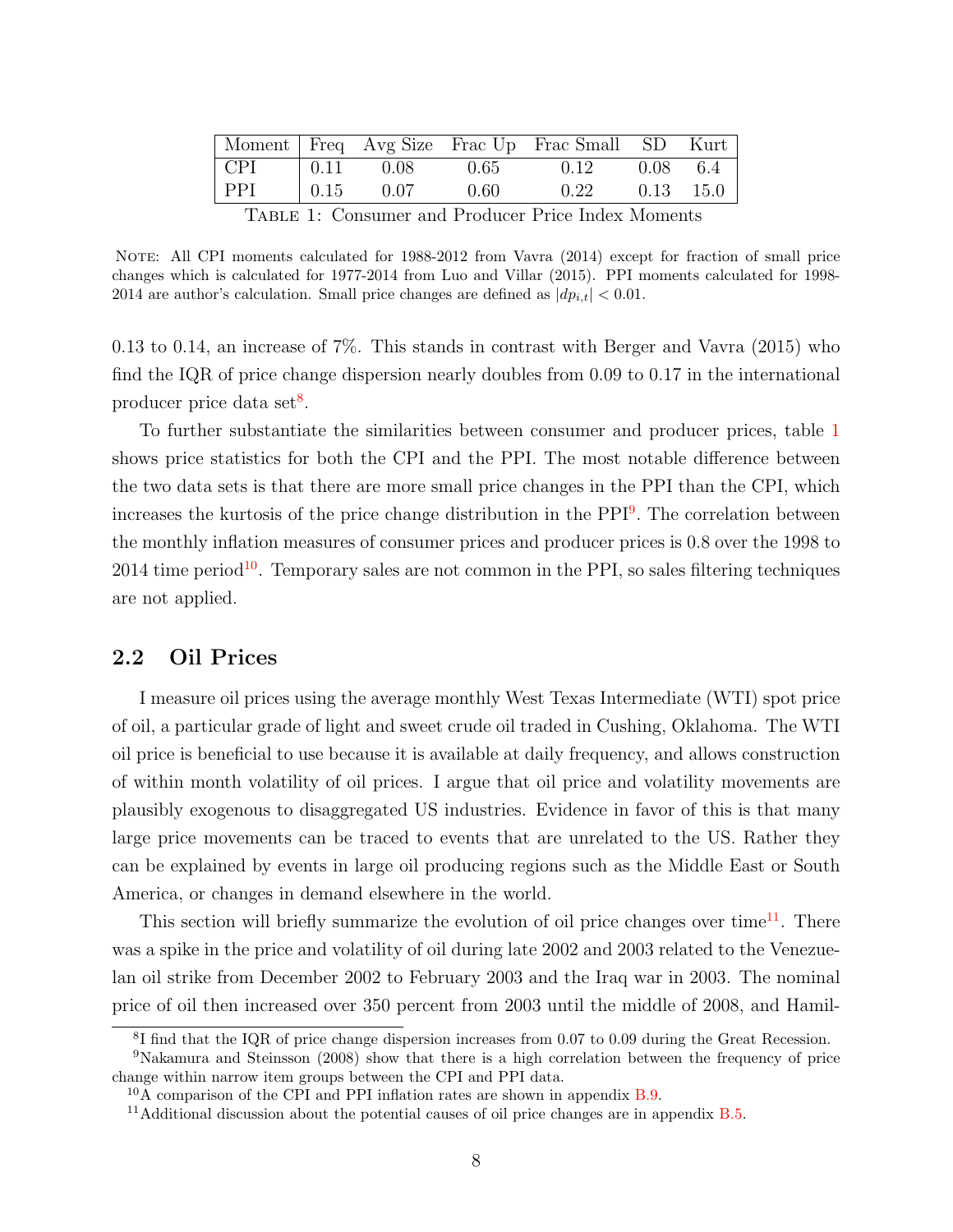ton (2009) and Kilian (2008b) attribute this to an increase in demand from Asia. Oil prices plummeted from \$134 in June 2008 to \$34 in February 2009 due to anticipation of a global recession while oil volatility more than doubled during the associated period. Another spike in oil prices and volatility occurred in 2011 and is associated with the Libyan uprising.

Between June 2014 and January 2015 the price of oil fell nearly fifty percent. This decline is attributed by Baumeister and Kilian (2015) to a decline in global activity, as well as an increase in the supply of oil likely due to US shale production.

### <span id="page-9-2"></span>2.3 Oil Price Volatility

This section estimates the latent oil price volatility process using three different measures. The preferred method of measuring oil price volatility is with a stochastic volatility model that estimates independent first and second moment shocks from the single process for oil prices. The process will also be consistent with the modeling section.

I assume real oil prices follow an AR(1) process with time varying volatility, where volatility follows a mean reverting  $AR(1)$  process<sup>[12](#page-9-0)</sup>. Specifically,

$$
log P_t^o = \rho_o log P_{t-1}^o + e^{\sigma_t} \nu_t \tag{1}
$$

$$
\sigma_t = (1 - \rho_\sigma)\overline{\sigma} + \rho_\sigma \sigma_{t-1} + \phi \nu_{\sigma, t} \tag{2}
$$

where  $\{\nu_t, \nu_{\sigma,t}\} \sim N(0,1)$ , and  $\bar{\sigma}$  is the unconditional mean of  $\sigma_t$ . The shock to oil price volatility  $\nu_{\sigma,t}$  is assumed to be independent of the level shock  $\nu_t$ . The postulated oil price process is the same as in Plante and Traum (2012) or Blanchard and Gali (2008) with time varying volatility.

The parameters are estimated using Bayesian Markov Chain Monte Carlo methods. Due to the nonlinear interaction between the innovations to oil price shocks and volatility, the Kalman filter cannot be used but a particle filter can evaluate the likelihood, as proposed by Fernandez-Villaverde and Rubio-Ramirez (2007). Markov Chain Monte Carlo is used to sample from the posterior distribution. Following Born and Pfeifer (2014), a backward smoothing routine is then used to extract the historical distribution of shocks from the  $\mathrm{model}^{13}$  $\mathrm{model}^{13}$  $\mathrm{model}^{13}$ .

However other measures of oil price volatility are also constructed for robustness. A GARCH model of volatility is estimated, and the extracted volatility series shows that the two methods measure the same underlying process. Realized volatility is constructed from

<span id="page-9-0"></span> $12$ Nominal oil prices are deflated by the PPI finished goods index.

<span id="page-9-1"></span><sup>&</sup>lt;sup>13</sup>Further estimation details for the stochastic volatility process are in Appendix  $B.1$ .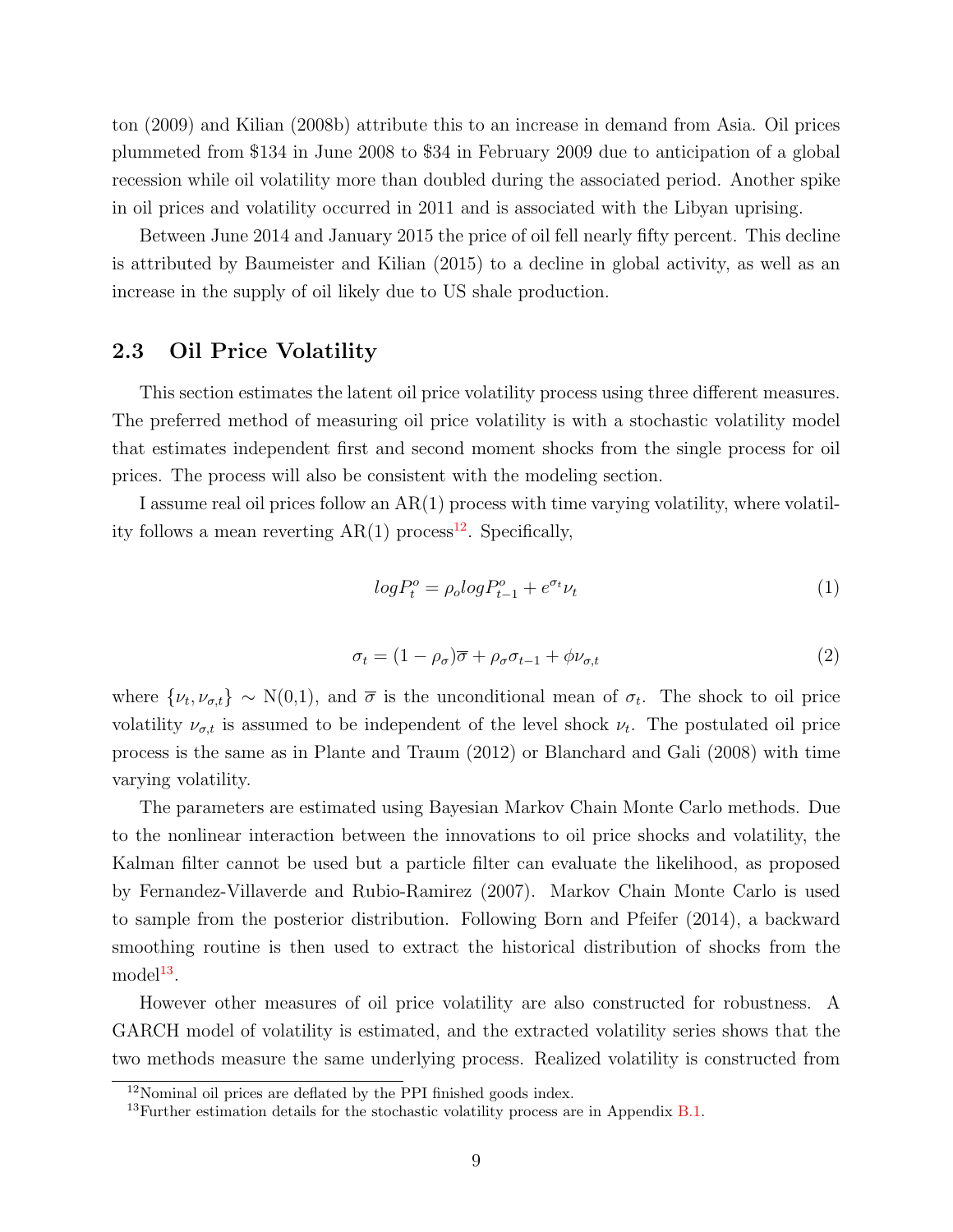<span id="page-10-1"></span>

| Parameter           | Prior              | Posterior |          |                   |  |
|---------------------|--------------------|-----------|----------|-------------------|--|
|                     |                    | Mean      | Median   | 95% PI            |  |
| $\rho_o$            | Uniform $(0,1)$    | 0.999     | 0.999    | (0.992, 0.999)    |  |
| $\rho_{\sigma}$     | Uniform $(0,1)$    | 0.887     | 0.9429   | (0.574, 0.999)    |  |
| $\varphi$           | Uniform $(0,6)$    | 0.140     | 0.127    | (0.053, 0.276)    |  |
| $\overline{\sigma}$ | Uniform $(-20,20)$ | $-2.607$  | $-2.602$ | $(-3.000,-2.234)$ |  |

Table 2: Priors and Posteriors of Stochastic Volatility Oil Process

NOTE: Stochastic Volatility priors for real oil price process with time varying volatility. Process estimated using monthly WTI data from 1986 to 2014.

within month daily oil price returns. While this is a noisier volatility process it has a significant correlation with the other volatility series. The high correlation between the three measures of oil price volatility shows that they are extracting a common volatility factor that underlies oil price movements.

The conditional heteroskedasticity of oil prices in the estimated  $GARCH(1,1)$  model of oil prices has both significant autoregressive and moving average components. Complete description of the results is in the appendix. The GARCH volatility series is noisier than the stochastic volatility series, but they have a correlation of 0.74 between 1998 and 2014. GARCH volatility shows a large increase in volatility during 2009 that is also present in the stochastic volatility measure.

The final measure of volatility for robustness is the realized volatility of daily oil price returns. The monthly realized volatility value is constructed as:

$$
RV_t = \sqrt{\frac{\sum_{n=1}^{N} (dp_n - \overline{dp_t})^2}{N - 1}}
$$
\n(3)

where  $dp_n$  is the log difference in daily oil prices between days and n indexes number of trading days in month t. This volatility measure differs significantly from the extracted stochastic volatility and GARCH processes. The realized volatility series is more volatile than the other two because it only relies on within month variation in oil prices without any between month smoothing mechanism due to autocorrelation in the oil price volatility process. However, there is still a significant correlation between realized volatility and the other two volatility series, implying that all three are extracting a similar latent volatility process for oil prices<sup>[14](#page-10-0)</sup>.

<span id="page-10-0"></span>Figure [4](#page-11-0) compares the three oil volatility measures over time, while table [3](#page-11-1) shows oil

<sup>14</sup>Over the period 1998 to 2014, the correlation between stochastic volatility and GARCH volatility is 0.74, while the correlation between stochastic volatility and realized volatility is 0.66. GARCH volatility and realized volatility of oil prices have a correlation of 0.42.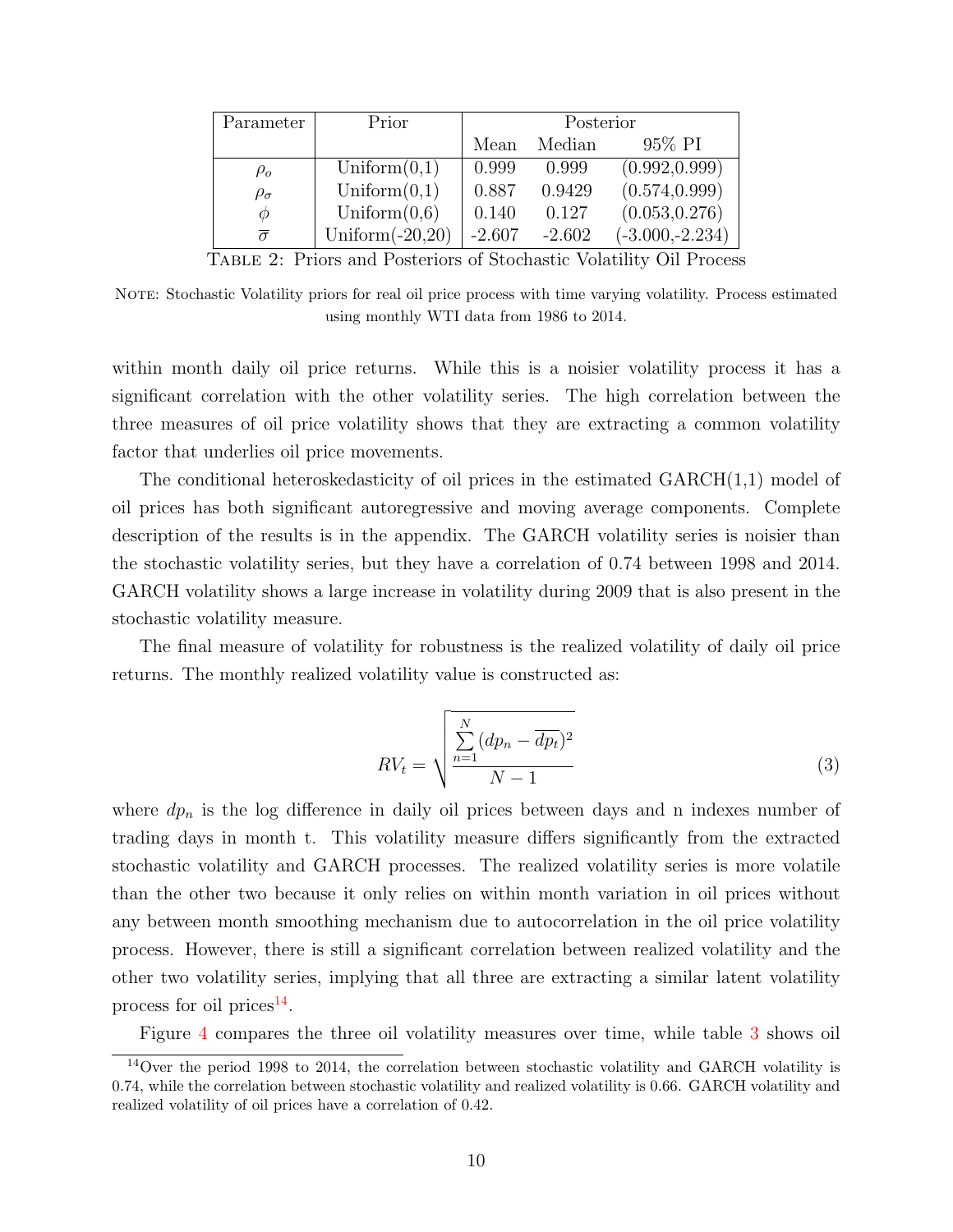<span id="page-11-1"></span>

| Variable                      | Mean   |          | Median Standard Dev | Max    | Min               |
|-------------------------------|--------|----------|---------------------|--------|-------------------|
| Stochastic Vol $\vert$ 0.0763 |        | 0.0724   | 0.0222              | 0.1730 | 0.0416            |
| GARCH Vol                     | 0.0785 | - 0.0736 | 0.0191              | 0.1980 | 0.0582            |
| Realized Vol                  | 0.0580 | 0.0510   | 0.0332              |        | 0.2566 0.0170     |
| $\Delta log(P_t^o)$           | 0.0042 | 0.0119   | 0.0820              |        | $0.2130 - 0.3132$ |

|  | TABLE 3: Oil Price Summary Statistics |  |
|--|---------------------------------------|--|
|  |                                       |  |

NOTE: Summary statistics for monthly WTI real oil prices over  $1998:M1-2014:M12$ . Volatility measures are the standard deviation of each oil price volatility measure.

<span id="page-11-0"></span>

#### Figure 4: Oil Volatility

NOTE: The thick dotted red line shows the extracted stochastic volatility of oil prices,  $e^{\sigma_t}$ , while the solid black line shows the GARCH volatility,  $\sigma_t$ . The thin dotted gray line shows within month realized volatility of daily oil prices.

price summary statistics during the 1998 to 2014 period. There is a spike in volatility in all three measures during the last months of 2002 and early 2003 that occurs during the Venezuelan oil strike and beginning of the Iraq War. Between March 2008 and December 2008, stochastic volatility more than doubles from 0.078 to 0.172. GARCH and realized volatility have similar large increases during the same time period. GARCH volatility rises from 0.06 to 0.15, and realized volatility nearly quadruples from 0.04 to 0.15. All three series also have large increases during the second half of 2014.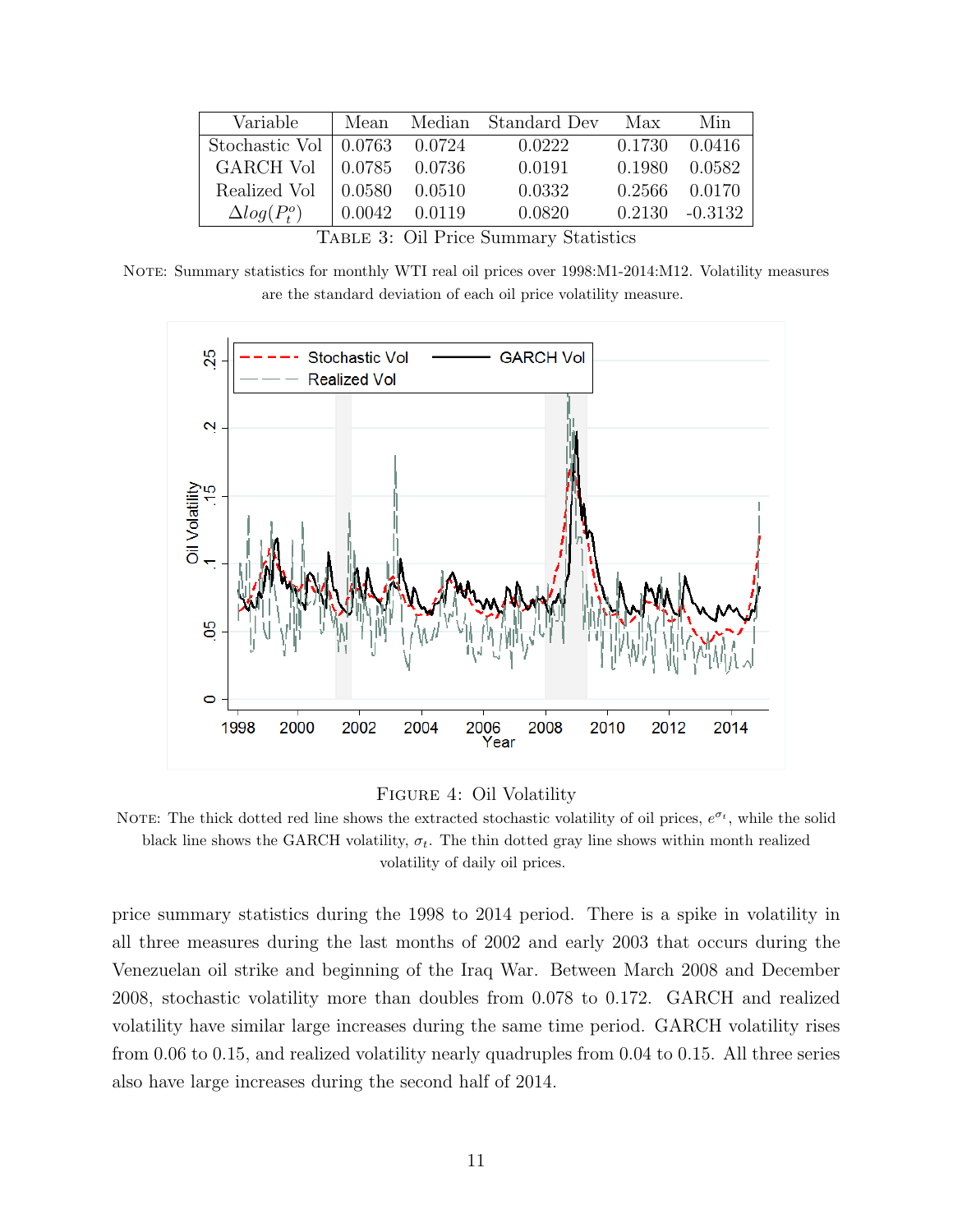

Figure 5: Stochastic Oil Volatility and Real Oil Price

NOTE: WTI nominal monthly oil price deflated by PPI finished goods index on right vertical axis and stochastic volatility,  $e^{\sigma_t}$ , on the left vertical axis.

# 3 Empirical Analysis

# 3.1 Oil Price Pass Through

Before moving to the main analysis, I examine the pass through of oil prices to producer prices to show that oil price inflation affects producer price setting behavior. I estimate the pass through equation:

$$
\pi_{j,t} = \alpha_j + \sum_{i=0}^{12} b_i \left(\Delta log P_{t-i}^o\right) + \epsilon_{j,t} \tag{4}
$$

where  $\pi_{j,t}$  is monthly producer price inflation for a NAICS 4 industry j.  $\alpha_j$  are industry fixed effects and  $\Delta log P_t^o$  are monthly changes in the spot price of oil. The regression includes 12 months of lagged oil price changes<sup>[15](#page-12-0)</sup>. The results are in table  $4$ .

The short run pass through is the coefficient  $b_0$ , the impact of a change of oil prices on producer prices during the same month<sup>[16](#page-12-1)</sup>. The coefficient is positive and statistically

<span id="page-12-0"></span><sup>15</sup>Additional oil price lags do not substantially change the results.

<span id="page-12-1"></span><sup>&</sup>lt;sup>16</sup>Restricting oil prices to pass through with at least a one month lag does not change the results. The short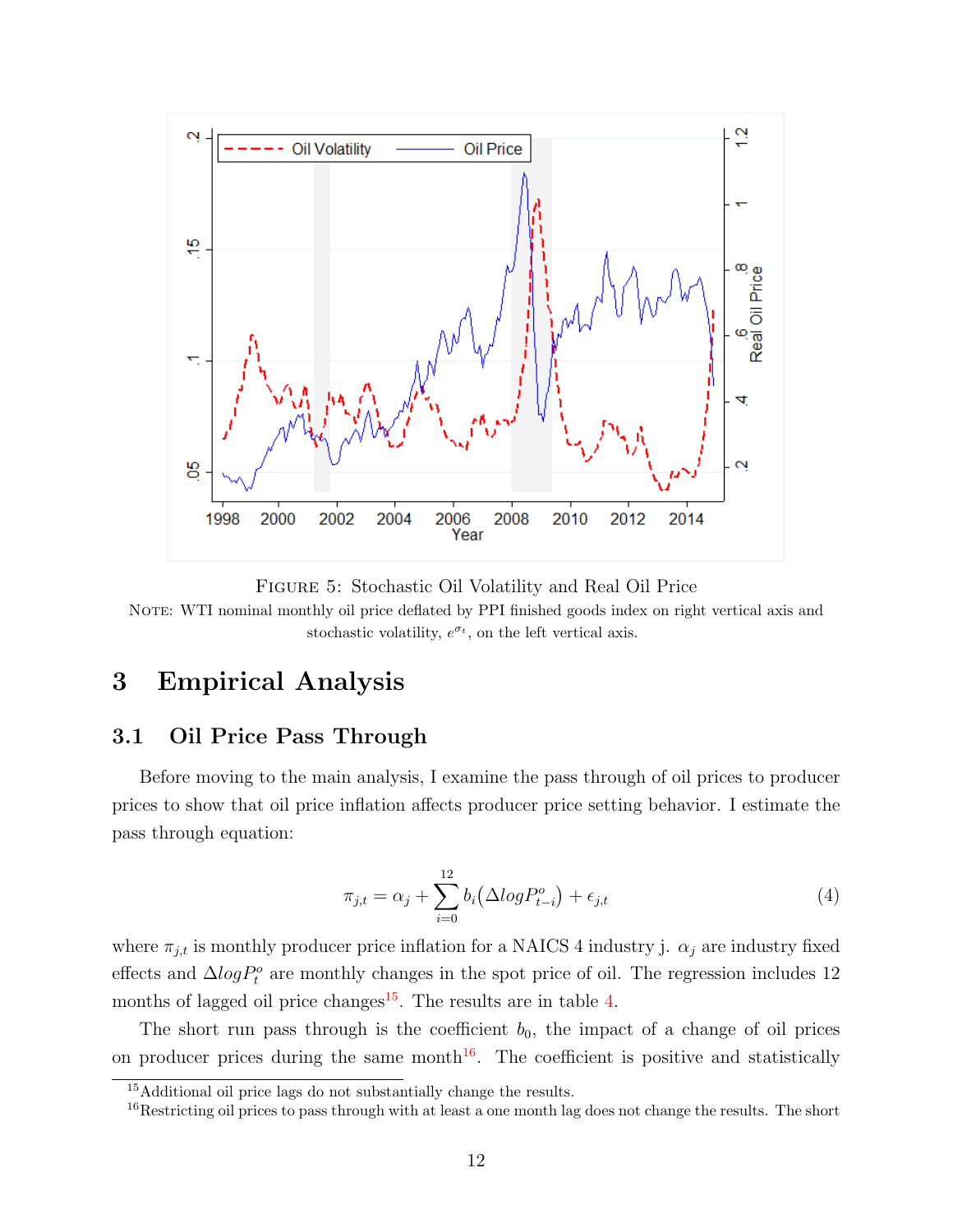| Short Run Pass Through Long Run Pass Through                                                |            |
|---------------------------------------------------------------------------------------------|------------|
| $0.010***$                                                                                  | $0.086***$ |
| (0.003)                                                                                     | (0.017)    |
| $\mathbf{m}_{\text{total}}$ and $\mathbf{m}_{\text{total}}$ and $\mathbf{m}_{\text{total}}$ |            |

TABLE 4: Pass Through Regression

<span id="page-13-0"></span>NOTE: Sample period: 1998:M1 to 2014:M12 at a monthly frequency. Number of observation=10,106. Number of industries=66.  $R^2 = 0.06$ . Robust asymptotic standard errors reported in parentheses are clustered at the industry level: \*  $p < .10$ ; \*\*  $p < .05$ ; and \*\*\*  $p < .01$ .

significant. Given that the average industry in the sample has an oil share of 1.6%, the size of the pass through is large. It can be interpreted as 1.0% of a change in oil price inflation is passed through to producer prices.

The long run coefficient is  $\sum_{i=0}^{12} b_i$ , and implies that 8.6% of a change in oil prices is passed through over a year<sup>[17](#page-13-1)</sup>. Oil prices can pass through not only through a direct cost channel, but also through changes in other material costs due to input output linkages. Another reason pass through can be large is due to capital-energy complementarities which can generate oil price effects above their cost share as argued by Atkeson and Kehoe (1999).

These pass through estimates imply short run and long run pass through of oil prices to industry inflation for manufacturing industries<sup>[18](#page-13-2)</sup>. This is important because the pass through estimates imply industries price setting behavior reacts to changes in the price of oil, and could be impacted by the volatility of oil prices. In the next section I will show that volatility of oil prices affects dispersion of industry price changes.

### 3.2 Price Change Dispersion and Oil Price Volatility

As motivating evidence before exploiting heterogeneity in industry oil share, I first estimate the time series relationship between price change dispersion and oil price volatility. Oil price volatility is a common cost volatility shock to firms. The time series relationship does not control for all common shocks and is not causal. Variation in industry price change dispersion over time allows me to run the following regression:

$$
Y_{j,t} = \eta * \Delta log(P_{t-1}^o) + \lambda * \sigma_{t-1} + \gamma' X_{j,t} + \alpha_j + \epsilon_{jt}
$$
\n
$$
\tag{5}
$$

where t indexes time and j indexes industry. This specification maps a change in oil price inflation and oil volatility into the average change in price change standard deviation after controlling for industry heterogeneity with the use of fixed effects and movements in

run pass through coefficient is  $b_1 = 0.012***$  and the long run pass through coefficient is  $\sum_{i=1}^{12} b_i = 0.076***$ .  $17$ Exchange rate pass through regressions generally find long run coefficients close to 0.3.

<span id="page-13-2"></span><span id="page-13-1"></span><sup>&</sup>lt;sup>18</sup>Adding additional lags to the pass through regression does not substantively change the results.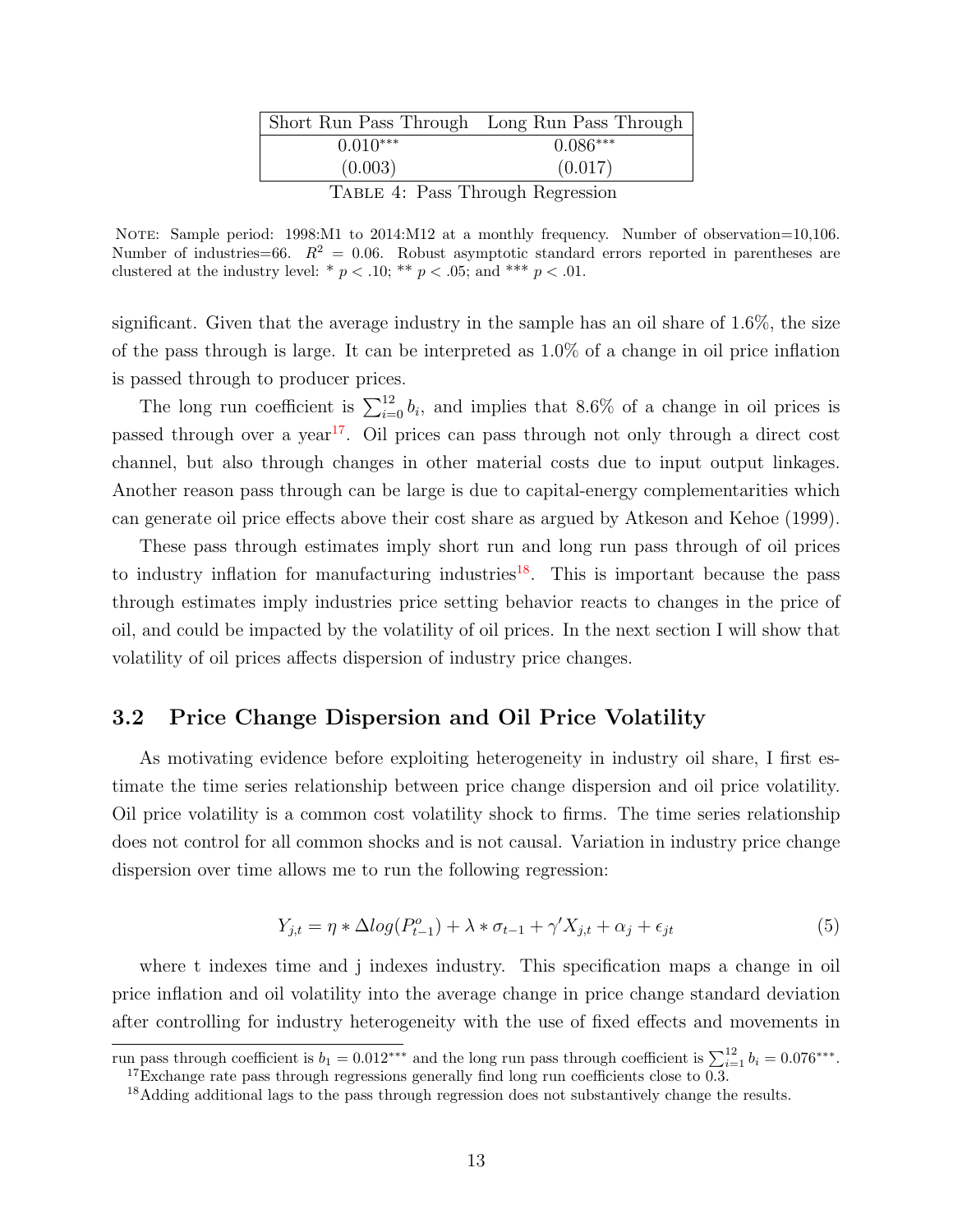<span id="page-14-0"></span>

| Volatility Measure      | Stochastic Vol    | Realized Vol | <b>GARCH Vol</b> |
|-------------------------|-------------------|--------------|------------------|
|                         | $\left( 1\right)$ | (2)          | (3)              |
| $\Delta log(P_{t-1}^o)$ | 0.010             | 0.019        | 0.011            |
|                         | (0.009)           | (0.090)      | (0.009)          |
| $\sigma_{t-1}$          | $0.210***$        | $0.081***$   | $0.123***$       |
|                         | (0.057)           | (0.031)      | (0.048)          |
| $\pi_{j,t-1}$           | 0.111             | 0.114        | 0.122            |
|                         | (0.115)           | (0.115)      | (0.115)          |
| $\Delta IP_{i,t}$       | 0.002             | $-0.004$     | $-0.005$         |
|                         | (0.016)           | (0.017)      | (0.016)          |
| $EBP_{t-1}$             | 0.003             | $0.005**$    | $0.005**$        |
|                         | (0.002)           | (0.002)      | (0.002)          |
| $VIX_{t-1}$             | 0.000             | 0.000        | 0.000            |
|                         | (0.000)           | (0.000)      | (0.000)          |
| Industry FE             | Yes               | Yes          | Yes              |
| Number of Industries    | 63                | 63           | 63               |
| N                       | 10,946            | 10,946       | 10,946           |

Dependent Variable: Standard Deviation of Price Change

Table 5: Producer Price Change Dispersion and Macroeconomic Shocks

NOTE: Sample period: 1998:M1 to 2014:M12 at a monthly frequency. Robust asymptotic standard errors reported in parentheses are double clustered at the industry-month level: \*  $p < .10$ ; \*\*  $p < .05$ ; and \*\*\*  $p < .01$ .

aggregate financial conditions and volatility. The results for the three measures of oil price volatility are in table [5.](#page-14-0)

The regression controls for macroeconomic fluctuations in financial constraints and idiosyncratic volatility. Economy wide financial conditions are controlled for with the excess bond premium measure of Gilchrist and Zakrajsek (2012), while a broad measure of volatility is controlled for with the VIX index. Industry fixed effects control for time invariant differences between industries and average industry item level inflation rate and industrial production changes are included to control for movements in industry price and production. The unit of observation is monthly price change dispersion at the 4-digit NAICS level. This level of industry aggregation includes on average nearly 500 items at the industry month level, allowing me to construct reasonably precise price change dispersion numbers while limiting the amount of heterogeneity within an industry. The dependent variable is the standard deviation of price change conditional on adjustment. Similar results are obtained using the interquartile range of price changes and are in appendix [B.8.](#page-49-0)

Column 1 shows results for the stochastic volatility of oil prices. Oil price inflation and volatility are included with a one month lag which reduces the potential endogeneity.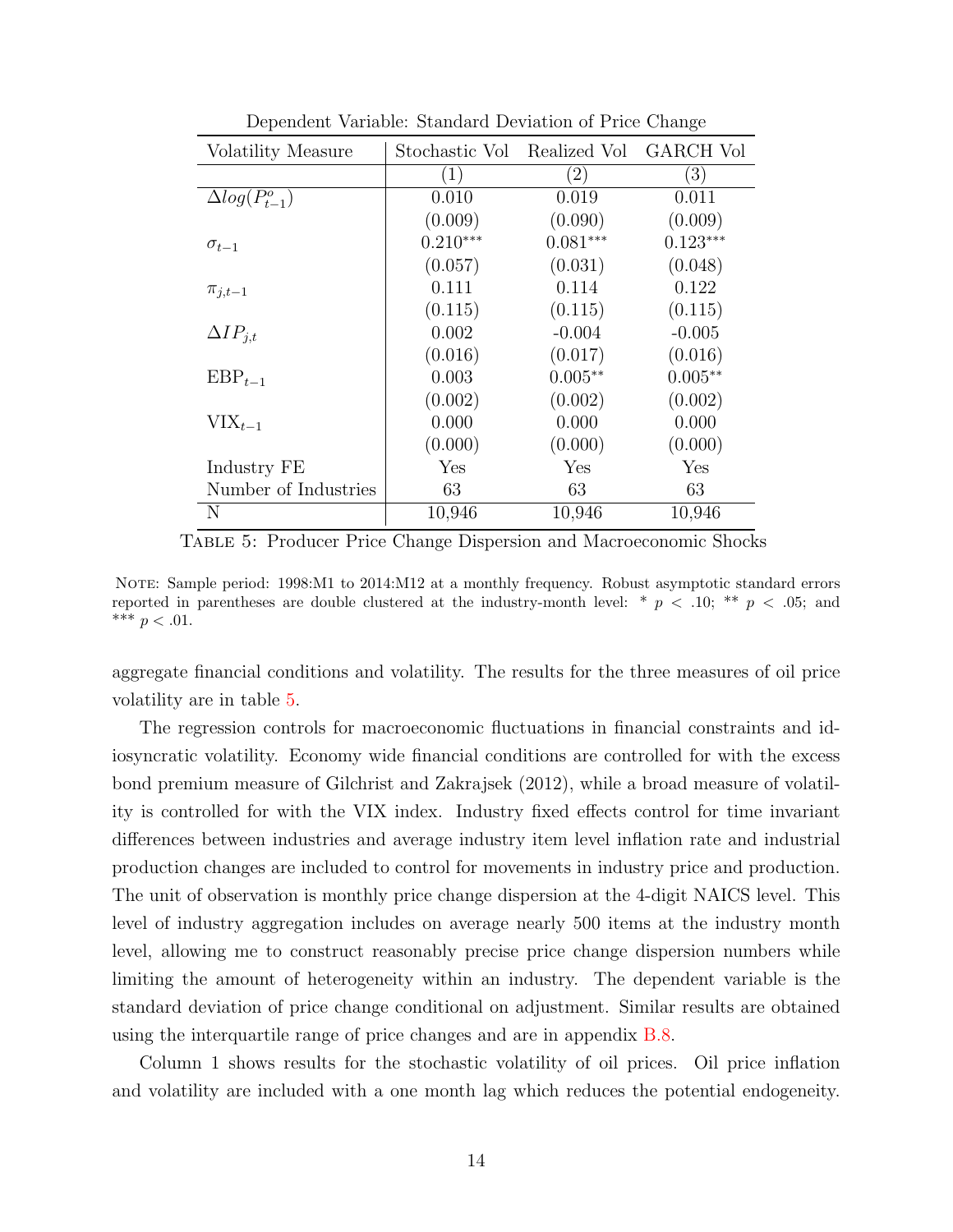The second row shows the coefficient of interest for oil price volatility. The results show that increases in oil price volatility increase the average producer price change dispersion. A one standard deviation increase in oil price volatility is 0.022, which implies that the average industry price change dispersion will increase by 0.005. The unweighted average price change standard deviation is 0.109; the estimate implies an increase of 4% in price change dispersion for the average industry. Excess bond premium and the VIX measure of volatility do not affect price change dispersion in this regression. The fact that the VIX index does not predict producer price change dispersion shows that oil price volatility is not simply correlated over time with other measures of volatility but rather has further explanatory power in producer pricing. Oil price inflation and lagged industry inflation are positive but insignificant. Bachmann et al. (2013) argue that changes in unforecasted production can affect the frequency of price change, however changes in industrial production are negative and insignificant in predicting price change dispersion.

Column 2 shows the regression results with the realized volatility of oil prices, and it shows that within month volatility of oil prices is also correlated with increased producer price change standard deviation. Realized volatility of oil prices is on a different scale than stochastic volatility, and a one standard deviation increase in realized volatility implies an increase of 0.003 in average price change dispersion. The excess bond premium is positive and significant which implies an increase in price change dispersion in the producer price data. This result could be explained by the model of Gilchrist et al. (2015), who argue that more financially constrained firms are likely to increase prices while financially unconstrained firms will lower them during periods of financial crisis in order to increase market share.

GARCH volatility results are in column 3, and it shows the same pattern that exists with stochastic and realized volatility. Periods of high GARCH oil price volatility are related to increased price change dispersion for producer prices. These regression results show that all measures of oil price volatility increase producer price change dispersion, and price change dispersion is related to changes in the underlying volatility of oil prices.

The previous regressions shows that producer price change dispersion is correlated with oil price volatility over time. However it does not identify how changes in oil price volatility impact price change dispersion due to potential omitted variables. In order to identify this relationship I will exploit heterogeneity in oil usage across industries to construct industry specific oil demand variables.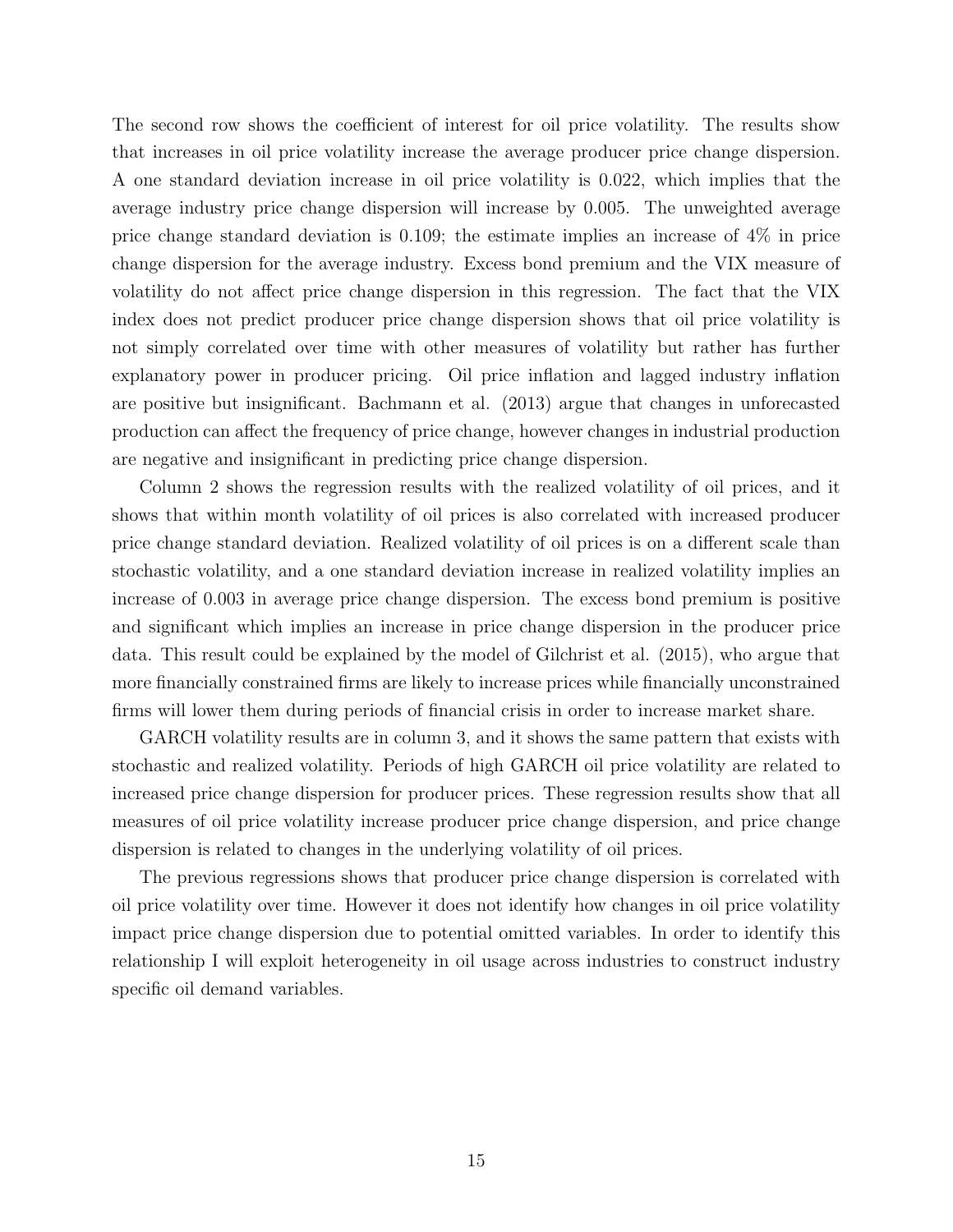## 3.3 Industry Specific Oil Volatility

I now construct industry specific oil demand variables in order to identify the effects of oil volatility on industry level producer price setting behavior. The empirical strategy uses variation in oil price and volatility interacted with a long run share of oil that represents the importance of oil in each industry's cost function. The idea behind the demand variables is to exploit the heterogeneity in long run oil usage, which is a measure of the importance of oil prices from the cost channel. Industries that use more oil should respond more strongly to oil price shocks than industries that are not as reliant on oil. The industry specific oil demand variables allow me to control for any common shocks over time and any time invariant differences between industries, which enables identification of oil price volatility shocks on price setting behavior.

The oil demand variables are similar to those used in Shea (1993), Perotti (2008), or Nekarda and Ramey (2011) who study the effects of fiscal policy on industries. The Input-Output tables contain information on the dollar amount of oil used as well as industry production. A long run oil usage sensitivity is constructed by averaging over the time dimension of the data to remove dependence on the current year's oil price. There is substantial variation in experiences after an oil volatility shock due to the heterogeneity in oil usage across industries. An industry that does not use oil would be unlikely to experience any immediate changes in costs due to oil price volatility changes, while an industry with a large share of oil will need to adjust prices by a larger amount to reset their optimal price. Constructing industry specific oil prices variables allows use of industry and time fixed effects, thereby studying the partial equilibrium effects of an aggregate volatility shock. This partial equilibrium effect allows me to study the mechanism through which volatility shocks affect price setting behavior.

Benchmark IO use tables are published every five years at a detailed 6-digit NAICS industry. The tables from 1997, 2002, and 2007 are used for this study. An industry's oil sensitivity in year t is given by

$$
s_{o,j,t} = \frac{\text{Nominal Dollars Spent of Oil Input Industry j in Year t}}{\text{Nominal Dollars Value added Industry j in Year t}} \tag{6}
$$

where j indexes an industry<sup>[19](#page-16-0)</sup>. This sensitivity to oil usage is motivated by an industry's oil share of production. However this measure could be correlated with industry technological change, due to substitution towards or away from oil due to changes in oil price. Therefore in order to reduce the short run effects of oil price changes from this sensitivity measure, the share of oil is averaged over the time dimension of the IO tables:

<span id="page-16-0"></span> $19$ The oil producing sector is defined as NAICS 324111, Petroleum Refining.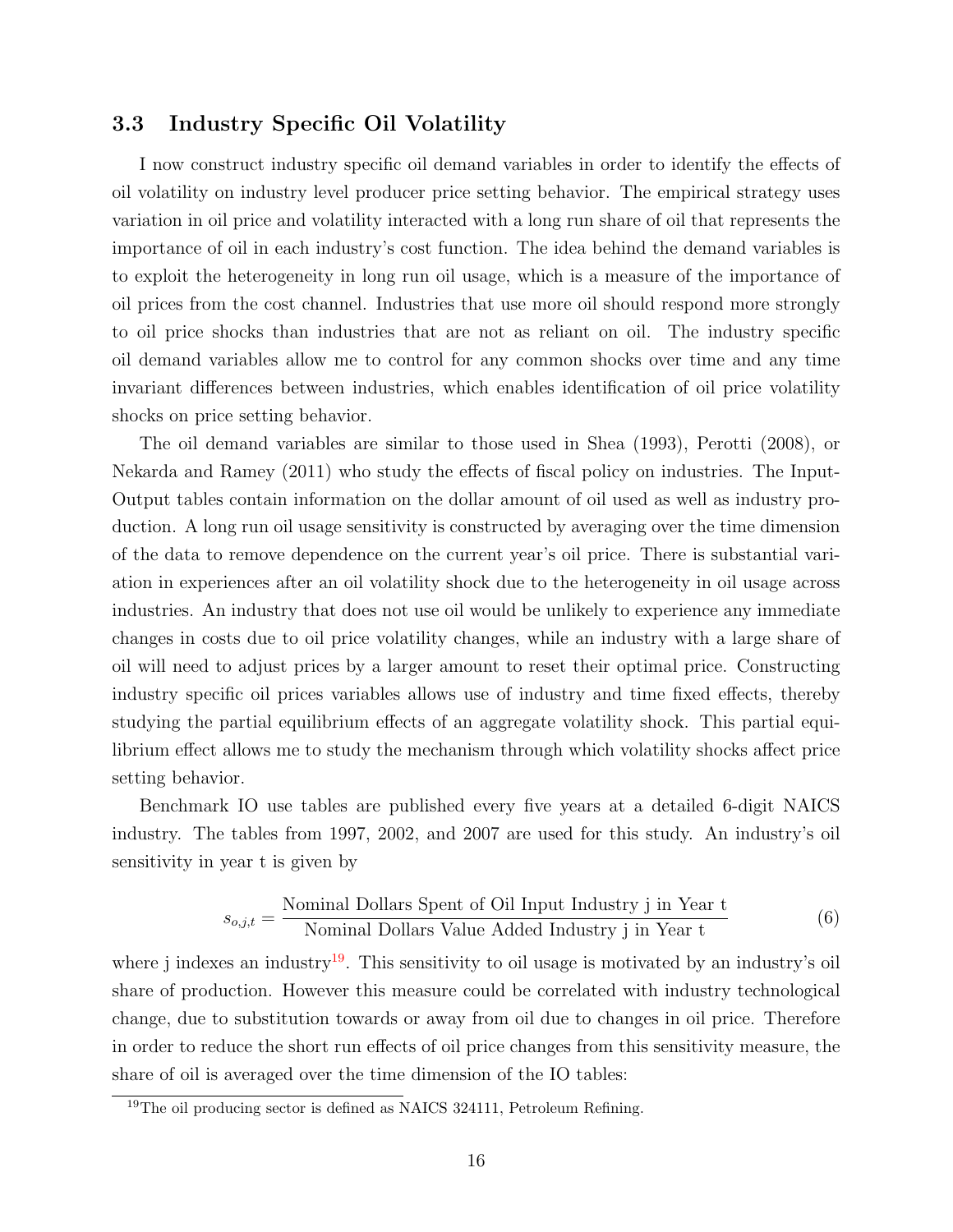<span id="page-17-1"></span>



filter, and then presented as a 6 month moving average. The shaded areas represent NBER-dated recessions.

$$
s_{o,j} = \sum_{t=1}^{T} \frac{s_{o,j,t}}{T}
$$
 (7)

Oil demand variables for oil price change and volatility are then constructed by interacting the long run oil share,  $s_{o,j}$ , with oil price volatility or oil price inflation<sup>[20](#page-17-0)</sup>. These oil demand variables are in the spirit of 'Bartik' style measures, an interaction between a predefined share of oil usage and aggregate changes in oil price or volatility within narrowly defined manufacturing industries. The idea behind this measure is that global changes in oil price and volatility differentially impacted industries because of long run oil usage technology. The sensitivity,  $s_{o,j}$ , is a directional measure of the degree to which oil price and volatility movements will affect price setting behavior.

Figure [6](#page-17-1) illustrates the identification and previews the main result by comparing the price change dispersion time series for high and low oil share industries with the stochastic

<span id="page-17-0"></span> $^{20}$ Using the pre-sample oil usage from 1997 does not change any results. Full results using this measure are in appendix [B.8.](#page-49-0)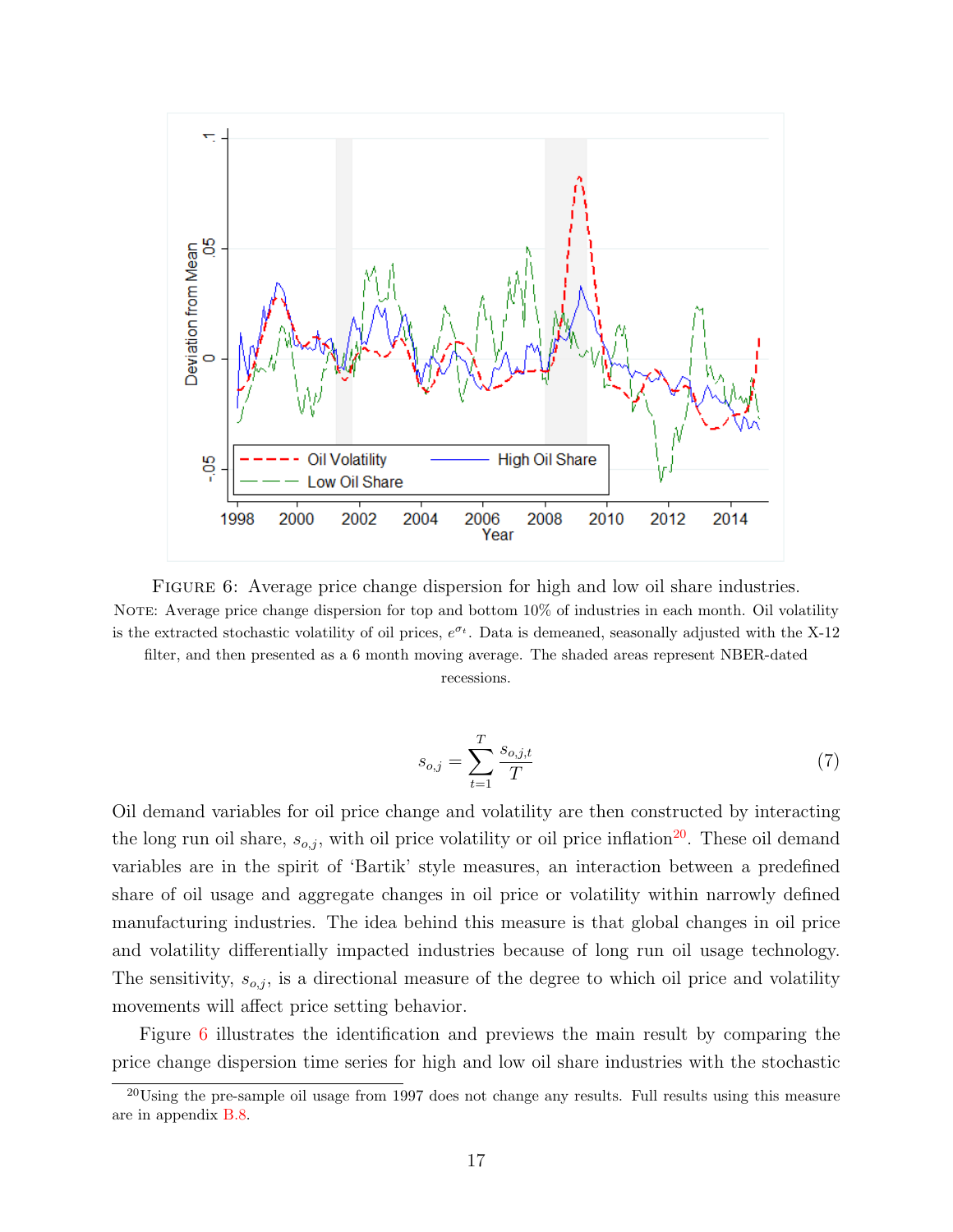volatility of oil prices. I define the high and low oil share sectors as the 10% of industries with the highest or lowest oil share each period. The correlation between the high oil share sector average price change dispersion and stochastic oil price volatility is 0.423, while the correlation between the low oil share sector average price change dispersion and oil price volatility is only 0.073. This figure suggests that industries that are more oil intensive have greater price change dispersion during periods of high oil price volatility.

However the correlation between price change dispersion and oil price volatility for high and low oil share industries does not control for aggregate shocks or cyclical changes in production by industry. Using the oil demand variables I control for both industry differences and time variation in common shocks such as aggregate volatility or financial constraints through the use of time fixed effects. The main regression of interest is the specification:

$$
Y_{j,t} = \eta * (s_{o,j} * \Delta log(P_{t-1}^o)) + \lambda * (s_{o,j} * \sigma_{t-1}) + \gamma' X_{j,t} + \alpha_j + \alpha_t + \epsilon_{jt}
$$
(8)

where  $Y_{j,t}$  is the price change dispersion measure. The coefficient of interest is  $\lambda$ , which is the marginal effect of an increase in oil price volatility for an industry with oil share  $s_{o,j}$ .  $X_{j,t}$  are a vector of control variables that can influence inflation dispersion. Controls include industrial production growth and industry inflation. Identification of volatility comes from variation across time within an industry for a given  $s_{o,j}$ . The main results using the stochastic volatility measure are in table [6.](#page-19-0) GARCH volatility and realized volatility oil price measure results are in appendix [B.8.](#page-49-0) They have similar implications.

The identifying assumption is that the interaction of oil price volatility and oil share is not correlated with unobserved shocks to an individual industry. Separate identification of oil price and oil volatility comes from the fact that oil prices and volatility do not move together. The exogeneity of the variable hinges on each industry being a price taker in the global oil market, as well as the degree to which oil usage is irreversible in the short run. However oil is likely to be characterized by large amounts of specific capital or irreversible investment as a material input or energy source which make it difficult to quickly substitute away from.

The regression results show that after controlling for differences across time and between industries, an increase in oil price volatility increases price change dispersion for industries that are more oil dependent. Changes in industrial production are negatively correlated with price change dispersion in aggregate data, but at the industry level I find no relationship between the two measures. Industry specific oil price inflation has no estimated effect on price change dispersion.

Oil price volatility more than doubled from 0.071 to 0.144 between December 2007 and September 2008. The associated change in the average price change standard deviation was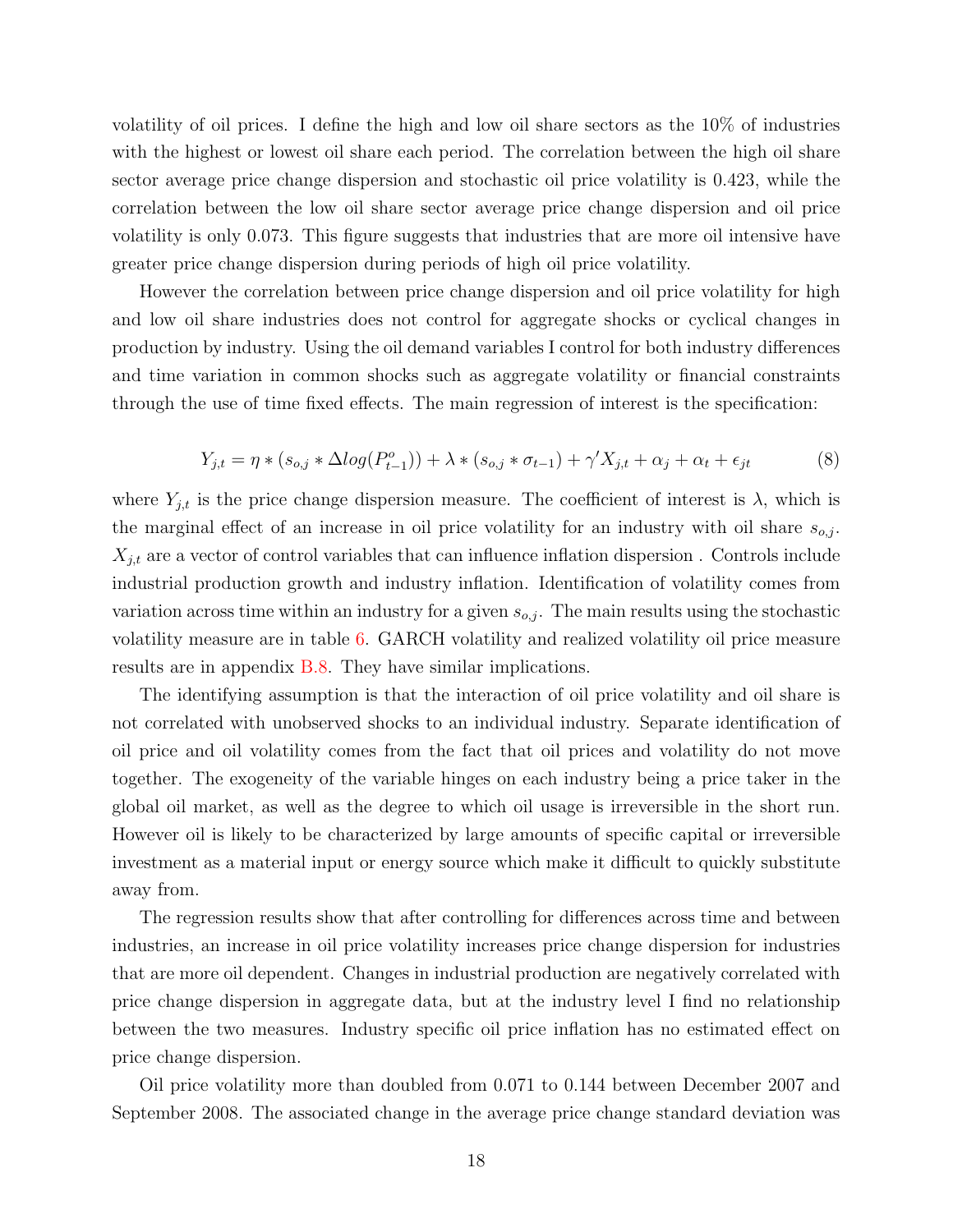<span id="page-19-0"></span>

|                                   | (1)        | (2)        | (3)        | (4)        |
|-----------------------------------|------------|------------|------------|------------|
| $s_{o,j} * \Delta log(P_{t-1}^o)$ | 0.086      | 0.078      | $-0.002$   | 0.022      |
|                                   | (0.096)    | (0.097)    | (0.086)    | (0.082)    |
| $s_{o,j} * \sigma_{t-1}$          | $3.033***$ | $3.059***$ | $3.088***$ | $2.928***$ |
|                                   | (0.839)    | (0.851)    | (0.946)    | (0.891)    |
| $\pi_{j,t}$                       |            | 0.081      | 0.085      | 0.086      |
|                                   |            | (0.116)    | (0.112)    | (0.110)    |
| $\Delta IP_{i,t}$                 |            |            | 0.001      | $-0.002$   |
|                                   |            |            | (0.014)    | (0.015)    |
| $PriceDisp_{i,t-1}$               |            |            |            | $0.066***$ |
|                                   |            |            |            | (0.016)    |
| $\overline{s_o} * \sigma_{t-1}$   | $0.048***$ | $0.048***$ | $0.048***$ | $0.046***$ |
|                                   | (0.013)    | (0.013)    | (0.015)    | (0.014)    |
| Time & Industry FE                | Yes        | Yes        | Yes        | Yes        |
| Number of Industries              | 81         | 81         | 63         | 63         |
| N                                 | 13,606     | 13,606     | 10,946     | 10,939     |

Dependent Variable: Standard Deviation of Price Change

Table 6: Industry Specific Oil Demand Variables Regression

NOTE: Sample period: 1998:M1 to 2014:M12 at a monthly frequency. The dependent variable is the standard deviation of price change of a 4-digit NAICS industry in the manufacturing sector. All industries within the oil producing NAICS 324 sector are excluded.  $s_{o,j} * \Delta log(P_{t-1}^o)$  and  $s_{o,j} * \sigma_{t-1}$  are the industry specific oil demand variables using monthly WTI real price of oil.  $\pi_{i,t}$  is the average item level inflation rate for industry j.  $\sigma_t$  is the extracted stochastic volatility measure of oil price volatility. PriceDisp<sub>it-1</sub> is the lagged industry price change dispersion.  $\overline{s_0} * \sigma_{t-1}$  is the transformed coefficient for a marginal change in oil price volatility for an average industry with oil share of 0.016. Robust asymptotic standard errors reported in parentheses are clustered at the industry level: \*  $p < .10$ ; \*\*  $p < .05$ ; and \*\*\*  $p < .01$ .

from 0.125 to 0.133. The estimate from column 2 implies that oil price volatility could explain 44% of the average observed price change dispersion increase after controlling for oil price inflation and other observables.

Frequency of price change is also an important component of aggregate price flexibility and therefore monetary policy effectiveness. I find no evidence that price change frequency reacts to changes in oil price volatility. The full results in appendix [B.8.](#page-49-0)

It has been argued by Gilchrist et al. (2015) that financial frictions impacted prices differentially during the financial crisis in 2008. Given that this is the same period when the largest movements in oil price volatility occurred, an indicator variable is included to examine if the large changes in oil prices and volatility had differential effects during the financial crisis period of 2008. Column 1 of Table [7](#page-20-0) shows that even with the doubling of oil volatility during 2008, oil price volatility has the same effect on price change dispersion within and outside of the crisis period.

As an additional robustness exercise, column 2 shows the results using a 3-digit NAICS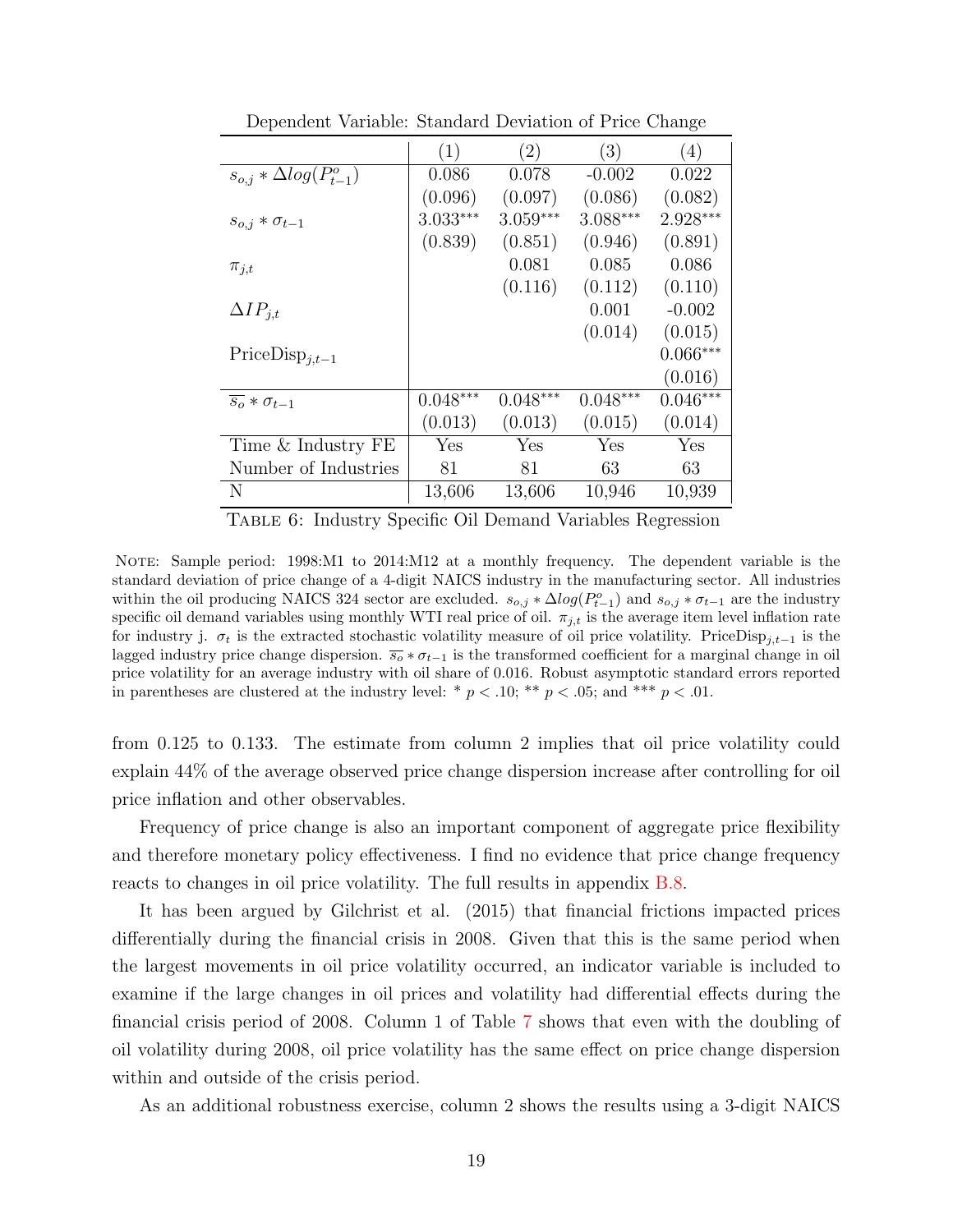<span id="page-20-0"></span>

|                                                    | (1)        | $\left( 2\right)$ | (3)        | $\left( 4\right)$ | (5)        | (6)        |
|----------------------------------------------------|------------|-------------------|------------|-------------------|------------|------------|
| $s_{o,i} * \Delta log(P_{t-1}^{o}) * [Crisis = 0]$ | 0.131      |                   |            |                   |            |            |
|                                                    | (0.085)    |                   |            |                   |            |            |
| $s_{o,i} * \Delta log(P_{t-1}^{o}) * [Crisis = 1]$ | $-0.171$   |                   |            |                   |            |            |
|                                                    | (0.360)    |                   |            |                   |            |            |
| $s_{o,j} * \sigma_{t-1} * [Crisis = 0]$            | $2.763***$ |                   |            |                   |            |            |
|                                                    | (0.866)    |                   |            |                   |            |            |
| $s_{o,j} * \sigma_{t-1} * [Crisis = 1]$            | $3.000***$ |                   |            |                   |            |            |
|                                                    | (0.963)    |                   |            |                   |            |            |
| $s_{o,i} * \Delta log(P_{t-1}^{o})$                |            | $-0.025$          | 0.014      | $-0.052$          | 0.093      | $-0.009$   |
|                                                    |            | (0.206)           | (0.092)    | (0.115)           | (0.130)    | (0.095)    |
| $s_{o,j} * \sigma_{t-1}$                           |            | $2.551**$         | $1.766***$ | $2.676***$        | $5.381***$ | $1.983***$ |
|                                                    |            | (1.007)           | (0.586)    | (0.980)           | (1.356)    | (0.735)    |
| $\pi_{j,t}$                                        | 0.081      | $-0.155$          | 0.080      | 0.085             | 0.143      | 0.074      |
|                                                    | (0.117)    | (0.120)           | (0.117)    | (0.116)           | (0.195)    | (0.118)    |
| Time & Industry FE                                 | Yes        | Yes               | Yes        | Yes               | Yes        | Yes        |
| Number of Industries                               | 81         | 20                | 81         | 81                | 80         | 81         |
| N                                                  | 13,606     | 3,176             | 13,606     | 13,606            | 7,543      | 13,606     |

Dependent Variable: Standard Deviation of Price Change

Table 7: Robustness Analysis

NOTE: Sample period: 1998:M1 to 2014:M12 at a monthly frequency. Columns (1) and (2) use the stochastic volatility measure of oil price volatility. Crisis year indicator is defined as 1 during 2008 and 0 otherwise. This is the same crisis definition timing as Gilchrist et al. (2015). Column (2) defines an industry at the 3 digit NAICS level. Column (3) uses the realized volatility measure of oil price volatility with 4-digit NAICS industries. Column (4) uses the GARCH measure of oil price volatility with 4-digit NAICS industries. Column (5) uses the stochastic volatility measure of oil price volatility with the 4-digit NAICS industries but restricts the sample from 1998:M1 to 2007:M12. Column (6) uses Brent Crude oil prices and stochastic volatility with 4-digit NAICS industries. Robust asymptotic standard errors reported in parentheses are clustered at the industry level: \*  $p < .10$ ; \*\*  $p < .05$ ; and \*\*\*  $p < .01$ .

classification of industry and the stochastic volatility measure of oil price volatility. The results show that increased oil price volatility increases price change dispersion. The specifications in columns 3 and 4 use GARCH and realized volatility of oil prices respectively, and both imply statistically significant increases in the standard deviation of price changes.

Column 5 shows the baseline specification using stochastic volatility of oil prices but restricts the sample to the 1998 through 2007 period, before the financial crisis and the zero lower bound on interest rates. Column 6 uses the Brent Crude oil price and it's stochastic volatility rather than the WTI oil price. These results show that greater oil price volatility implies higher price change dispersion both during the restricted sample, and using an alternative oil price.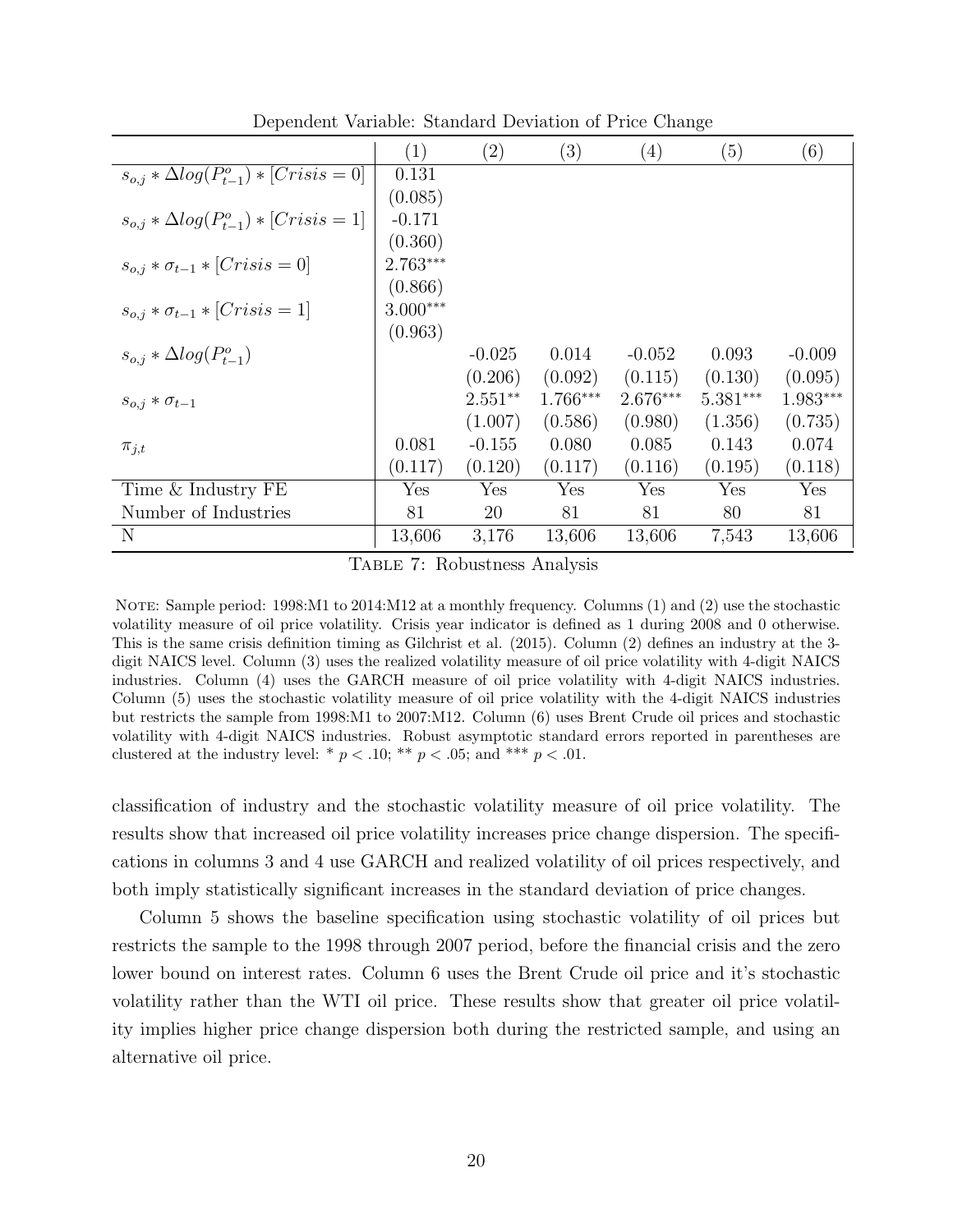<span id="page-21-1"></span>

|                                   | (1)      | (2)         | (3)        | (4)         |
|-----------------------------------|----------|-------------|------------|-------------|
| $s_{o,j} * \Delta log(P_{t-1}^o)$ | 0.016    | 0.017       | 0.056      | 0.056       |
|                                   | (0.058)  | (0.058)     | (0.088)    | (0.088)     |
| $s_{o,j} * \sigma_{t-1}$          | 1.317*** | 1.304***    | $1.567***$ | $1.563***$  |
|                                   | (0.270)  | (0.269)     | (0.491)    | (0.489)     |
| $\pi_{i,t-1}$                     |          | $-0.104***$ |            | $-0.106***$ |
|                                   |          | (0.017)     |            | (0.023)     |
| Firm FE                           | Yes      | Yes         | Yes        | Yes         |
| Time FE                           | Yes      | Yes         | Yes        | Yes         |
| Number of Firms                   | 20,162   | 20,162      | 4,721      | 4,721       |
| N                                 | 202,938  | 202,938     | 50,930     | 50,930      |

Dependent Variable: Standard Deviation of Price Change

Table 8: Producer Price Change Dispersion and Macroeconomic Shocks

NOTE: Sample period:  $2005:M1$  to  $2014:M12$  at a monthly frequency. Columns (1) and (2) include all firm-month observations with at least two price changes, while columns (3) and (4) restrict the sample to be firm-month observations with at least five price changes. Robust asymptotic standard errors reported in parentheses are clustered at the firm level: \*  $p < .10$ ; \*\*  $p < .05$ ; and \*\*\*  $p < .01$ .

## 3.4 Within Firm Price Change Dispersion

A possible identification concern with the main industry regression is that there is differential oil usage across firms within an industry. As a robustness exercise to address this concern, I include firm level fixed effects and identify the effect of oil price volatility within a firm across industries. Item level price change dispersion is constructed at the firm level over 2005-2014; that is the standard deviation of price changes within a month for a firm indexed by  $i^{21}$  $i^{21}$  $i^{21}$ . This allows me to control for time invariant firm specific differences using firm fixed effects, such as differences in oil share within an industry. Specifically I estimate the following regression:

$$
Y_{i,j,t} = \eta * (s_{o,j} * \Delta log(P_{t-1}^o)) + \lambda * (s_{o,j} * \sigma_{t-1}) + \gamma' X_{j,t} + \alpha_i + \alpha_t + \epsilon_{ijt}
$$
(9)

The regression is linking item level price change dispersion within an firm to industry specific changes in oil prices and oil volatility while controlling for industry inflation. Firm and time fixed effects control for differences between firms and common aggregate shocks over time. The coefficient  $\lambda$  is the average firm level response to oil price volatility for an industry with an oil share of  $s_{o,j}$ . Results are in table [8.](#page-21-1)

The results show that using only within firm variation, price change dispersion increases more within oil intensive industries during periods of high oil price volatility. Average indus-

<span id="page-21-0"></span> $21$ Firm level analysis is conducted only over 2005-2014 due to a change in firm level identification in 2005.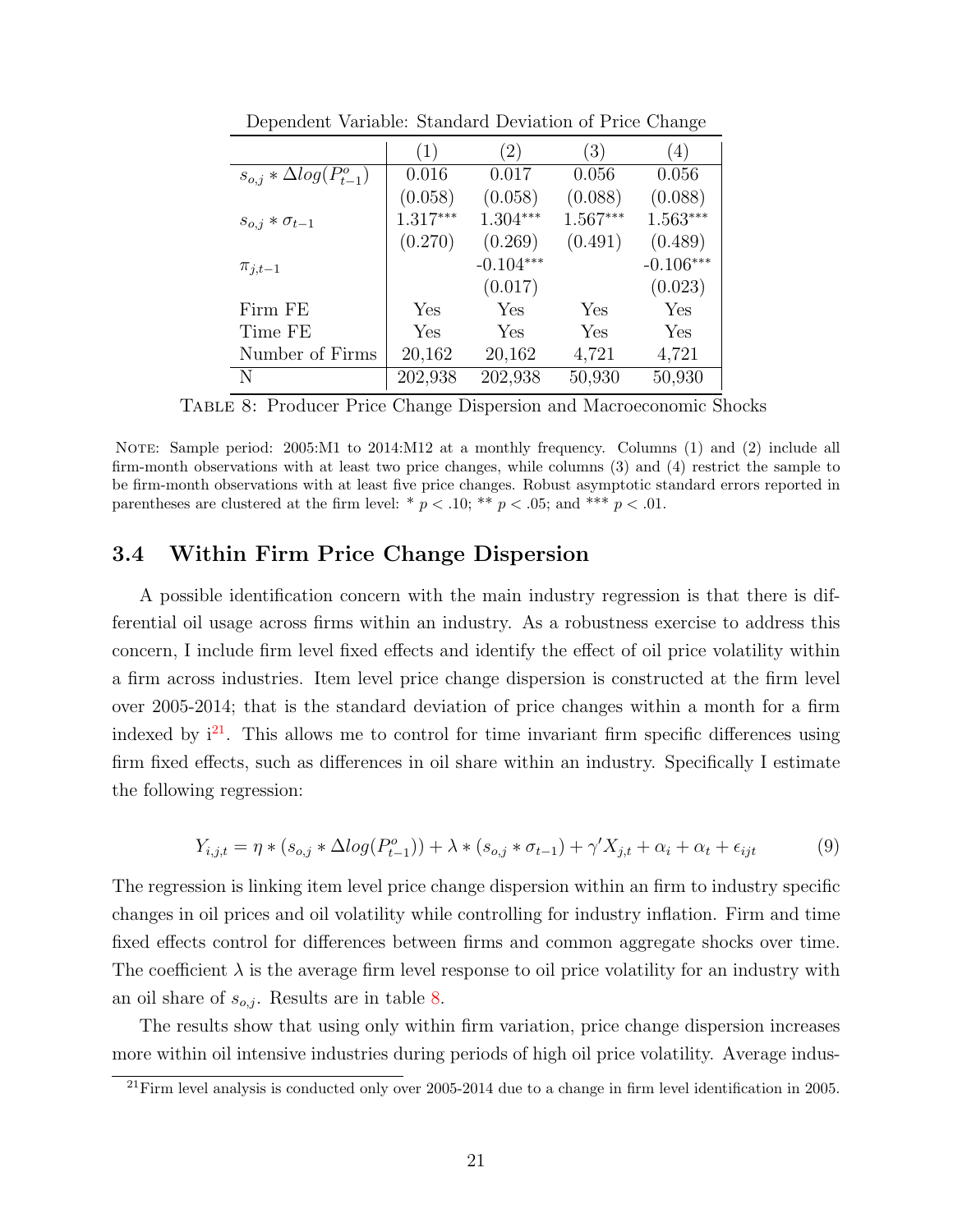try level price change dispersion is greater than average firm level price change dispersion, causing the decrease in coefficient magnitude<sup>[22](#page-22-0)</sup>. These regressions show that the relationship between oil price volatility and price change dispersion is robust to controlling for time invariant firm level heterogeneity.

The empirical analysis provides evidence that oil price volatility, a common cost volatility shock, is positively related to price change dispersion at the industry and firm level. Industries that use more oil exhibit greater price change dispersion in response to high oil volatility. Additionally, the average price change dispersion of a firm within an industry with high oil usage is greater than the average firm within a low oil usage industry. This suggests that it is not due to heterogeneity within industries, but rather, is due to a common response to the aggregate shock.

Price change dispersion is a measure of aggregate price level flexibility, with greater price change dispersion implying less flexibility. The next section will examine the relationship between oil price volatility and price change dispersion in a state dependent general equilibrium model of price setting.

# 4 Menu Cost Model

This section presents a generalized menu cost model of price setting in order to quantify the effects of volatility on monetary non-neutrality. The baseline quantitative menu cost model follows Golosov and Lucas (2007) with a fixed menu cost. It includes the leptokurtic productivity shocks as in Midrigan (2010) and a small probability of a free price change such as in Nakamura and Steinsson (2010). Oil is modeled as a non-produced input in the firm production function with an exogenous real price as in Blanchard and Gali (2008), and a time varying second moment to represent volatility shocks.

In the fixed menu cost model an oil price volatility shock predicts lower price change dispersion on impact of an oil price volatility shock due to the selection effect of the firms which choose to change prices. The selection effect states that the prices that are most likely to change are those that are furthest from their optimal price. The common oil price shock pushes more price changes in one direction, which decreases price change dispersion.

The generalized price setting model nests a random menu cost model, which reduces the selection effect by issuing firms a random heterogeneous menu cost each period. The random menu costs imply firms have a differential likelihood of changing prices based on the menu cost they receive. This mechanism alters the mix of price changes and enables the model to

<span id="page-22-0"></span> $^{22}$ The average firm level non-zero price change standard deviation in the sample is 0.046 while the average industry level non-zero price change standard deviation is 0.112.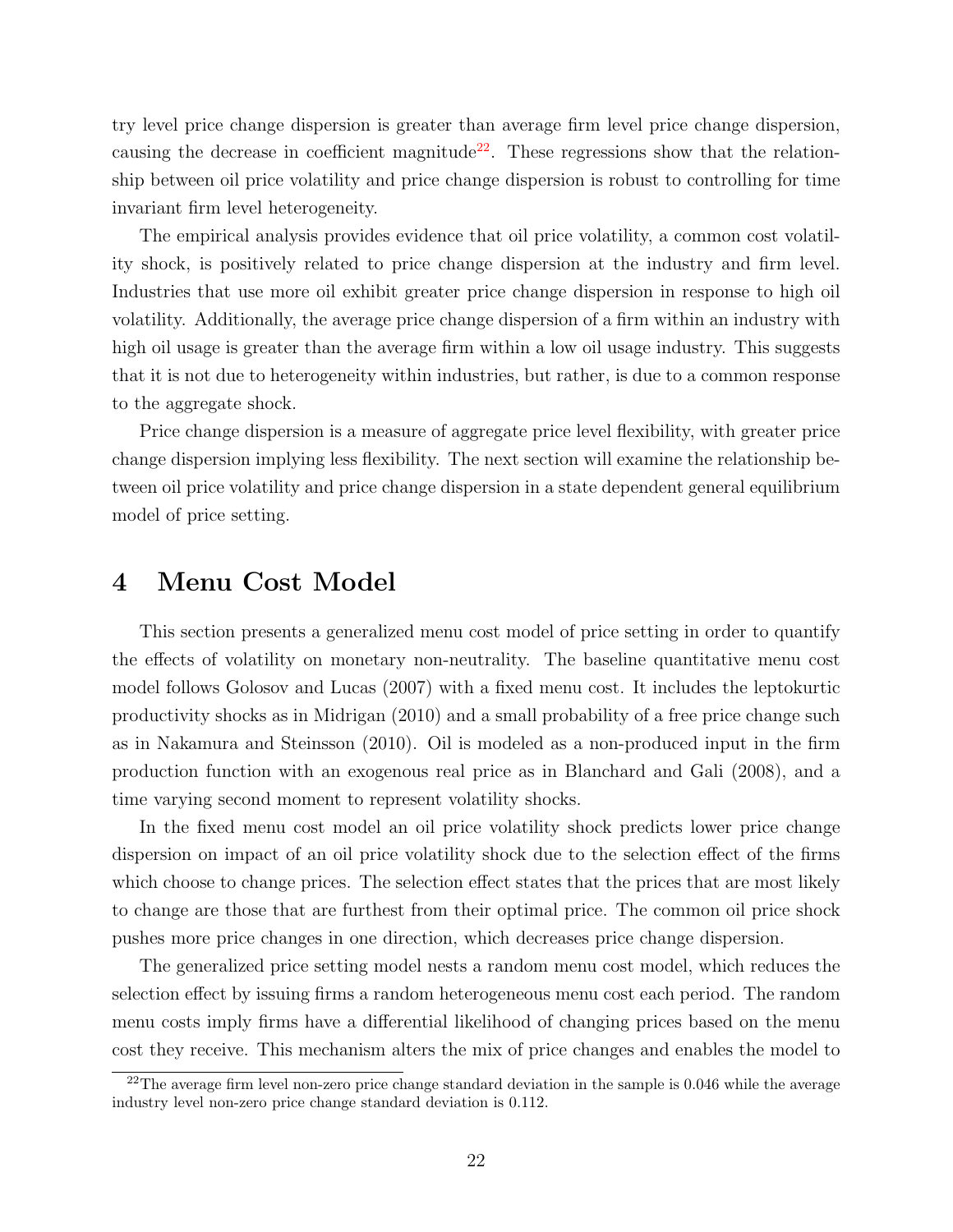match the positive relationship between the common cost volatility shock and price change dispersion.

Monetary policy effectiveness is then examined during periods of high and low oil price volatility. In the counterfactual fixed menu cost model there is a greater tradeoff between output and inflation when oil price volatility is high, due to increased price flexibility. The random menu cost model, which matches the positive empirical relationship between oil price volatility and price change dispersion, implies near constant monetary non-neutrality in response to changes in aggregate cost shock volatility.

# 4.1 Households

A model of price setting with first and second moment shocks to oil prices is now presented. Households maximize current expected utility, given by

$$
E_t \sum_{\tau=0}^{\infty} \beta^t \left[ \log(C_{t+\tau}) - \omega L_{t+\tau} \right] \tag{10}
$$

They consume a continuum of differentiated products indexed by z. The composite consumption good  $C_t$  is the Dixit-Stiglitz aggregate of these differentiated goods,

$$
C_t = \left[ \int_0^1 c_t(z)^{\frac{\theta - 1}{\theta}} dz \right]^{\frac{\theta}{\theta - 1}} \tag{11}
$$

where  $\theta$  is the elasticity of substitution between the differentiated goods.

Households decide each period how much to consume of each differentiated good. For any given level of spending in time t, households choose the consumption bundle that yields the highest level of the consumption index  $C_t$ . This implies that household demand for differentiated good z is

$$
c_t(z) = C_t \left(\frac{p_t(z)}{P_t}\right)^{-\theta} \tag{12}
$$

where  $p_t(z)$  is the price of good z at time t and  $P_t$  is the price level in period t, calculated as

$$
P_t = \left[ \int_0^1 p_t(z)^{1-\theta} dz \right]^{\frac{1}{1-\theta}} \tag{13}
$$

A complete set of Arrow-Debreu securities is traded, which implies that the budget constraint of the household is written as

$$
P_t C_t + E_t[D_{t,t+1}B_{t+1}] \leq B_t + W_t L_t + \int_0^1 \pi_t(z)dz + T_t
$$
\n(14)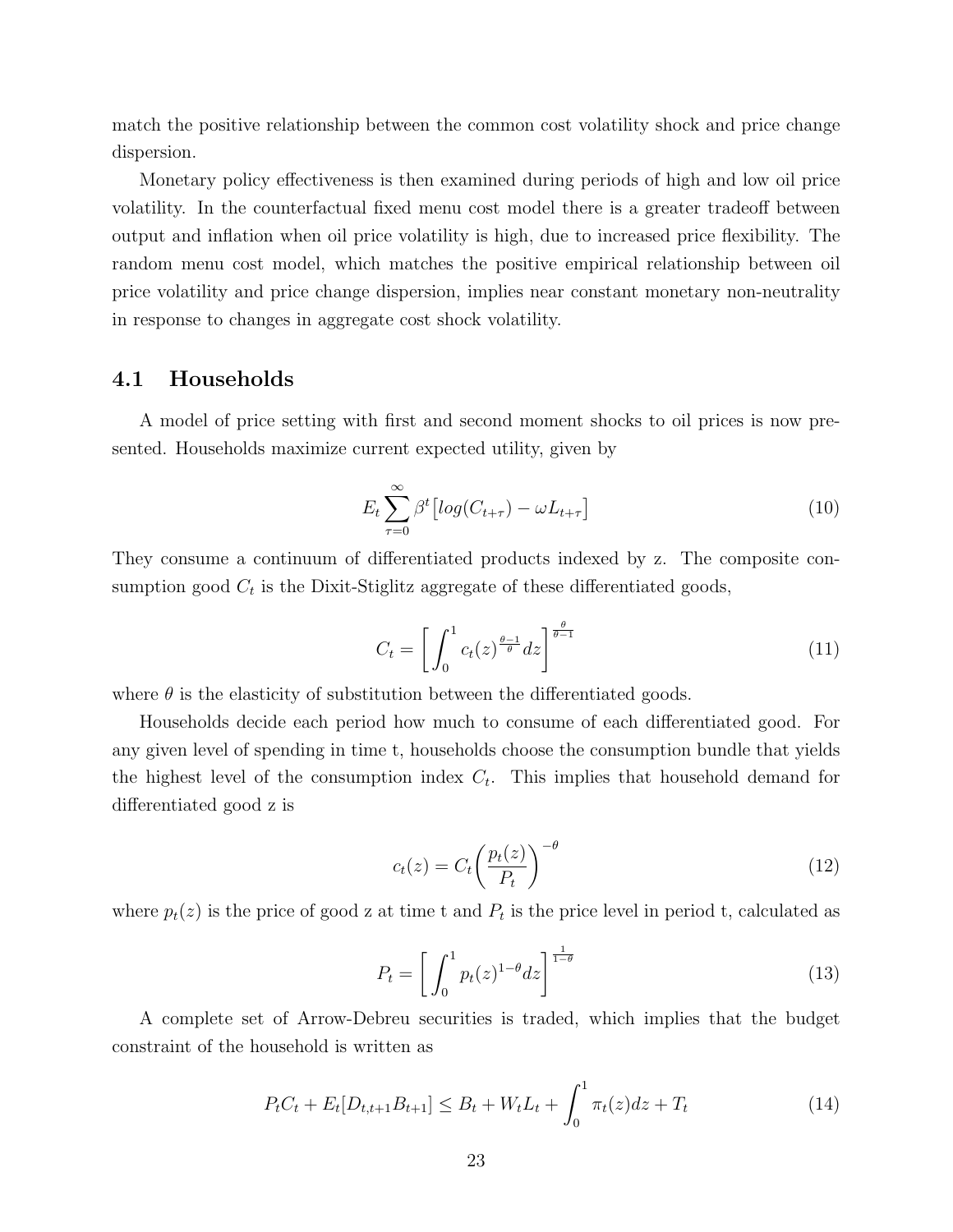where  $B_{t+1}$  is a random variable that denotes state contingent payoffs of the portfolio of financial assets purchased by the household in period t and sold in period  $t+1$ .  $D_{t+1}$  is the unique stochastic discount factor that prices the payoffs,  $W_t$  is the wage rate of the economy at time t,  $\pi_t(z)$  is the profit of firm z in period t.  $T_t$  are lump sum government transfers. A no ponzi game condition is assumed so that household financial wealth is always large enough so that future income is high enough to avoid default.

The first order conditions of the household maximization problem are

<span id="page-24-0"></span>
$$
D_{t,t+1} = \beta \left(\frac{C_{t+1}}{C_t}\right) \frac{P_t}{P_{t+1}}
$$
\n(15)

<span id="page-24-1"></span>
$$
\frac{W_t}{P_t} = \omega L_t C_t \tag{16}
$$

where equation [\(15\)](#page-24-0) describes the relationship between asset prices and consumption, and [\(16\)](#page-24-1) describes labor supply.

### 4.2 Firms

In the model there are a continuum of firms indexed by z. The production function of firm z is Leontief in labor and oil to describe the lack of substitutability between them in the short run.

<span id="page-24-3"></span>
$$
y_t(z) = A_t(z) \min\{L_t(z), \frac{1}{s_o}O_t(z)\}\tag{17}
$$

where  $L_t(z)$  is labor rented from households and  $O_t(z)$  is the quantity of oil used to produce output. Oil usage is likely to be have large amounts of specific capital or irreversible investment in the short run, which motivates the Leontief structure.

Firm z maximizes the present discounted value of future profits

$$
E_t \sum_{\tau=0}^{\infty} D_{t,t+\tau} \pi_{t+\tau}(z) \tag{18}
$$

where profits are given by:

<span id="page-24-2"></span>
$$
\pi_t(z) = p_t(z)y_t(z) - W_t L_t(z) - Q_t O_t(z) - \chi_t(z)W_t I_t(z), \chi_t(z) \stackrel{iid}{\sim} F(\chi)
$$
\n
$$
(19)
$$

and  $Q_t$  is the nominal price of oil.  $I_t(z)$  is an indicator function equal to one if the firm changes its price and equal to zero otherwise.  $\chi_t(z)$  is a menu cost drawn from the distribution  $F(\chi)$ . In the fixed menu cost model,  $F(\chi)$  is a degenerate distribution which implies a single menu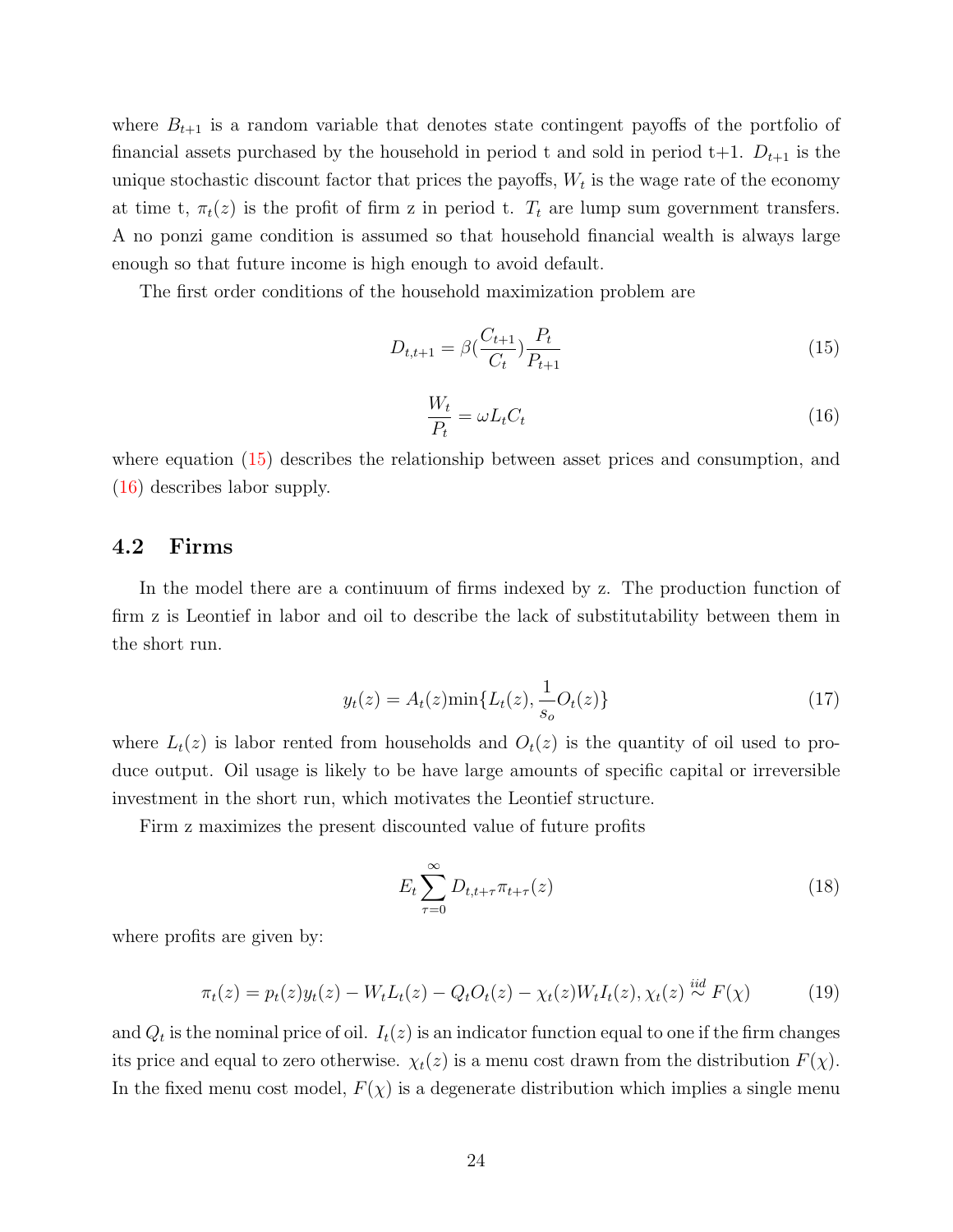cost  $\chi$  as in the model of Golosov and Lucas (2007). The random menu cost model uses a continuous distribution where menu costs are drawn independently each period. The next section will further explain this feature. The final term indicates that firms must hire an extra  $\chi_t(z)$  units of labor if they decide to change prices with probability  $1 - \alpha$ , or may change their price for free with probability  $\alpha^{23}$  $\alpha^{23}$  $\alpha^{23}$ . A small probability of receiving a free price change enables the model to generate small price changes.

Total demand for good z is given by:

<span id="page-25-1"></span>
$$
y_t(z) = Y_t \left(\frac{p_t(z)}{P_t}\right)^{-\theta} \tag{20}
$$

The firm problem is to maximize profits in  $(19)$  subject to its production function  $(17)$ , demand for its final good product [\(20\)](#page-25-1), and the behavior of aggregate variables.

Firms supply all goods demanded at a given price. Cost minimization at a given price implies that firms keep a constant proportion of oil input to labor input:

<span id="page-25-2"></span>
$$
\frac{1}{s_o}O_t(z) = L_t(z)
$$
\n(21)

The log of firm productivity follows a mean reverting process with leptokurtic shocks as in Gertler and Leahy (2008) and Midrigan (2011):

$$
logA_t(z) = \begin{cases} \rho_a log A_{t-1}(z) + \sigma_a \epsilon_t(z) & \text{with probability } p_a \\ log A_{t-1}(z) & \text{with probability } 1 - p_a, \end{cases}
$$
(22)

where  $\epsilon_t(z) \sim \text{N}(0,1)$ .

Nominal aggregate spending follows a random walk with drift:

$$
log(S_t) = \mu + log(S_{t-1}) + \sigma_s \eta_t \tag{23}
$$

where  $S_t = P_t C_t$  and  $\eta_t \sim N(0,1)$ . This is a standard way to model nominal aggregate spending in a menu cost model.

The oil price process follows Blanchard and Gali (2008), by assuming that oil is a nonproduced input purchased in a world market at real price  $P_t^o$ . The log of  $P_t^o$  follows an AR(1) process with time varying standard deviation:

$$
log P_t^o = \rho_p log P_{t-1}^o + e^{\sigma_t} \nu_t \tag{24}
$$

where  $\nu_t(z) \sim N(0,1)$ .

<span id="page-25-0"></span> $^{23}$ This is a reduced form mechanism representing multiproduct firms in Midrigan (2010).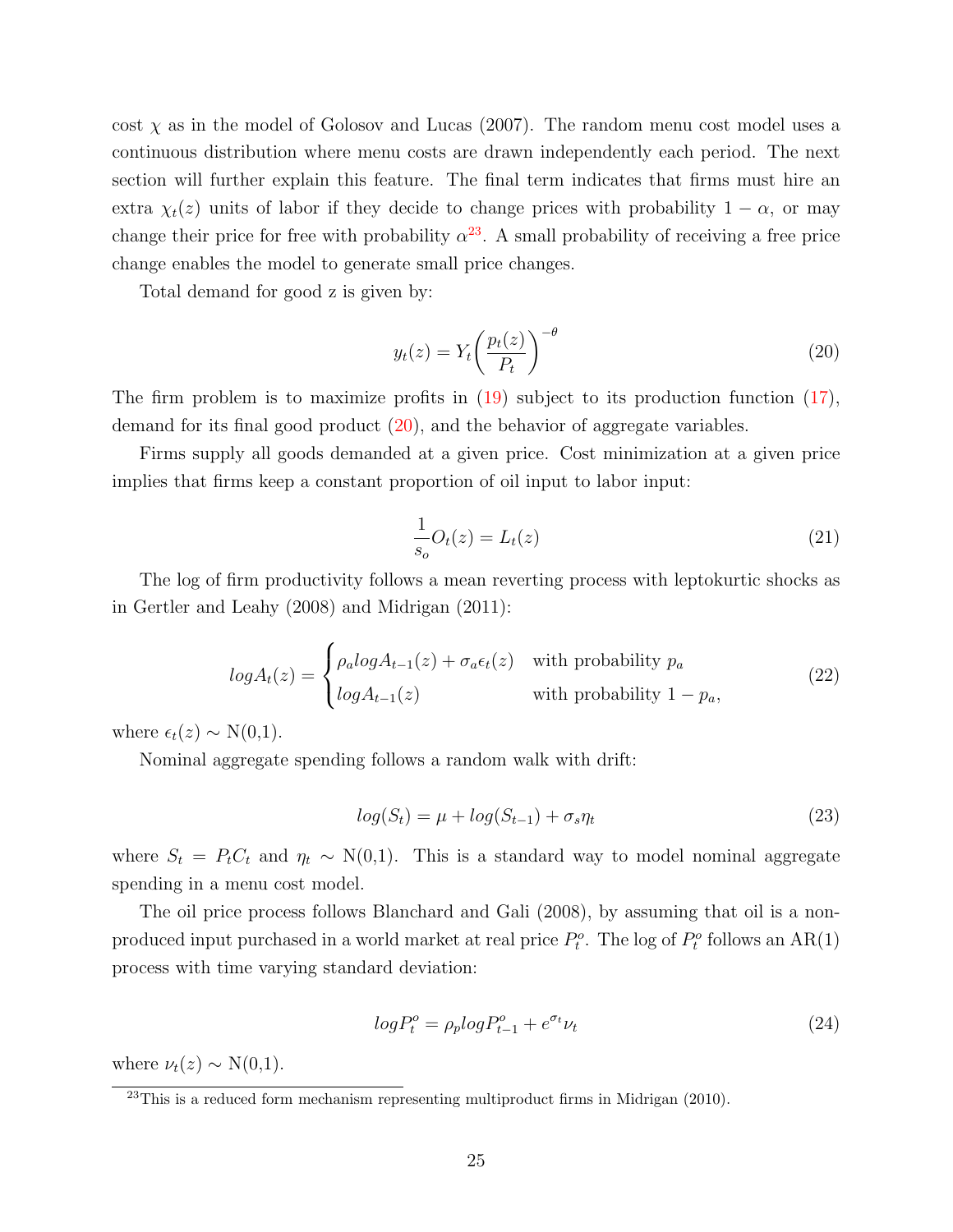To model time varying volatility of oil prices, it is assumed that the standard deviation of oil prices follows a mean reverting  $AR(1)$  process as estimated in section [2.3:](#page-9-2)

$$
\sigma_t = (1 - \rho_\sigma)\overline{\sigma} + \rho_\sigma \sigma_{t-1} + \phi \nu_{\sigma, t} \tag{25}
$$

where  $\nu_{\sigma,t}(z) \sim N(0,1)$  and  $\overline{\sigma}$  is the unconditional mean of  $\sigma_t$ .

The state space of the firms problem is an infinite dimensional object because the evolution of the aggregate price level depends on the joint distribution of all firms' prices, productivity levels, and menu costs. It is assumed that firms only perceive the evolution of the price level as a function of a small number of moments of the distribution as in Krusell and Smith (1998). In particular, I assume that firms use a forecasting rule of the form:

<span id="page-26-1"></span>
$$
log(\frac{P_t}{S_t}) = \gamma_0 + \gamma_1 log P_t^o + \gamma_2 \sigma_t + \gamma_3 log(\frac{P_{t-1}}{S_t}) + \gamma_4 (log(\frac{P_{t-1}}{S_t}) * log P_t^o) + \gamma_5 (log(\frac{P_{t-1}}{S_t}) * \sigma_t) (26)
$$

The accuracy of the rule is checked using the maximum Den Haan statistic in a dynamic forecast $^{24}$  $^{24}$  $^{24}$ .

Using equations  $(15)$ ,  $(16)$ ,  $(17)$ ,  $(19)$ ,  $(20)$ ,  $(21)$ ,  $(26)$  and market clearing I am able to write the firm problem recursively as:

<span id="page-26-2"></span>
$$
V(A_t(z), \frac{p_{t-1}(z)}{S_t}, P_t^o, \sigma_t, \chi_t(z), \psi_t) = \max_{p_t(z)} \left\{ V^N(A_t(z), \frac{p_{t-1}(z)}{S_t}, P_t^o, \sigma_t, \psi_t), V^A(A_t(z), P_t^o, \sigma_t, \chi_t(z), \psi_t) \right\}
$$
(27)

where  $\psi_t$  is the Krusell-Smith aggregate state describing the joint distribution of prices, productivities, and menu costs.  $\pi_t^R(z)$  is firm z's real profits in period t, and  $D_{t,t+1}^R$  is the real stochastic discount factor between periods t and  $t+1$ . Nominal variables have been normalized by current aggregate nominal spending in the economy to bound the state space.  $V^N$  and  $V^A$  are the values of not adjusting and adjusting the current period's relative price. The value of not adjusting is given by:

$$
V^{N}(A_{t}(z), \frac{p_{t-1}(z)}{S_{t}}, P_{t}^{o}, \sigma_{t}, \psi_{t}) = \pi_{t}^{R}(\frac{p_{t-1}(z)}{S_{t}}, A_{t}(z), P_{t}^{o}, \sigma_{t}, \psi_{t}) + E_{t}[D_{t,t+1}^{R}V(A_{t+1}(z), \frac{p_{t-1}(z)}{S_{t+1}}, P_{t+1}^{o}, \sigma_{t+1}, \chi_{t}(z), \psi_{t+1})]
$$
\n(28)

while the value of adjusting the current price is given by:

<span id="page-26-0"></span> $^{24}$ Adding price change dispersion to the forecasting rule does not qualitatively affect the model predictions.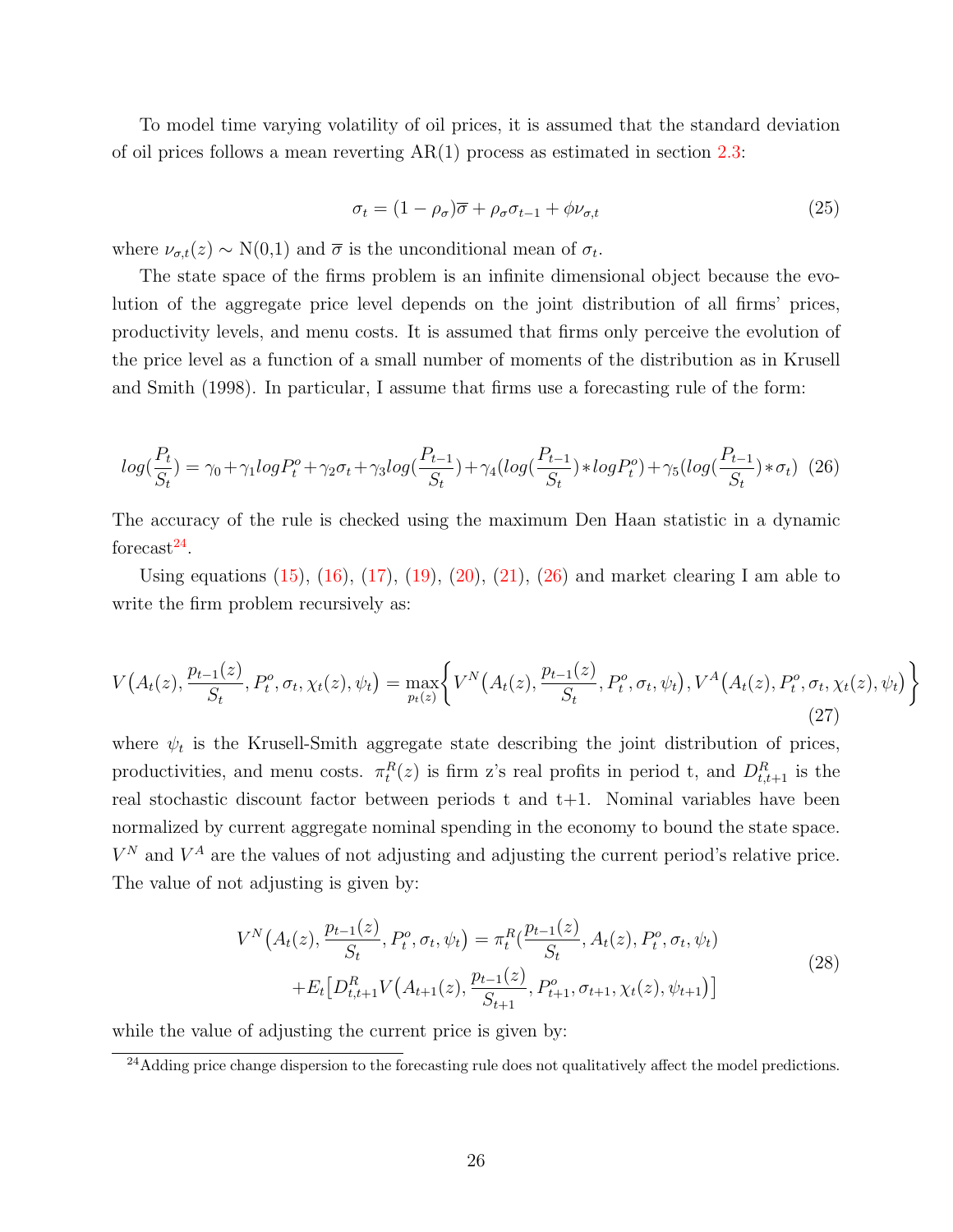<span id="page-27-1"></span>

| Parameter           |                                        | Value                   |
|---------------------|----------------------------------------|-------------------------|
| $\theta$            | Elasticity of Substitution             | 4.0                     |
|                     | Discount Factor                        | $(0.96)^{\frac{1}{12}}$ |
| $\mu$               | Growth of Nominal Spending             | 0.002                   |
| $\sigma_s$          | Standard Deviation of Nominal Spending | 0.0037                  |
| $\rho_a$            | Idiosyncratic TFP Persistence          | 0.70                    |
| $S_{\mathcal{O}}$   | Oil Share of Production                | 0.016                   |
| $\rho_o$            | Oil Price Persistence                  | 0.99                    |
| $\overline{\sigma}$ | Oil Price Standard Deviation           | 0.07                    |
| $\rho_{\sigma}$     | Oil Volatility Persistence             | 0.88                    |
|                     | Oil Volatility Standard Deviation      | 0.14                    |

Table 9: Common Calibration Parameters

$$
V^{A}(A_{t}(z), P_{t}^{o}, \sigma_{t}, \chi_{t}(z), \psi_{t}) = -\chi_{t}(z) \frac{W_{t}}{P_{t}} + \pi_{t}^{R}(\frac{p_{t}(z)}{S_{t}}, A_{t}(z), P_{t}^{o}, \sigma_{t}, \psi_{t}) + E_{t} \left[ D_{t,t+1}^{R} V(A_{t+1}(z), \frac{p_{t}(z)}{S_{t+1}}, P_{t+1}^{o}, \sigma_{t+1}, \chi_{t}(z), \psi_{t+1}) \right]
$$
(29)

The model is solved by discretization and simulated using the non-stochastic simulation method of Young (2010). Full details on the solution method are available in the appendix section [A.2.](#page-41-0)

# 4.3 Calibration

There are three sets of parameters that need to be calibrated in the model. The first set are household parameters and aggregate shocks that are common to both the fixed menu cost and random menu cost versions of the model. These parameters are standard menu cost models. It is a monthly model so the discount rate is set to  $\beta = (0.96)^{\frac{1}{12}}$ . Household utility is assumed to be log utility in consumption and linear disutility of labor. The elasticity of substitution is set to  $\theta = 4$  following Nakamura and Steinsson  $(2010)^{25}$  $(2010)^{25}$  $(2010)^{25}$ . The average oil share of production is set to  $s_o = 0.016$ , and matches the time averaged share of production from the IO tables from 1997, 2002, and 2007. The nominal shock process calibrates  $\mu = 0.002$  to match the difference between the mean growth rate of nominal GDP and the mean growth rate of real GDP over 1998 to 2012, and  $\sigma_s = 0.0037$  to match the standard deviation of nominal GDP growth over the same period. They are given in table [9.](#page-27-1)

The second set of parameters are for the oil price and oil price volatility processes esti-mated in section [2.3.](#page-9-2) The oil price persistence parameter is  $\rho_v = 0.99$ , oil price standard

<span id="page-27-0"></span> $^{25}$ Other papers set higher values such as 6.8 in Vavra (2014) or 7 in Golosov and Lucas (2007), which gives lower values of the mark up.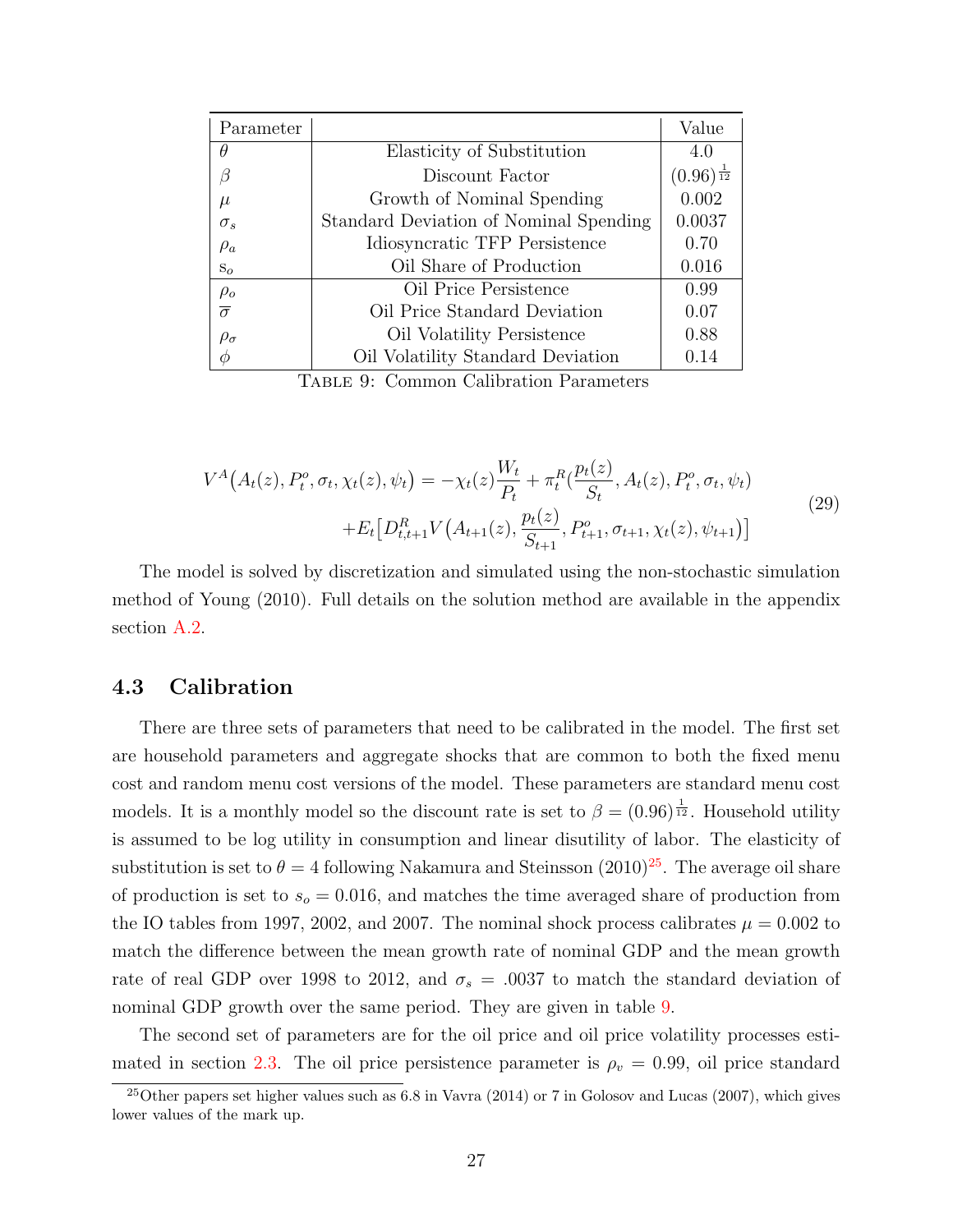deviation  $\bar{\sigma} = 0.07$ , oil price volatility persistence  $\rho_{\sigma} = 0.88$ , and oil price volatility standard deviation is  $\phi = 0.14$ . These numbers imply a high persistence for oil price and relatively low persistence for oil price volatility.

The final set of parameters are related to the specific price setting model. These are the persistence and standard deviation of idiosyncratic productivity shocks  $\rho$  and  $\sigma_a$ , the probability of an idiosyncratic productivity shock  $p_a$ , the cost of changing a price  $\chi_t(z)$ , and the probability of a free price change  $\alpha$ . These five parameters will change depending on the particular menu cost distribution assumption. Both menu cost models calibrate these parameters to match some salient price setting statistics in the total PPI data.

I will now discuss the calibration for the fixed menu cost model. The persistence of idiosyncratic productivity is set to  $\rho = 0.7$ , which matches Nakamura and Steinsson (2008). Then the remaining four parameters  $\chi$ ,  $\sigma_a$ ,  $p_a$ , and  $\alpha$  are set to target four moments of the PPI data. The moments are frequency of price change, average size of price change, standard deviation of price changes, and the fraction of small price changes<sup>[26](#page-28-0)</sup>. This model has a single point mass in the menu cost distribution that determine the value of the fixed menu cost and is set to  $\chi = 0.20$ , which implies that firms must pay 20.0% of their monthly revenues to change a price. However a fraction  $\alpha = 0.125$  of firms receive a free opportunity to change prices. This parameter is identified by the fraction of small price changes<sup>[27](#page-28-1)</sup>. The volatility and probability of receiving an idiosyncratic productivity shock determines the average size and dispersion of price changes. The standard deviation of shocks is set to 0.105 and the probability of receiving a shock is set to 0.4. This enables the model to match a large absolute average size of price changes and a large dispersion of price changes.

The distribution from which random menu costs are drawn is now explained. The random menu costs are drawn from a transformation of an exponential distribution. This particular model specification is taken from Luo and Villar (2015). Specifically, random menu costs are drawn that are independent over time and across firms from the process:

$$
\chi_t(z) = \begin{cases} 0 & \text{with probability } \alpha \\ \tilde{\chi} & \text{with probability } 1 - \alpha, \end{cases} \quad \text{where } F(k) = P(\tilde{\chi} \le k) = 1 - e^{-\lambda k^{\xi}} \tag{30}
$$

The parameter  $\lambda$  determines the average value of the menu cost that is drawn, while  $\xi$ determines the curvature of the distribution. Higher values of  $\xi$  imply that a firm is less likely to draw very small or very large menu costs. These two parameters are calibrated along

<span id="page-28-1"></span><span id="page-28-0"></span><sup>&</sup>lt;sup>26</sup>A small price changes is defined as  $|dp_{i,t}| < 0.01$ .

<sup>&</sup>lt;sup>27</sup>The pricing parameters imply that total adjustment costs in the economy are  $\chi * (Freq - \alpha) * \frac{\theta - 1}{\theta} = 0.42\%$ of revenues per month. Estimates from Levy et al. (1997) suggest that menu costs are 0.7% of revenues, while Stella (2014) estimates menu costs to be bounded between 0.22% and 0.59%.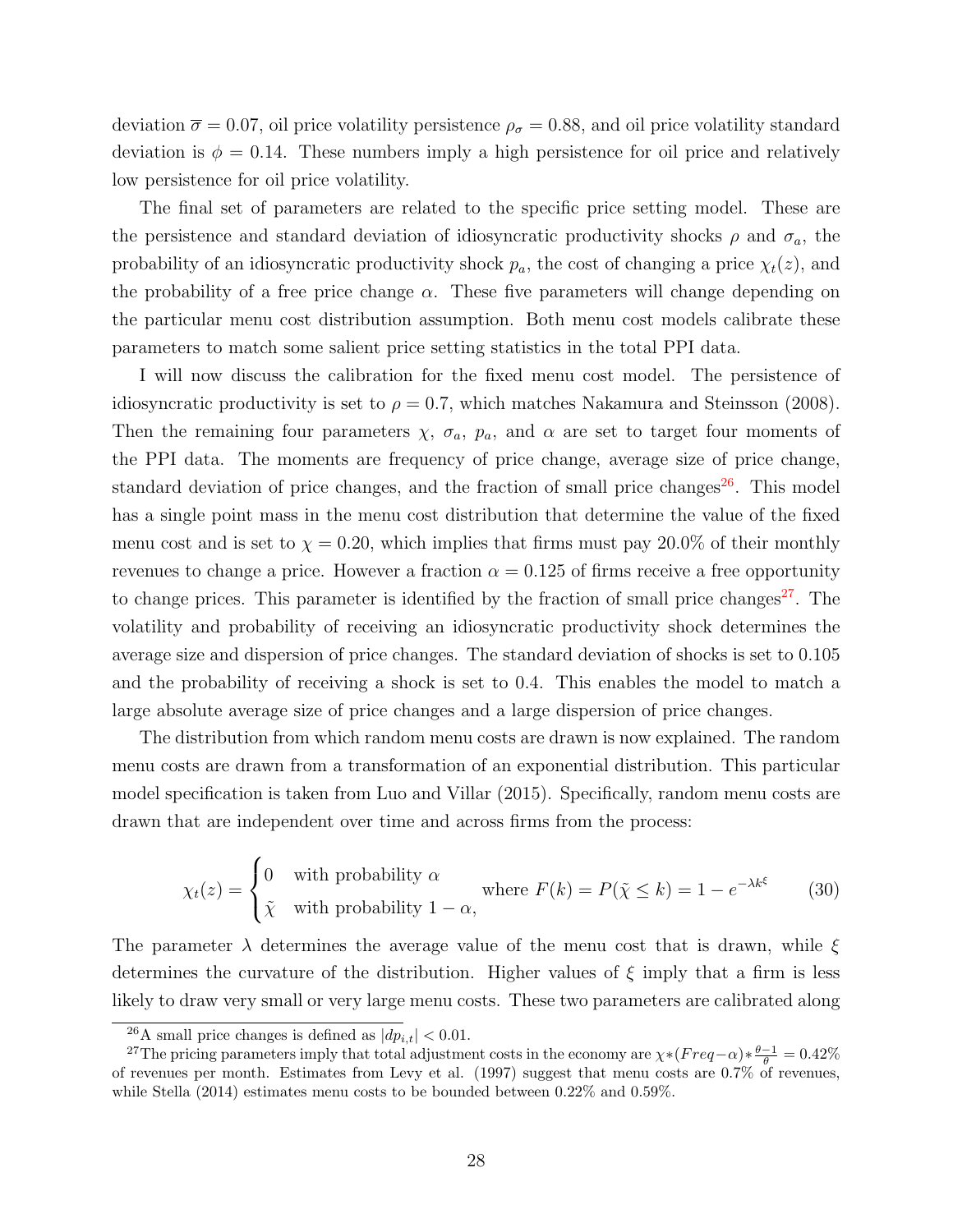<span id="page-29-0"></span>

| Price Setting Statistic                 | Data  | МC    | Random MC |
|-----------------------------------------|-------|-------|-----------|
| Frequency                               | 0.154 | 0.153 | 0.153     |
| Average Size of Price Change            | 0.071 | 0.096 | 0.091     |
| Fraction Small Price Changes            | 0.215 | 0.143 | 0.152     |
| <b>Standard Deviation Price Changes</b> | 0.125 | 0.125 | 0.125     |
| Fraction Price Increases                |       | 0.651 | 0.660     |

|  | TABLE 10: Model Moments |
|--|-------------------------|

with the other four parameters to match the same price setting statistics. In particular,  $\lambda$  $= 1.49$  and  $\xi = 0.25$ . This implies a relatively high average menu cost, and a distribution that has fat tails. There is substantial probability that firms draw very low or very high menu costs. The persistence of idiosyncratic productivity shocks remains set to 0.7, and the probability of a productivity shock is 0.4. The volatility of idiosyncratic productivity shocks is set to 0.146 while the probability of a free price change is set to 0.01.

### 4.4 Model Results

The model moments are listed in table [10.](#page-29-0) Both models match the frequency of price change as well as the dispersion of price changes. The fraction of price changes that are small is under predicted in both models, this is due to the large idiosyncratic shocks that are needed to match the dispersion of price changes. The average size of price changes is slightly too high, but it allows the models to match the standard deviation of price changes. The low probability of receiving a productivity shock helps the models increase the dispersion of price changes relative to a Golosov and Lucas menu cost model. Due to the large oil price shocks in the model, if the probability of a productivity shock is set too low then all price changes will be dominated by changes in the oil price. In the random menu cost model the average size of price changes is closer to the data, but this is at the cost of too many small price changes. Both models have a fraction of price increases that is close to the data.

In order to test the predictions from the model against the empirical results, I compute the price response on impact of an oil price volatility shock. This is a one period impulse response to an increase in oil price volatility. For the fixed menu cost model calibration, a one standard deviation increase in oil price volatility decreases price change dispersion by 6.7%. The volatility effect dominates the real options effect, increasing the frequency of price adjustment. The increase in oil price volatility creates a larger realized oil price, which increases the gap between a firm's current price and optimal price. The common volatility shock pushes more price changes in one direction, decreasing price change dispersion. The strong selection effect is illustrated in an example in figure [7.](#page-30-0) There is an increase in the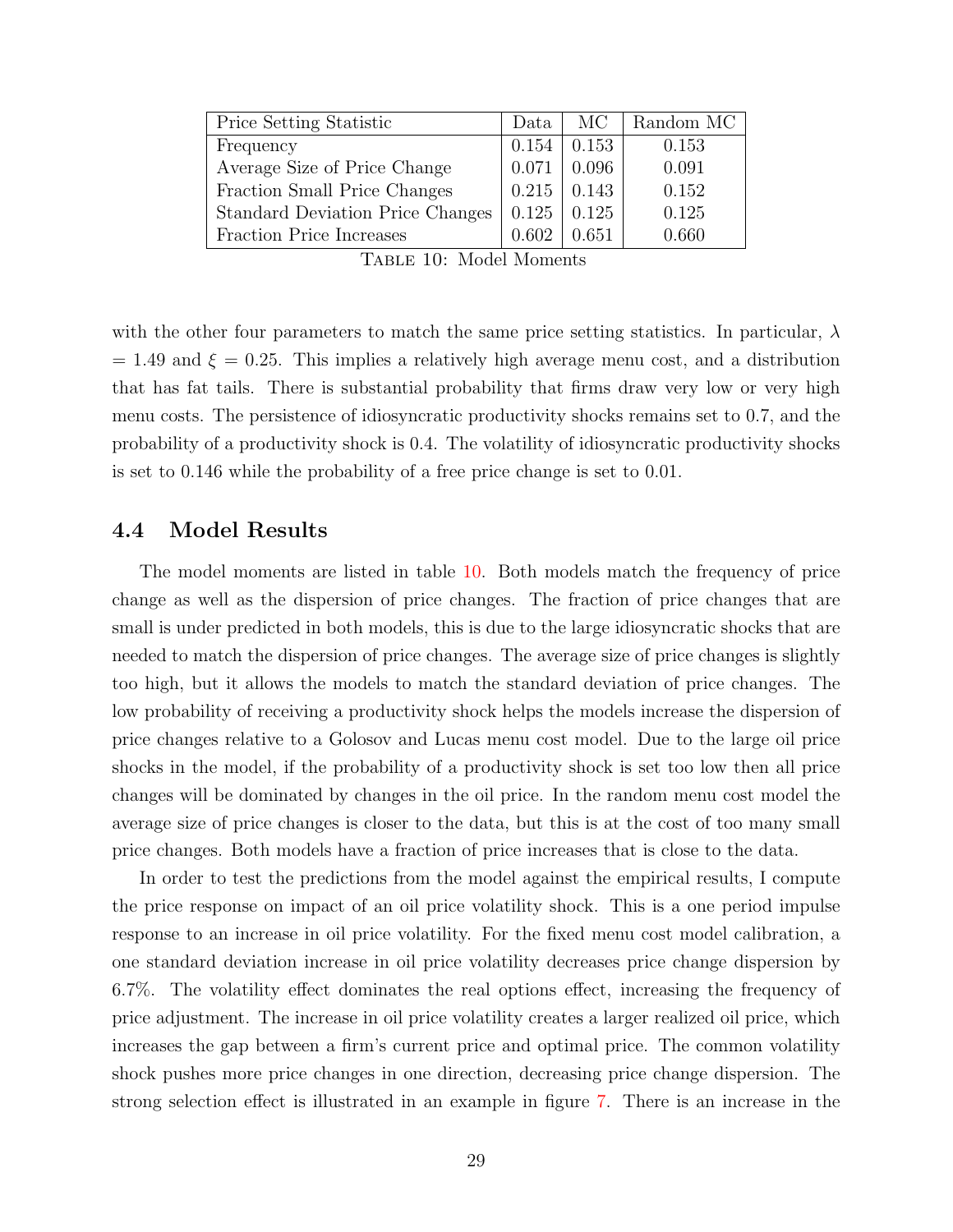<span id="page-30-0"></span>

<span id="page-30-1"></span>Figure 7: Oil Price Volatility Shock: Fixed Menu Cost Model Price Change Distribution

| $S_{\Omega}$ | $\Delta$ Price Dispersion | $\Delta$ Frequency |
|--------------|---------------------------|--------------------|
| 0.010        | $-3.84\%$                 | 10.34\%            |
| 0.016        | $-6.66\%$                 | 19.40\%            |
| 0.025        | $-9.54\%$                 | 36.76%             |
| 0.050        | $-9.65%$                  | 85.63%             |

Table 11: Menu Cost Comparative Static Exercise

directional synchronization of price changes that does not occur during an increase in idiosyncratic volatility. During periods of increased oil price volatility, more price changes move in the direction of the larger oil price shock, causing a decrease in price change dispersion.

The selection effect of price changes becomes more apparent during a comparative static exercise. Table [11](#page-30-1) shows the response of price change dispersion on impact to an oil price volatility shock. The oil share of production changes while holding all other parameters fixed from the original calibration. As the oil share of production increases, the drop in price change dispersion becomes larger. This is due to both an extensive and intensive change in item level inflation. Oil price changes become more important for firms, making firms more likely to change prices as well as by a larger amount. All price changes move in the direction of the oil price change, increasing the synchronization of price changes and decreasing inflation dispersion.

The random menu cost model is able to reduce the selection effect of price changes, and match the empirical relationship between price change dispersion and oil price volatility. In this model, the menu costs are drawn independently across firms and over time. This mechanism implies that prices are now a function of the random menu cost draw as well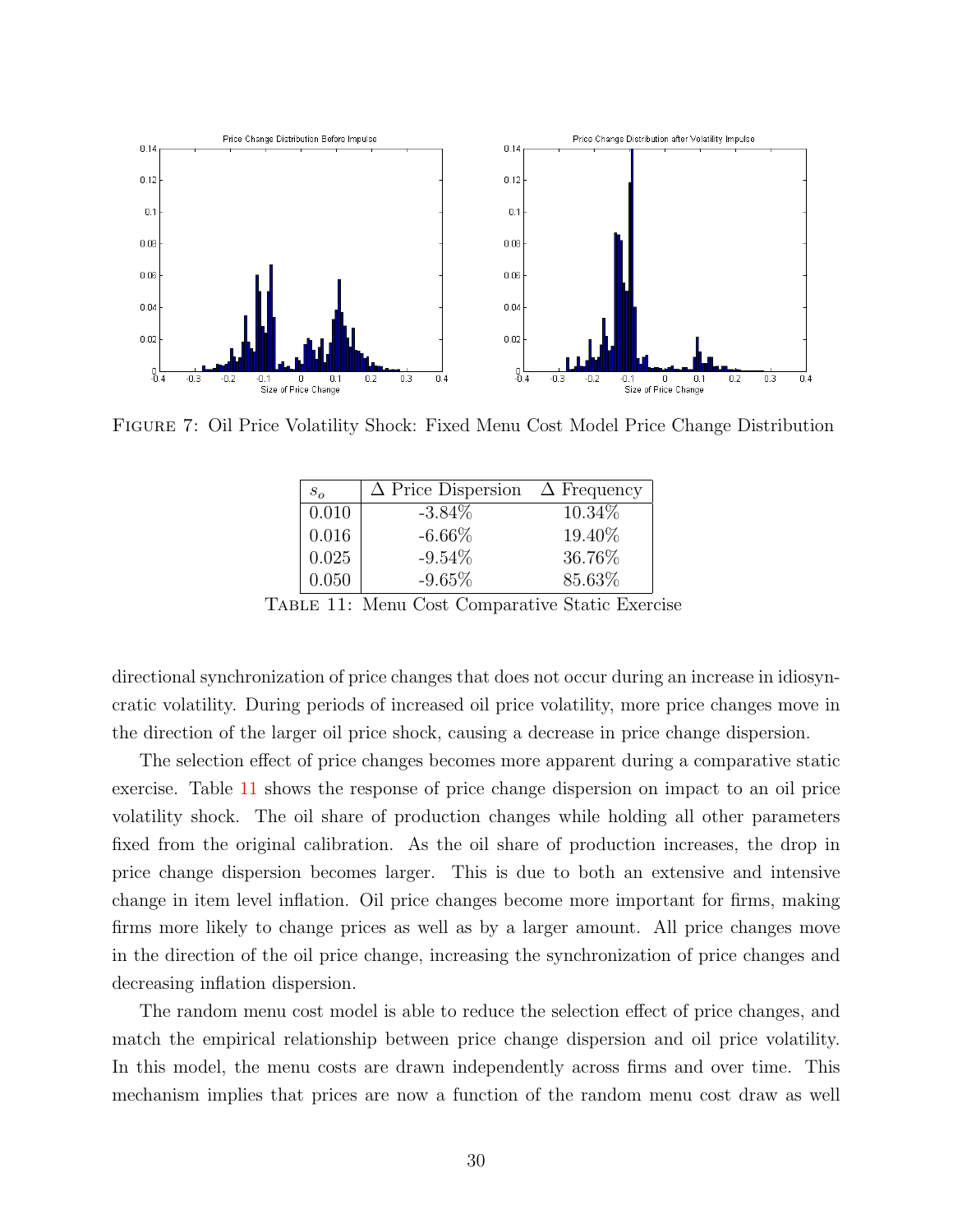<span id="page-31-0"></span>

Figure 8: Oil Price Volatility Shock: Random Menu Cost Price Change Distribution

as the state of the economy. Random menu costs attenuate the price change reaction to a common shock and change the mix of price changes.

The evolution of the price change distribution due to an oil price volatility shock is illustrated in figure [8.](#page-31-0) Due to the random menu costs that firms draw, the selection of prices that will change depends less on the common shock as in the fixed menu cost model, but also on the random menu cost that is drawn by each firm. During an increase in oil price volatility, the model is buffeted by larger realized oil price shocks. This pushes some price changes that are primarily responding to the oil price to be more extreme. But some price changes will occur simply due to a low menu cost draw, and will be relatively small in reaction to idiosyncratic shocks. The overall effect is to create a more disperse price change distribution during periods of high oil price volatility, with a fraction of price changes responding to the oil price volatility shock but substantial mass remaining in the middle of the price change distribution. This implies that the random menu cost model matches the empirical relationship between price change dispersion and oil price volatility<sup>[28](#page-31-1)</sup>.

A comparative static exercise is performed in table [12](#page-32-0) for the random menu cost model. Only the share of oil is varied from the original random menu cost calibration. The table reports the increase in price change dispersion on impact of an oil price volatility shock as the oil share of production increases. For low levels of oil usage, an oil price volatility shock gives small increases in price change dispersion. At the oil share of production of 1.6%, an oil price volatility shock increases price change dispersion by 0.83%. As oil share of production increases to 2.5%, a one standard deviation increase in oil price volatility increases price

<span id="page-31-1"></span><sup>&</sup>lt;sup>28</sup>Further evidence in favor of random menu costs is that it dampens the response of frequency to oil price volatility. I found no evidence that price change frequency responds to oil price volatility shocks.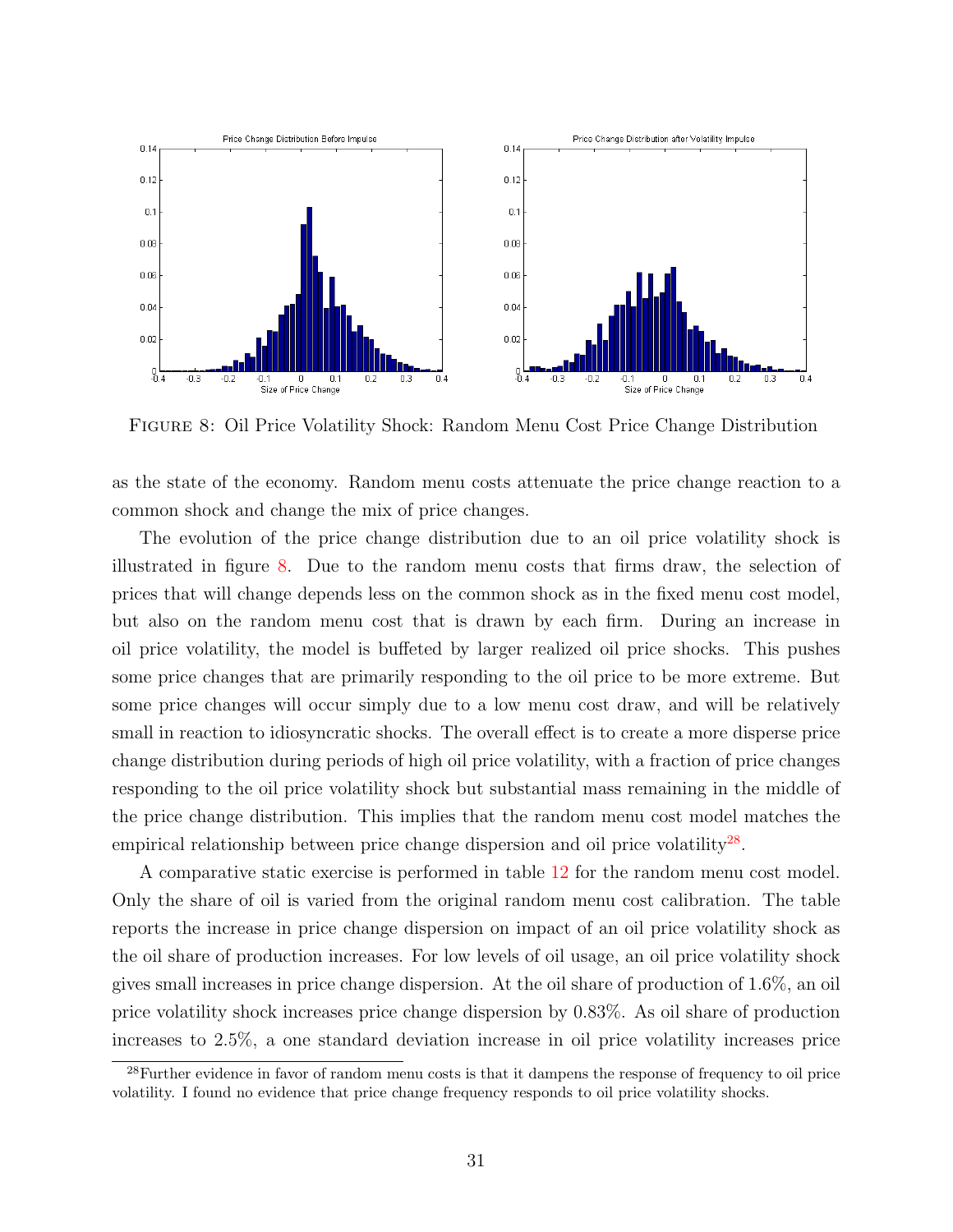| $S_{\Omega}$ | $\Delta$ Price Dispersion $\Delta$ Frequency |          |
|--------------|----------------------------------------------|----------|
| 0.010        | $0.57\%$                                     | 2.32\%   |
| 0.016        | $0.83\%$                                     | 3.46%    |
| 0.025        | 1.36%                                        | $5.21\%$ |
| 0.050        | 7.18%                                        | 10.18%   |

<span id="page-32-0"></span>Table 12: Random Menu Cost Model Comparative Static Exercise

change dispersion by 1.36%. This comparative static exercise shows that industries that use more oil have greater price change dispersion during a period of high oil price volatility.

The model results show that a standard state dependent pricing model with a fixed menu cost implies decreased price change dispersion on impact of an aggregate volatility shock. Larger shocks cause prices to respond in the same direction, decreasing the dispersion of the price change distribution. Introducing random menu costs enables the model to match the effects of aggregate volatility on price setting behavior, by attenuating the reaction to a common cost shock and changing the mix of prices that adjust.

# 5 Implications for Monetary Policy Effectiveness

The modeling section has shown that a random menu cost model is able to match the empirical relationship between oil price volatility and price change dispersion. I will now study how changes in oil price volatility affect the ability of monetary policy to stimulate output.

I shock the model with a permanent increase of 0.002 to log nominal output in order to assess if the tradeoff between output and inflation is a function of the aggregate volatility in the economy. This size shock amounts to a one month doubling of the nominal output growth rate. The response of consumption and inflation on impact is shown in Table [13](#page-33-0) for periods of high and fixed oil price volatility. In the first row is the impact on consumption in the ergodic state of the economy, while the second row shows the same impact during a period of high volatility<sup>[29](#page-32-1)</sup>. In the random menu cost model, which is able to generate the increase in price change dispersion due to an increase in oil price volatility, 52.4% of the doubling of log nominal output translates into an increase in output. The other 47.6% of the increase goes into inflation. When the model is shocked with a one standard deviation increase in oil price volatility and a 0.002 permanent increase in log nominal output, 52.2% of the increase in nominal output goes into output while 47.8% goes into the increase in price

<span id="page-32-1"></span> $^{29}$ High oil price volatility is defined as a period with a one standard deviation positive shock to oil price volatility.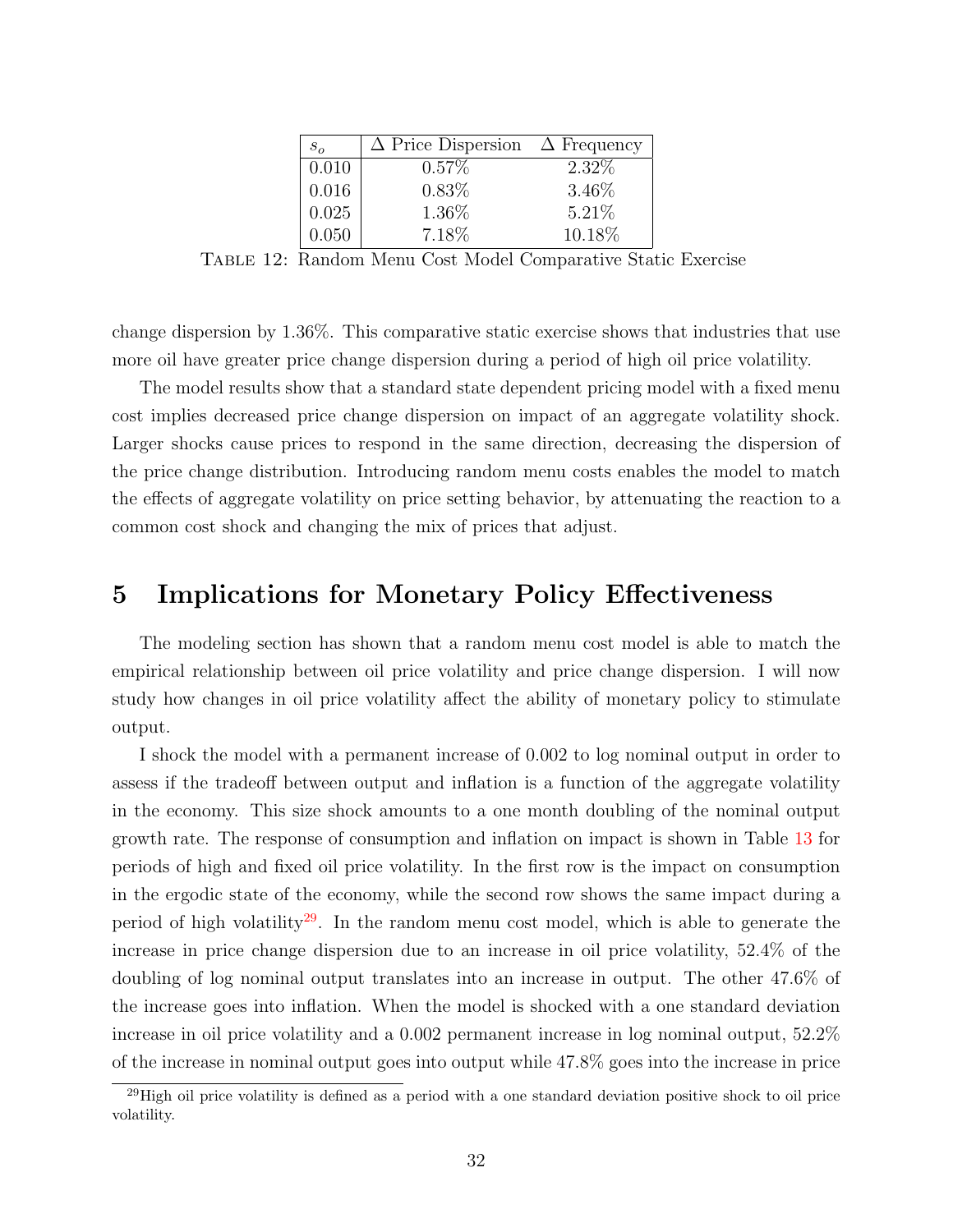<span id="page-33-0"></span>

| Random Menu Cost Model   Output IRF on Impact Price IRF on Impact |        |          |
|-------------------------------------------------------------------|--------|----------|
| Baseline Volatility                                               | 52.4\% | 47.6%    |
| High Volatility                                                   | 52.2%  | 47.8%    |
| Fixed Menu Cost Model                                             |        |          |
| Baseline Volatility                                               | 48.0%  | $52.0\%$ |
| High Volatility                                                   | 44.1\% | 55.9%    |

Table 13: Inflation-Output Stabilization Tradeoff

level.

I conduct the same numerical exercise in the counterfactual fixed menu cost model. In this model, only 48.0% of the increase in log nominal output goes into consumption on impact in the ergodic state of the economy. During a period of increased oil price volatility, the percentage of the log nominal output that goes into consumption drops to 44.1%.

These results show that increases in the volatility of an aggregate cost shock do not substantially increase the trade off between output stabilization and inflation. During periods of high oil price volatility, there is a drop in the efficacy of nominal stimulus to increase consumption of less than 1%. Contrasting with this result are the implications of the fixed menu cost model, where 8.2% less of the increase in nominal output goes into consumption. The large decrease in monetary policy effectiveness is primarily due to the increase in the extensive margin of price adjustment. All prices that adjust move to their optimal price, but more prices are adjusting due to the larger oil price shocks. The increased price adjustment causes more of the nominal output change to be incorporated into the aggregate price level.

Price change dispersion is a key moment of the price change distribution for measuring monetary non-neutrality. Midrigan (2011) shows that increased price change dispersion increases monetary policy effectiveness. In testing how monetary policy effectiveness responds to changes in volatility, price change dispersion is therefore a key moment to examine. Matching the relationship between oil price volatility and price change dispersion in a state dependent model implies that monetary policy effectiveness is nearly time invariant in response to changes in volatility.

# 6 Discussion

Another strand of the price setting literature asks how informational rigidities affect price setting behavior. A noisy information processing model, such as that used by Drenik and Perez (2016), would suggest that as the volatility of the common oil price shock increases, firms would put more weight on their idiosyncratic shocks. This mechanism would increase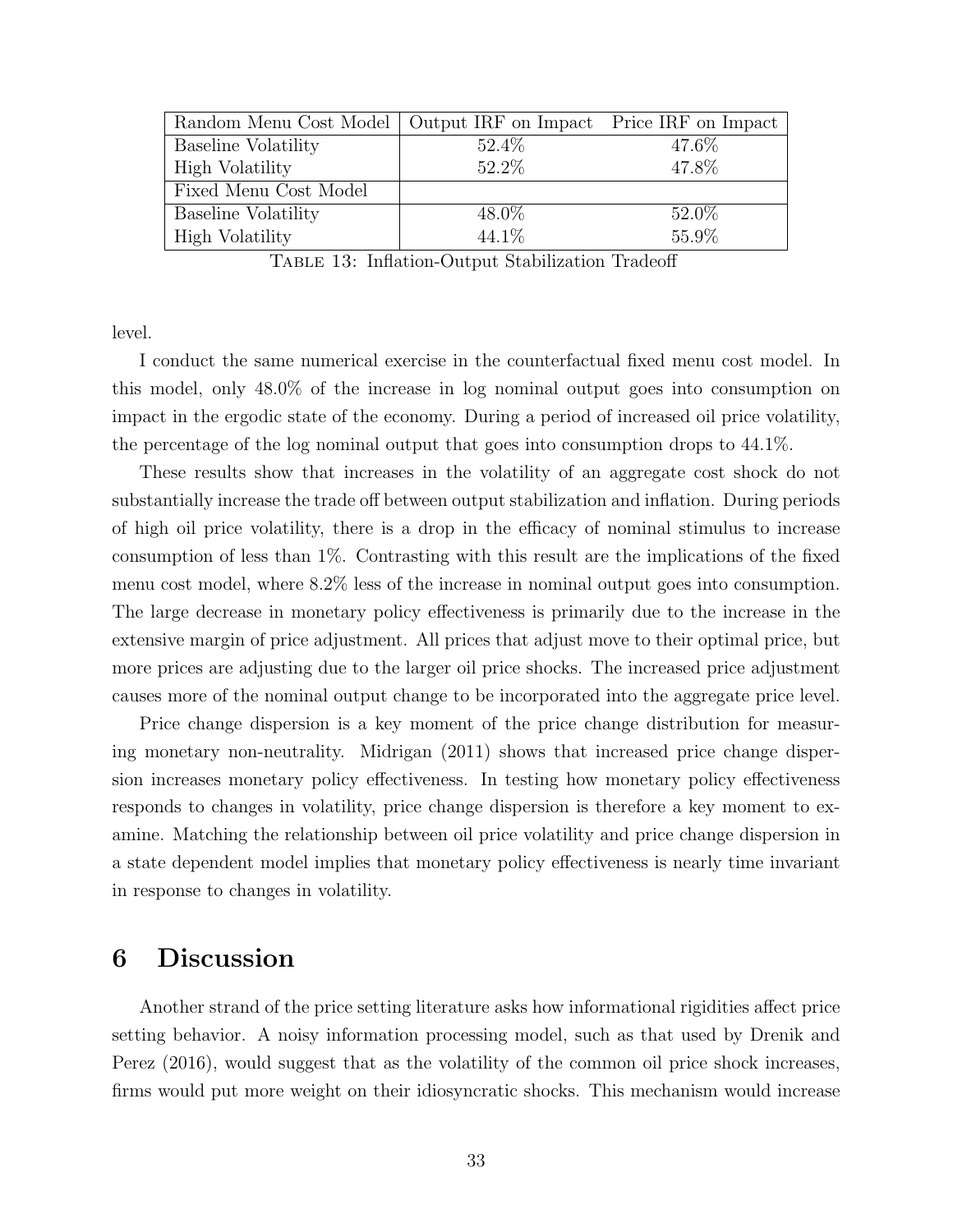price change dispersion during periods of high oil price volatility by decreasing the importance of the common cost shock. However, oil prices are easily and accurately observable suggesting this is not an important channel for the impact of oil price volatility on price setting behavior.

Rational inattention type models would in general generate the counterfactual results for price change dispersion like the fixed menu cost model. If volatility of an aggregate variable increases, firms optimally allocate more attention to the aggregate shock. This makes the shock more important, and causes firms to put more weight more on the common shock. This is argued in a general context by Menkulasi (2009) and a price setting context by Zhang (2016). In a context without changes in volatility, Mackowiak and Wiederholt (2009) argue that price setters pay more attention to sectoral shocks than aggregate shocks because they are more volatile on average.

# 7 Conclusion

This paper argues that changes in aggregate volatility do not substantially reduce monetary policy effectiveness. I do this by showing that the average industry price change dispersion is greater during periods of high oil price volatility. Then by exploiting the heterogeneity across industries in oil usage, I show that the increase in price change dispersion is larger for sectors with more oil usage. In order to match this key empirical relationship, I introduce random and heterogeneous menu costs. This mechanism attenuates the price reaction to a common volatility shock and increases price change dispersion during periods of high volatility.

My analysis of the effects of common volatility shocks on price setting behavior can be applied beyond oil price volatility. Policy uncertainty, such as changes in the volatility of fiscal or taxation plans, is another source of time varying volatility to a common shock that can affect prices. Exchange rate volatility and global demand volatility are other examples of common volatility shocks that affect price setting behavior. Does increased monetary policy volatility cause price changes to be more disperse and alter the monetary authority's ability to be effective? In particular, did the effects of nominal stimulus change during 1979 to 1982? During this period the FOMC targeted the quantity of money rather than a federal funds rate, which increased the observed volatility of the federal funds rate.

The tradeoff between output stabilization and inflation is nearly time invariant in response to changes in aggregate volatility, suggesting that policy makers need to take into account the source of volatility. If policy makers increase nominal stimulus more strongly because they believe effectiveness is dampened during periods of increased aggregate volatility, it would be an overreaction and induce unnecessary inflation.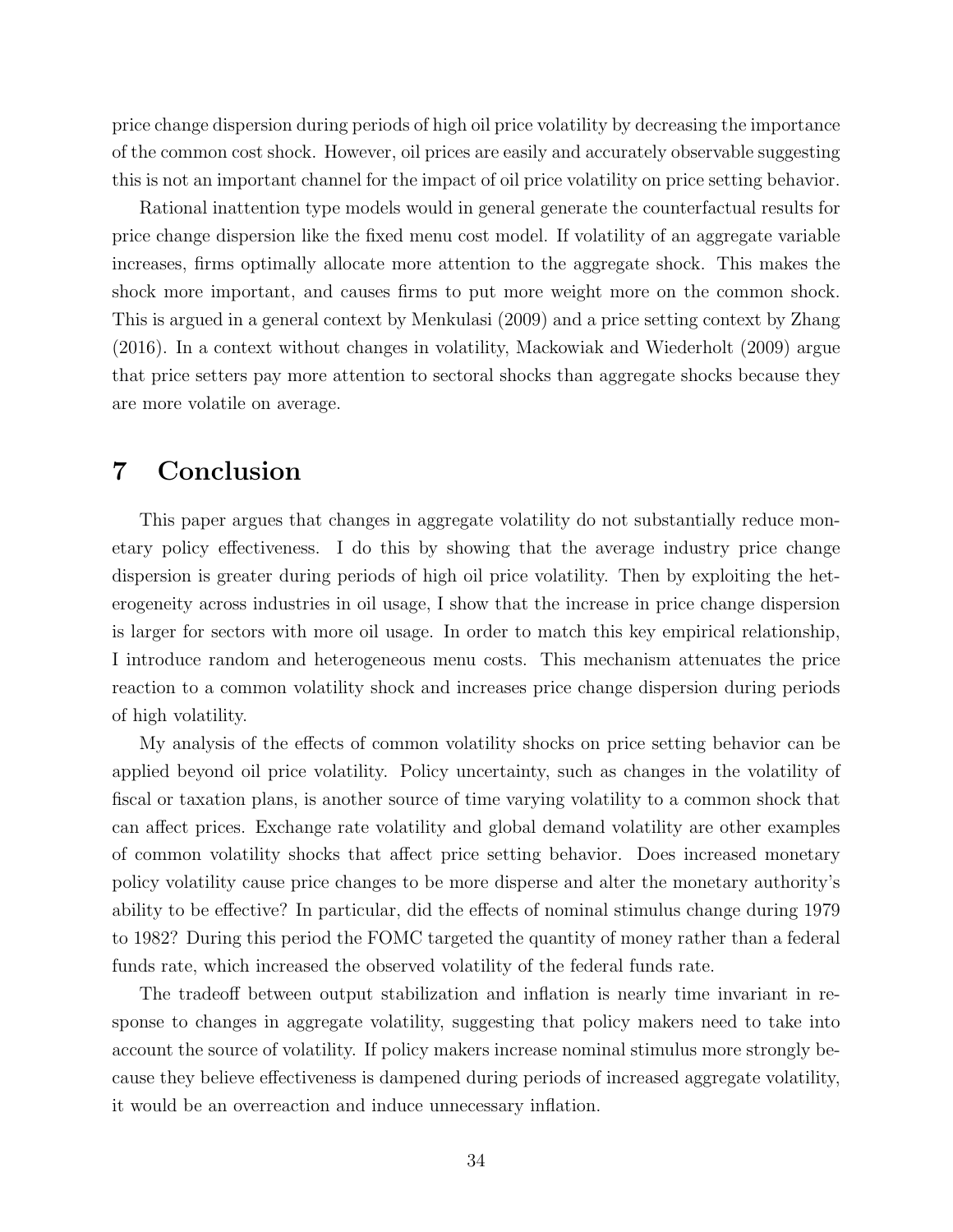# References

- [1] Atkeson, A. and P. J. Kehoe (1999): "Models of Energy Use: Putty-Putty versus Putty-Clay." American Economic Review, 89(4), 1028-1043.
- [2] Bachmann, Rudiger, Benjamin Born, Steffan Elstner, and Christiane Grimme (2013). "Time-Varying Business Volatility, Price Setting, and the Real Effects of Monetary Policy" Mimeo.
- [3] Baley, Isaac and Julio Blanco (2016). "Menu Costs, Uncertainty Cycles, and the Propagation of Nominal Shocks." Working Paper.
- [4] Bartik, Timothy (1991). "Who Benefits From State and Local Economic Development Policies." W.E. Upjohn Institute for Employment Research: Kalamazoo, Mich.
- [5] Baumeister, Christiane and Lutz Kilian (2015). "Understanding the Decline in the Price of Oil since June 2014." Journal of the Association of Environmental and Resource Economist.
- [6] Baumeister, Christiane and Lutz Kilian (2016). "Fourty Years of Oil Price Fluctuations: Why the Price of Oil May Still Surprise Us." Journal of Economic Perspectives, Volume 30, Winter 2016, pp. 139-160.
- [7] Berger, David and Joseph Vavra (2015). "Volatility and Pass-Through." National Bureau of Economic Research Working Paper Series, 2015, No. 19651.
- [8] Bertrand, Marianne, Esther Duflo, and Sendhil Mullainathan. "How Much Should We Trust Differences-In-Differences Estimates." Quarterly Journal of Economics, 119, 249- 275.
- [9] Bhattarai, Saroj and Raphael Schoenle (2014). "Multiproduct Firms and Price-Setting: Theory and Evidence from U.S. Producer Prices." Journal of Monetary Economics. Volume 66, September 2014.
- [10] Blanchard, Olivier, and Jordi Gali (2008). "The Macroeconomic Effects of Oil Price Shocks: Why are the 2000s So Different from the 1970s" NBER, International Dimensions of Monetary Policy.
- [11] Blanco, Julio (2016). "Optimal Inflation Target in an Economy with Menu Costs and Zero Lower Bound." Working Paper.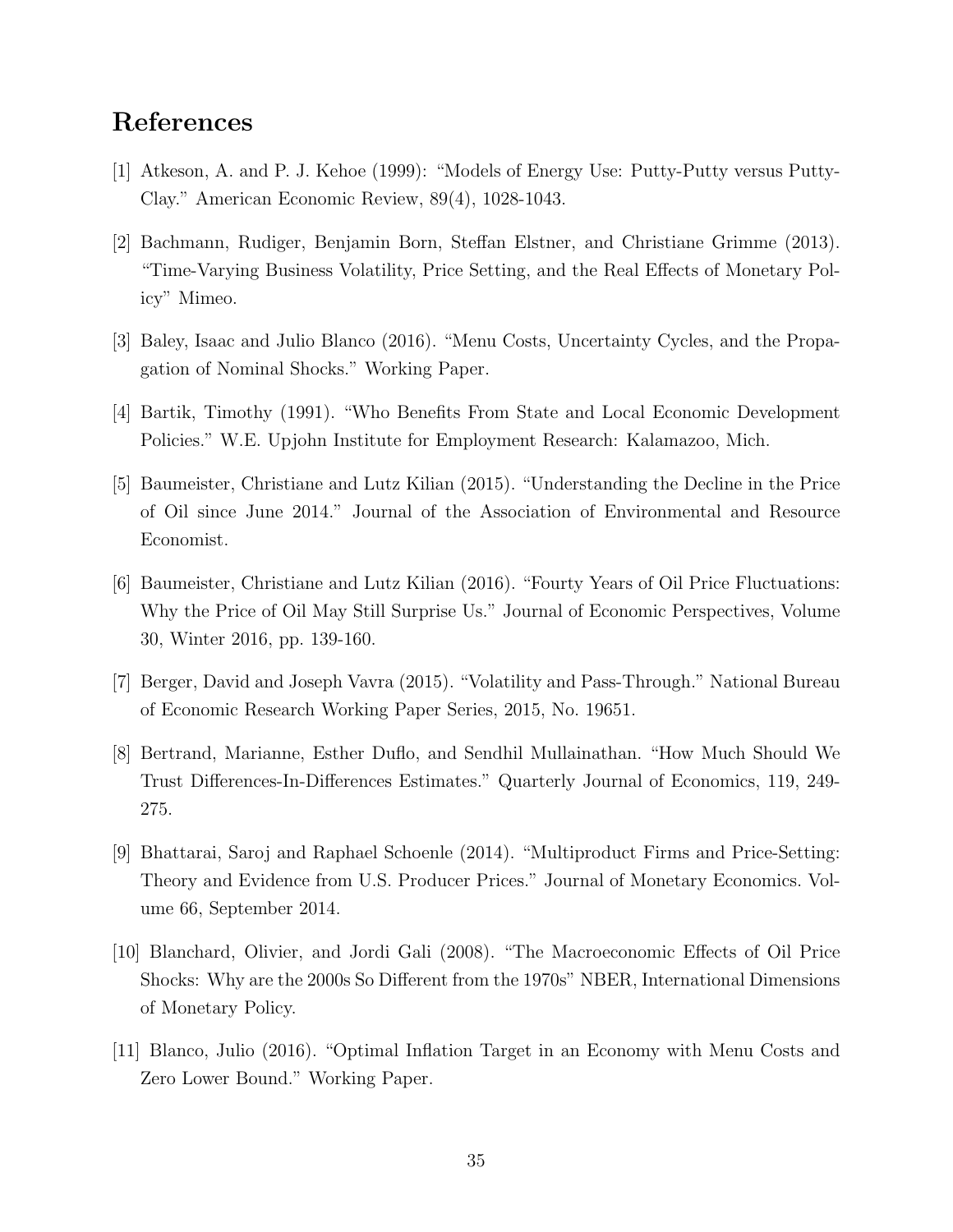- [12] Bloom, Nicholas (2009). "The Impact of Uncertainty Shocks" Econometrica, May 77, pp. 623-685.
- [13] Bloom, Nicholas, Max Floetotto, Nir Jaimovich, Itay Saporta-Eksten, Stephen Terry (2012). "Really Uncertain Business Cycles." NBER Working Paper 18245, July.
- [14] Born, Benjamin and Johannes Pfeifer. "Policy Risk and the Business Cycle." Journal of Monetary Economics. Volume 68, November 2014: 68-85.
- [15] Chen, Shiu-Sheng (2009). "Oil Price Pass-Through into Inflation." Energy Economics, Volume 31, 126-133.
- [16] Clark, Todd and Stephen Terry (2010). "Time Variation in the Inflation Passthrough of Energy Prices." Journal of Money, Credit and Banking, Vol. 42, No. 7.
- [17] Davis, Steven J. and John C. Haltiwanger (2001). "Sectoral Job Creation and Destruction Responses to Oil Price Changes." Journal of Monetary Economics, 48(3):465-512.
- [18] Den Haan, Wouter J. (2010). "Assessing the Accuracy of the Aggregate Law of Motion in Models with Heterogeneous Agents." Journal of Economic Dynamics and Control, 32, 79-99.
- [19] Dotsey, Michael, Robert G. King, and Alexander J. Wolman (1999). "State Dependent Pricing and the General Equilibrium Dynamics of Money and Output." Quarterly Journal of Economics, 114(2), 655-690.
- [20] Drenik, Andres and Diego Perez (2016). "Price Setting Under Uncertainty About Inflation." Working Paper.
- [21] Fernandez-Villaverde, Jesus and Juan Rubio-Ramirez (2007). "Estimating Macroeconomic Models: A Likelihood Approach." Review of Economic Studies 74(4), 1059-1087.
- [22] Fernandez-Villaverde, Jesus, Pablo Guerron-Quintana, Keith Kuester, and Juan Rubio-Ramirez (2015). "Fiscal Volatility Shocks and Economic Activity." American Economic Review, 105(11): 3352-3384.
- [23] Gilchrist, Simon, Raphael Schoenle, Jae Sim, and Egon Zakrajsek (2015). "Inflation Dynamics during the Financial Crisis." Finance and Economics Discussion Series 2015- 012. Washington: Board of Governors of the Federal Reserve System.
- [24] Gilchrist, Simon and Egon Zakrajsek (2012). "Credit Spreads and Business Cycle Fluctuations." American Economic Review, 102(4):1692-1720.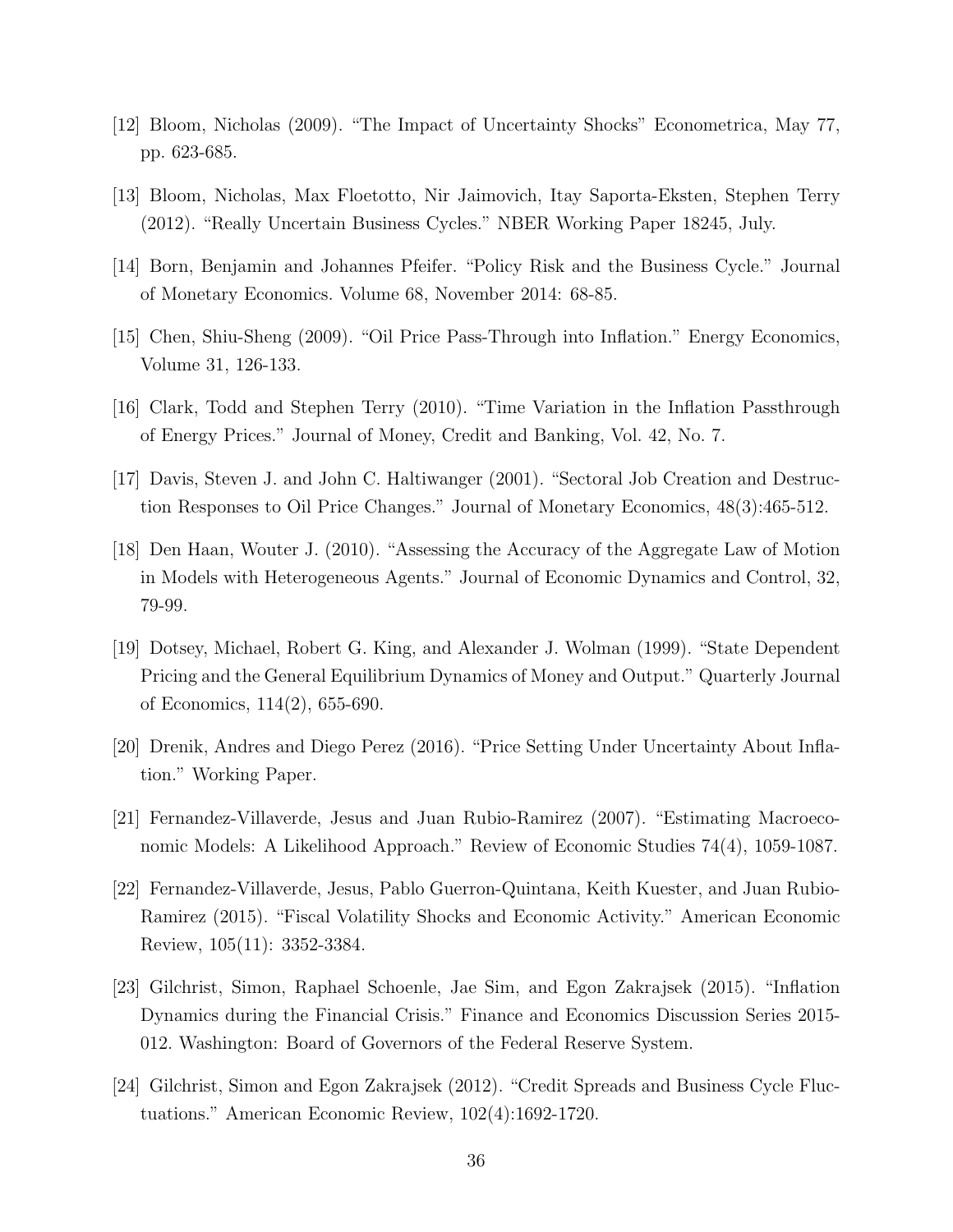- [25] Gertler, Mark and John Leahy (2008). "A Phillips Curve With an Ss Foundation." Journal of Political Economy, 116, 533-572.
- [26] Goldberg, Pinelopi K. and Rebecca Hellerstein (2009). "How Rigid Are Producer Prices?" Staff Report No. 407, Federal Reserve Bank of New York.
- [27] Golosov, M. and R.E. Lucas (2007). "Menu Costs and Phillips Curves." Journal of Political Economy 115(2).
- [28] Godsill, Simon J. Arnaud Doucet, and Mike West (2004). "Monte Carlo Smoothing for Nonlinear Time Series." Journal of the American Statistical Association 99 (465), 156-168.
- [29] Gopinath, Gita and Oleg Itskhoki (2010). "Frequency of Price Adjustment and Pass Through." Quarterly Journal of Economics (2010) 125 (2): 675-727.
- [30] Gorodnichenko, Yuriy, and Michael Weber. "Are Sticky Prices Costly? Evidence from the Stock Market." The American Economic Review 106.1 (2016): 165-199.
- [31] Hall, Robert (1988). "The Relation between Price and Marginal Cost in U.S. Industry." Journal of Political Economy, Vol 96, No. 5.
- [32] Hamilton, James D (2009). "Causes and Consequences of the Oil Shock of 2007-2008." Brookings Papers on Economic Activity, 1, Spring, pg. 215-283.
- [33] Jo, Soojin (2012). "The Effects of Oil Price Uncertainty on the Macroeconomy." Bank of Canada Working Paper 2012-40.
- [34] Karadi, Peter and Adam Reiff. "Menu Costs, Aggregate Fluctuations, and Large Shocks." Working paper, February 2016.
- [35] Kilian, Lutz (2008). "The Economic Effects of Energy Price Shocks." Journal of Economic Literature, Volume 90, pg 216-240.
- [36] Kilian, Lutz (2009). "Not All Oil Price Shocks Are Alike: Disentangling Demand and Supply Shocks in the Crude Oil Market." American Economic Review, 99(3):1053-1069.
- [37] Kilian, Lutz and Bruce Hicks (2013). "Did Unexpectedly Strong Economic Growth Caue the Oil Price Shock of 2003-2008?" Journal of Forecasting 32(5): 385-394.
- [38] Kilian, Lutz and Thomas K. Lee (2014). "Quantifying the Speculative Component in the Real Price of Oil: The Role of Global Oil Inventories." Journal of International Money and Finance 42: 71-87.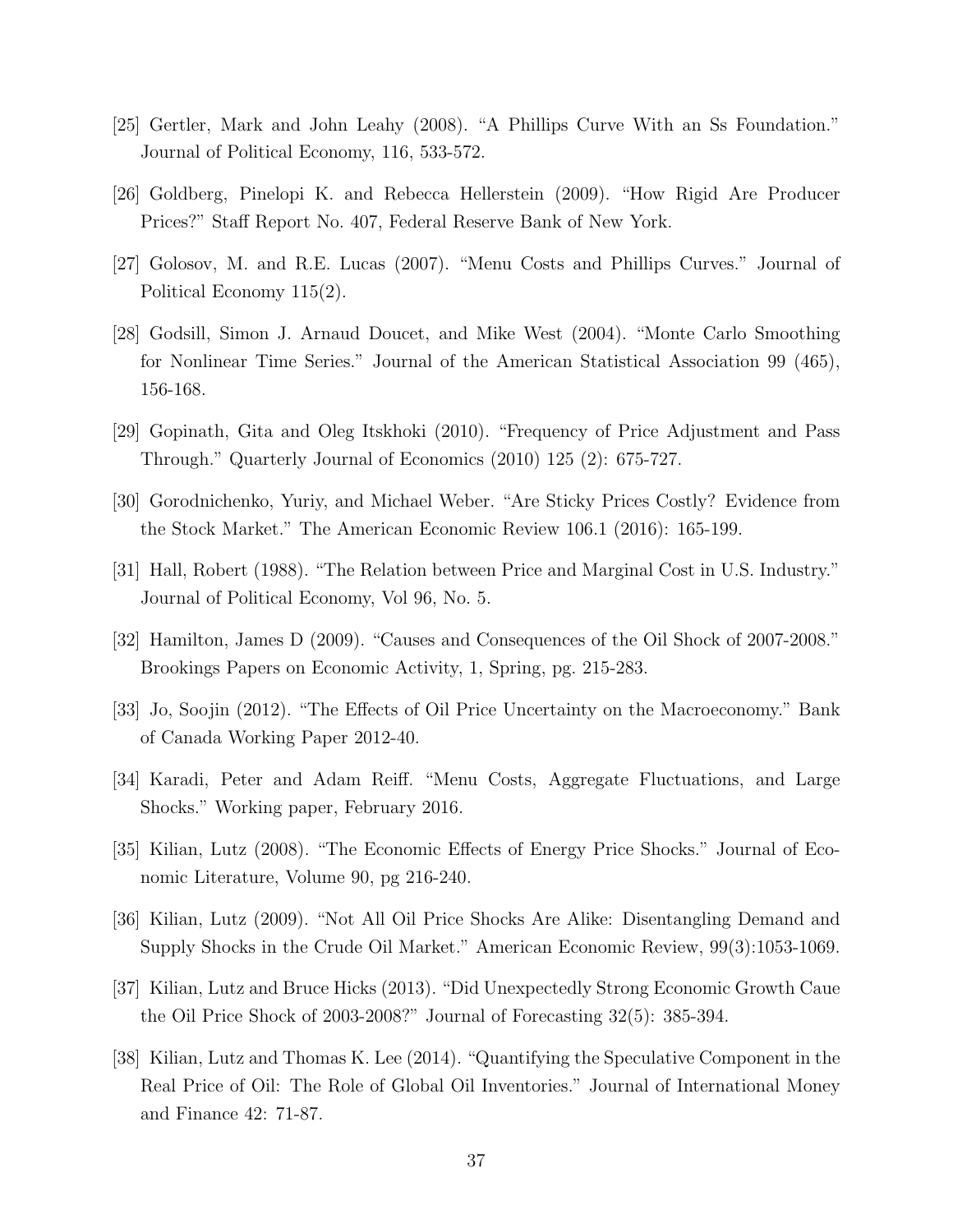- [39] Kilian, Lutz and Daniel P. Murphy (2014). "The Role of Inventories and Speculative Trading in the Global Market for Crude Oil." Journal of Applied Econometrics 29(3):454- 478.
- [40] Kilian, Lutz and Robert Vigfusson (2010). "Nonlinearities in the Oil Price-Output Relationship." Macroeconomic Dynamics, 15:337-363, 2010.
- [41] Kilian, Lutz and Robert Vigfusson (2011). "Are the Responses of the U.S. Economy Asymmetric in Energy Price Increases and Decreases?" Quantitative Economics,  $2(3):419-453.$
- [42] Kilian, Lutz and Robert Vigfusson (2013). "Do Oil Prices Help Forecast U.S. Real GDP? The Role of Nonlinearities and Asymmetries." Journal of Business and Economic Statistics, 31(1):78-93.
- [43] Klenow, Peter J. and Oleksiy Krystov (2008). "State Dependent or Time-Dependent Pricing: Does It Matter for Recent U.S. Inflation?" Quarterly Journal of Economics, 123(3), 863-904.
- [44] Knotek, Edward and Stephen Terry (2008). "Alternative Methods of Solving State-Dependent Pricing Models." Federal Reserve Bank of Kansas City Working Paper No. 08-10.
- [45] Krusell, Per. and Anthony A. Smith (1998). "Income and Wealth Heterogeneity in the Macroeconomy" Quarterly Journal of Economics, 106(5), 867-896.
- [46] Levy, Daniel, Mark Bergen, Shantanu Dutta, and Robert Venable. "The Magnitude of Menu Costs: Direct Evidence from Large U.S. Supermarket Chains." Quarterly Journal of Economics, 112(3): 791-824.
- [47] Luo, Shaowen and Daniel Villar (2015). "The Skewness of the Price Change Distribution: A New Touchstone for Sticky Price Models". Working Paper.
- [48] Mackowiak, Bartosz and Mirko Wiederhold (2009). "Optimal Sticky Prices under Rational Inattention." American Economic Review, 99(3): 769-803.
- [49] Menkulasi, Jeta (2009). "Rational Inattention and Changes in Macroeconomic Volatility." University of Maryland, mimeo.
- [50] Midrigan, Virgiliu. (2011) "Menu Costs, Multiproduct Firms, and Aggregate Fluctuations" Econometrica July 79.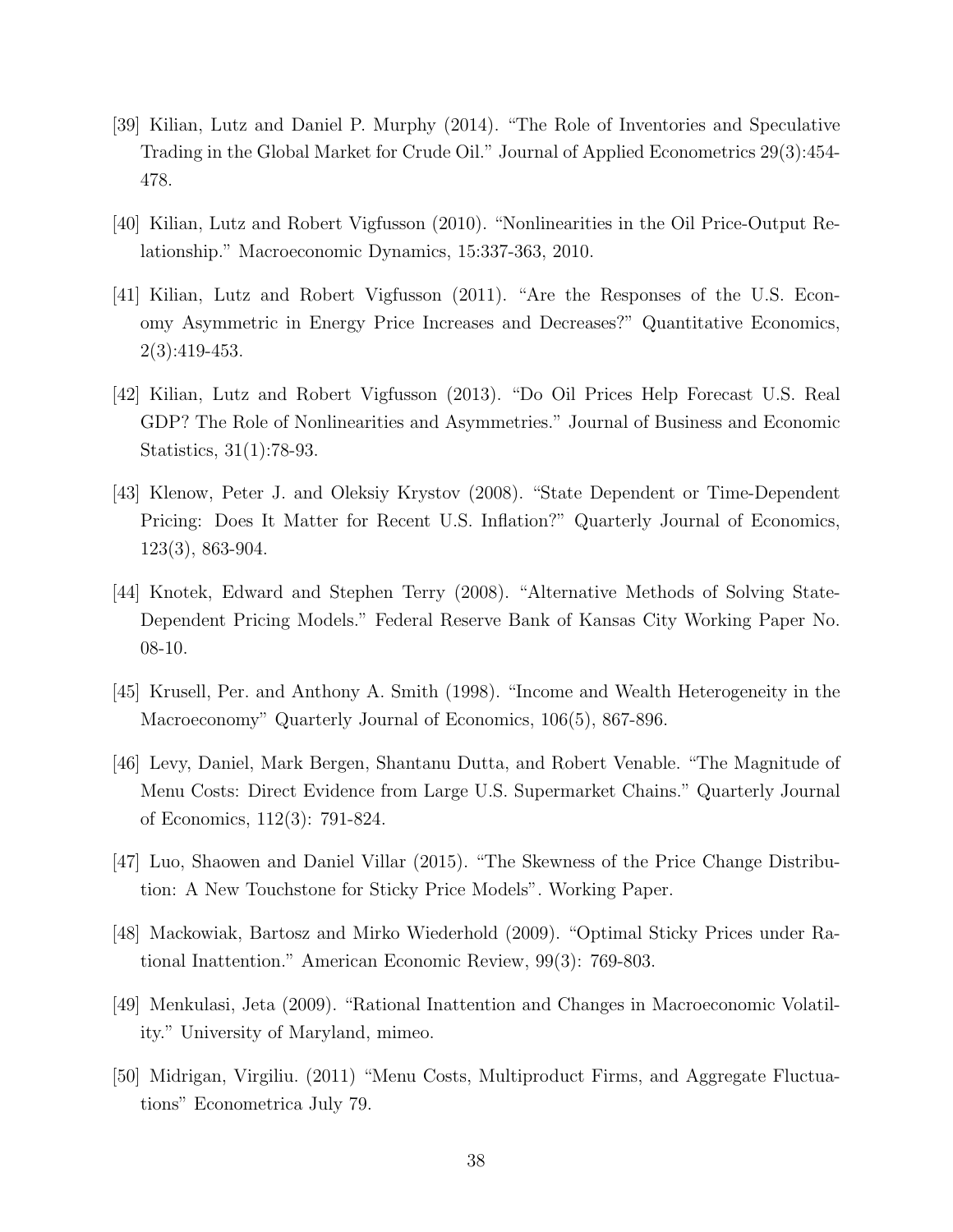- [51] Nakamura, E. and J. Steinsson (2008). "Five Facts About Prices: A Reevaluation of Menu Cost Models" Quarterly Journal of Economics 123(4).
- [52] Nakamura, E. and J. Steinsson (2010). "Monetary Non-Neutrality in a Multi-Sector Menu Cost Model" Quarterly Journal of Economics 125(3).
- [53] Nekarda, Chris and Valerie Ramey (2011). "Industry Evidence on the Effects of Government Spending" American Economic Journal: Macroeconomics 3 January 2011.
- [54] Perotti, Robert (2007). "In Search of the Transmission Mechanism of Fiscal Policy." NBER Working Paper 13143, June.
- [55] Plante, Michael, and Nora Traum (2012). "Time-Varying Oil Price Volatility and Macroeconomic Aggregates" Center for Applied Economics and Policy Research Working Paper 2012-002.
- [56] Roberts, G O, A Gelman, and W R Gilks. (1996) "Efficient Metropolis Jumping Rules." Bayesian Statistics, 5:599-607.
- [57] Shea, John (1993). "Do Supply Curves Slope Up?" Quarterly Journal of Economics, 108(1): 1-32.
- [58] Stella, Andrea (2014). "The Magnitude of Menu Costs: A Structural Estimation." Meeting Papers 2014 (No. 436). Society for Economic Dynamics.
- [59] Vavra, Joe (2014). "Inflation Dynamics and Time Varying Volatility: New Evidence and an SS Interpretation" Quarterly Journal of Economics, 129(1).
- [60] Yellen, Janet (2016). "Current Conditions and the Outlook for the U.S. Economy." The World Affairs Council of Philadelphia, 6 June 2016, Philadelphia PA.
- [61] Young, Eric (2010). "Solving the Incomplete Markets Model with Aggregate Uncertainty Using the Krusell-Smith Algorithm and Non-Stochastic Simulations." Journal of Economic Dynamics and Control 34: 36-41.
- [62] Zhang, Fang (2016). "Rational Inattention in Uncertain Business Cycles." Journal of Money, Credit, and Banking, forthcoming.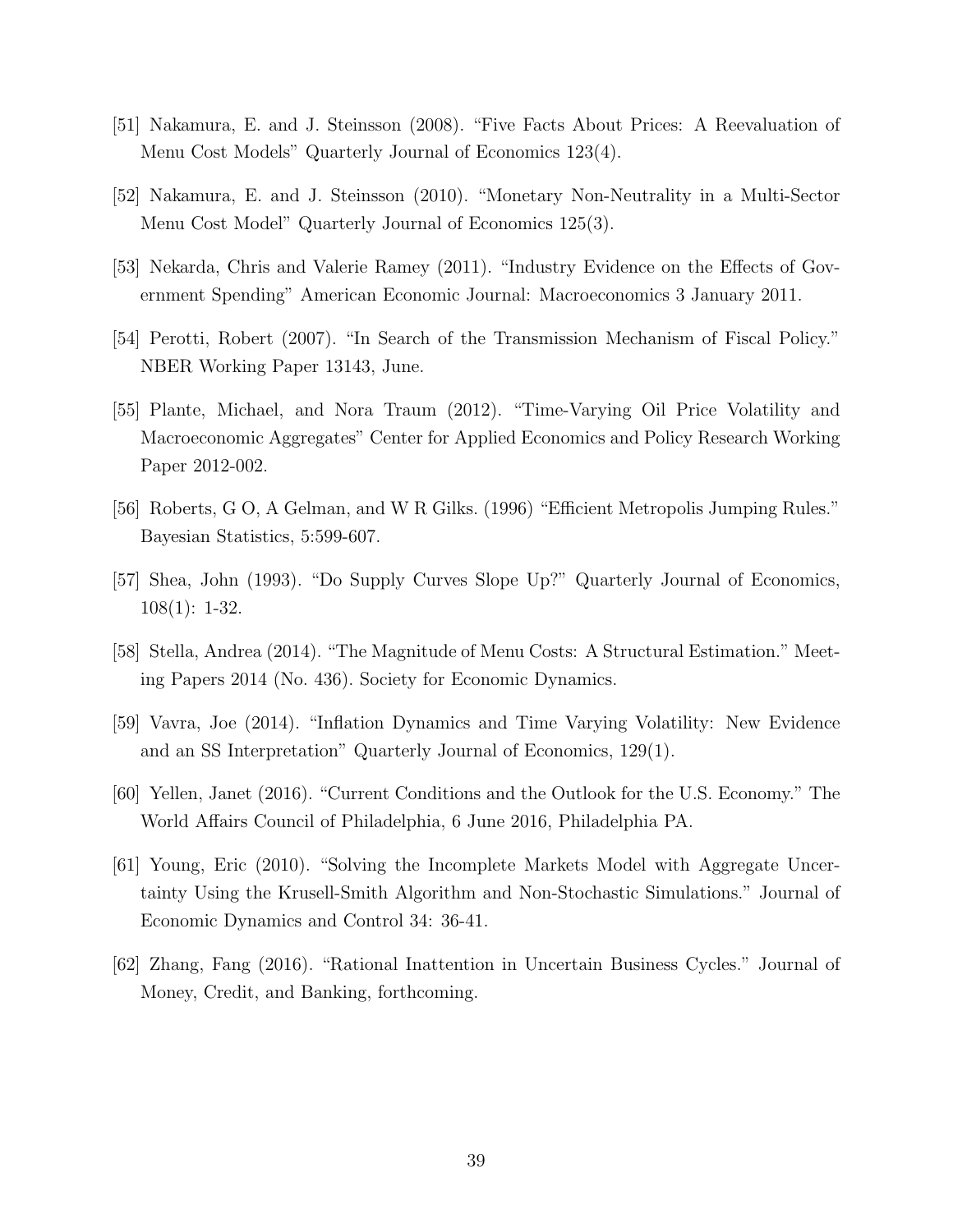# A Model Appendix

# A.1 Profit Function

This section shows how to write the profit function in terms of  $A_t(z)$ ,  $\frac{P_{t-1}}{S_t}$  $P_{\frac{t-1}{S_t}}^t$ ,  $P_t^o$ , and  $\sigma_t$ . To write the firm flow profits in real terms, I divide by  $P_t$ .

$$
\pi_t^R(z) = \left(\frac{p_t(z)}{P_t}\right) y_t(z) - \frac{W_t}{P_t} L_t(z) - \frac{P_t^o}{P_t} O_t(z) - \chi_t(z) \frac{W_t}{P_t} I_t(z) \tag{31}
$$

Then using equation [\(21\)](#page-25-2) I substitute out for  $O_t(z)$  which gives after simplification

$$
\pi_t^R(z) = \left(\frac{p_t(z)}{P_t}\right) y_t(z) - \frac{W_t + s_o P_t^o}{P_t} L_t(z) - \chi_t(z) \frac{W_t}{P_t} I_t(z)
$$
\n(32)

After using firm cost minimization to write the production function as  $y_t(z) = A_t(z)L_t(z)$ , I substitute out for labor  $L_t(z)$ .

$$
\pi_t^R(z) = \left(\frac{p_t(z)}{P_t}\right) y_t(z) - \left(\frac{W_t + s_o P_t^o}{P_t}\right) \frac{y_t(z)}{A_t(z)} - \chi_t(z) \frac{W_t}{P_t} I_t(z) \tag{33}
$$

Now I substitute in the firm's demand curve  $(20)$  and labor supply  $(16)$  to give

$$
\pi_t^R(z) = \left(\frac{p_t(z)}{P_t}\right)^{1-\theta} Y_t - \frac{1}{A_t(z)} Y_t \left(\frac{p_t(z)}{P_t}\right)^{-\theta} \left(\omega C_t + s_o \frac{P_t^o}{P_t}\right) - \chi_t(z) (\omega C_t) I_t(z) \tag{34}
$$

Lastly, the aggregate resource constraint implies that  $Y_t = C_t$ . This gives the equation

$$
\pi_t^R(z) = \left(\frac{p_t(z)}{P_t}\right)^{1-\theta} C_t - \frac{1}{A_t(z)} C_t \left(\frac{p_t(z)}{P_t}\right)^{-\theta} \left(\omega C_t + s_o \frac{P_t^o}{P_t}\right) - \chi_t(z) (\omega C_t) I_t(z) \tag{35}
$$

Thus I am able to rewrite flow profits as a function of  $(A_t(z), \frac{p_{t-1}(z)}{P_t})$  $\frac{(-1)(z)}{P_t}, P_t^o, \sigma_t\big).$ To simplify notation, I can write

$$
\pi_t^R(z) = \left(\frac{p_t(z)}{P_t} - \frac{1}{A_t(z)} \frac{W_t + s_o P_t^o}{P_t}\right) \left(\frac{p_t(z)}{P_t}\right)^{-\theta} C_t - \chi_t(z) (\omega C_t) I_t(z) \tag{36}
$$

I need to write firm profits as a function of  $\frac{p_t}{S_t}$  in order to bound the state space. To do this, first note that from equation [\(26\)](#page-26-1) I can write  $\frac{P_t}{S_t}$  as

$$
\frac{P_t}{S_t} = e^{\gamma_0 + \gamma_1 log P_t^o + \gamma_2 \sigma_t + \gamma_3 log(\frac{P_{t-1}}{S_t}) + \gamma_4 (log(\frac{P_{t-1}}{S_t}) * log P_t^o) + \gamma_5 (log(\frac{P_{t-1}}{S_t}) * \sigma_t)} \tag{37}
$$

and I can write  $C_t$  as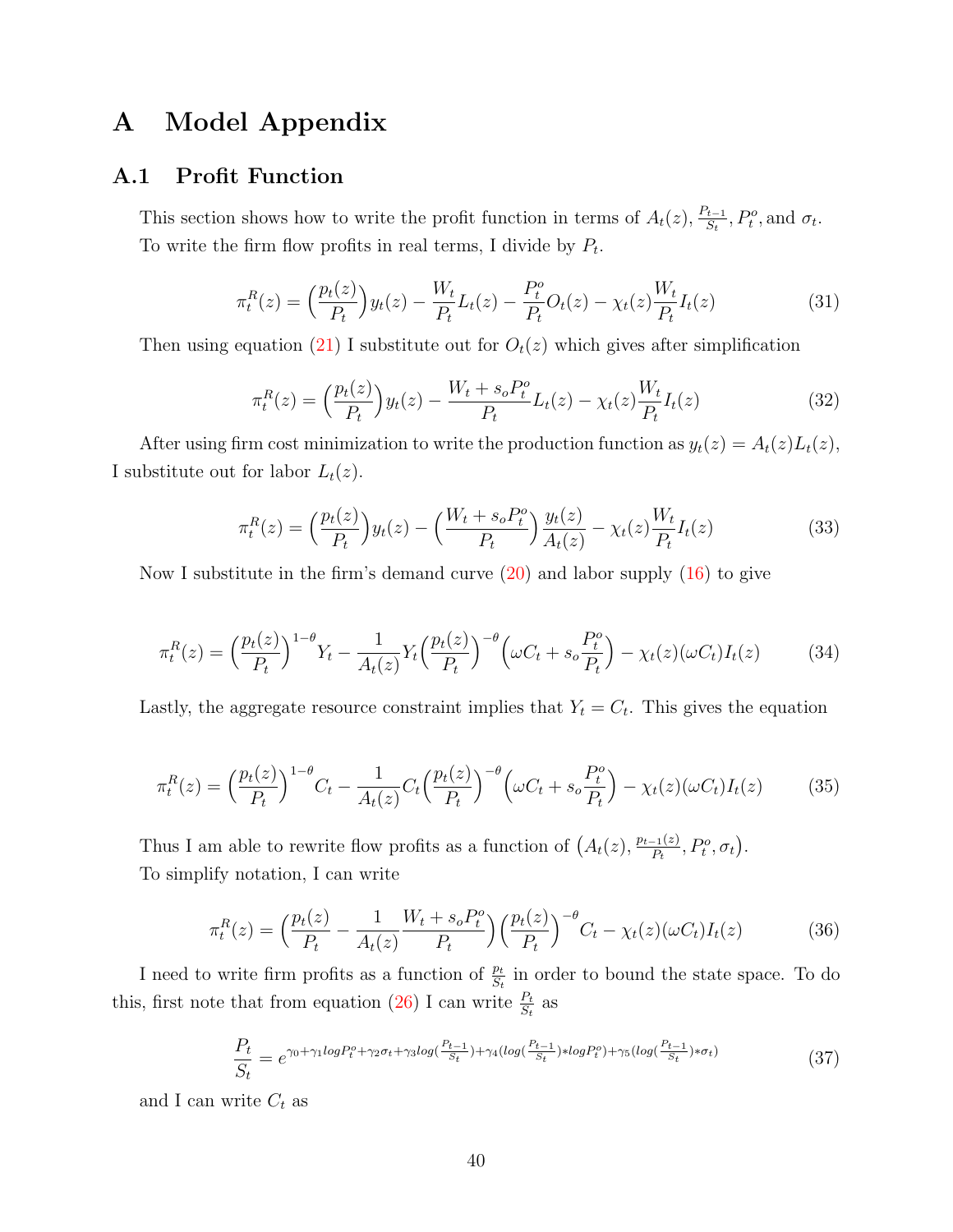$$
C_t = e^{-\left(\gamma_0 + \gamma_1 log P_t^o + \gamma_2 \sigma_t + \gamma_3 log\left(\frac{P_{t-1}}{S_t}\right) + \gamma_4 (log\left(\frac{P_{t-1}}{S_t}\right) * log P_t^o) + \gamma_5 (log\left(\frac{P_{t-1}}{S_t}\right) * \sigma_t)\right)}
$$
(38)

Then I take firm profits, multiply and divide by  $S_t$ , and replace  $C_t = \frac{S_t}{P_t}$  $\frac{S_t}{P_t}$  .

$$
\pi_t^R(z) = \left(\frac{\frac{p_t(z)}{S_t}}{\frac{P_t}{S_t}} - \frac{1}{A_t(z)} \frac{W_t + s_o P_t^o}{P_t}\right) \left(\frac{\frac{p_t(z)}{S_t}}{\frac{P_t}{S_t}}\right)^{-\theta} \frac{S_t}{P_t} - \chi_t(z) (\omega \frac{S_t}{P_t}) I_t(z) \tag{39}
$$

then use  $(16)$  to replace the real wage in terms of consumption.

$$
\pi_t^R(z) = \left(\frac{\frac{p_t(z)}{S_t}}{\frac{P_t}{S_t}} - \frac{1}{A_t(z)}(\omega C_t + s_o P_t^o)\right) \left(\frac{\frac{p_t(z)}{S_t}}{\frac{P_t}{S_t}}\right)^{-\theta} \frac{S_t}{P_t} - \chi_t(z) (\omega \frac{S_t}{P_t}) I_t(z) \tag{40}
$$

Then I replace  $\frac{P_t}{S_t}$  and  $C_t$  with the expressions from the law of motion.

$$
\pi_t^R(z) = \left(\frac{p_t(z)}{S_t}e^{-(\Theta)} - \frac{1}{A_t(z)}(\omega e^{-(\Theta)} + s_o P_t^o)\right) \left(\frac{p_t(z)}{S_t}e^{-(\Theta)}\right)^{-\theta} (e^{-(\Theta)}) - \chi_t(z)(\omega e^{-(\Theta)})I_t(z)
$$
\n(41)

where  $\Theta$  is the expression for the law of motion of  $\frac{P_t}{S_t}$ . Rearranging gives

$$
\pi_t^R(z) = \left(\frac{p_t(z)}{S_t}e^{-(\Theta)} - \frac{1}{A_t(z)}(\omega e^{-(\Theta)} + s_o P_t^o\right)\left(\frac{p_t(z)}{S_t}\right)^{-\theta}(e^{(\Theta)})^{\theta-1} - \chi_t(z)(\omega e^{-(\Theta)})I_t(z)
$$
(42)

which is the value function written in terms of  $(A_t(z), \frac{p_{t-1}(z)}{S_t})$  $\frac{(-1)(z)}{S_t}, P_t^o, \sigma_t$ . I also need to rewrite the stochastic discount factor as

$$
D_{t,t+1}^{R} = \beta \frac{C_{t}}{C_{t+1}} = \beta \frac{e^{-\left(\gamma_{0} + \gamma_{1} log P_{t}^{o} + \gamma_{2} \sigma_{t} + \gamma_{3} log\left(\frac{P_{t-1}}{S_{t}}\right) + \gamma_{4} (log\left(\frac{P_{t-1}}{S_{t}}\right) * log P_{t}^{o}) + \gamma_{5} (log\left(\frac{P_{t-1}}{S_{t}}\right) * \sigma_{t})\right)}}{e^{-\left(\gamma_{0} + \gamma_{1} log P_{t+1}^{o} + \gamma_{2} \sigma_{t+1} + \gamma_{3} log\left(\frac{P_{t}}{S_{t+1}}\right) + \gamma_{4} (log\left(\frac{P_{t}}{S_{t+1}}\right) * log P_{t+1}^{o}) + \gamma_{5} (log\left(\frac{P_{t}}{S_{t+1}}\right) * \sigma_{t+1})\right)}}{(43)}
$$

where expectations can be formed by using the law of motions for  $P_t^o$ ,  $\sigma_t$ ,  $S_t$ .

# <span id="page-41-0"></span>A.2 Model Solution

The recursive problem is solved on a discretized grid using value function iteration. Knotek and Terry (2008) argue in favor of discretization over colocation in state dependent pricing models due to robustness. The productivity grid is discretized using 21 points, the real price grid has 171 points, oil price has 15 grid points, and oil price volatility has 5 points. Expectations must be taken over the monetary growth rate and are discretized using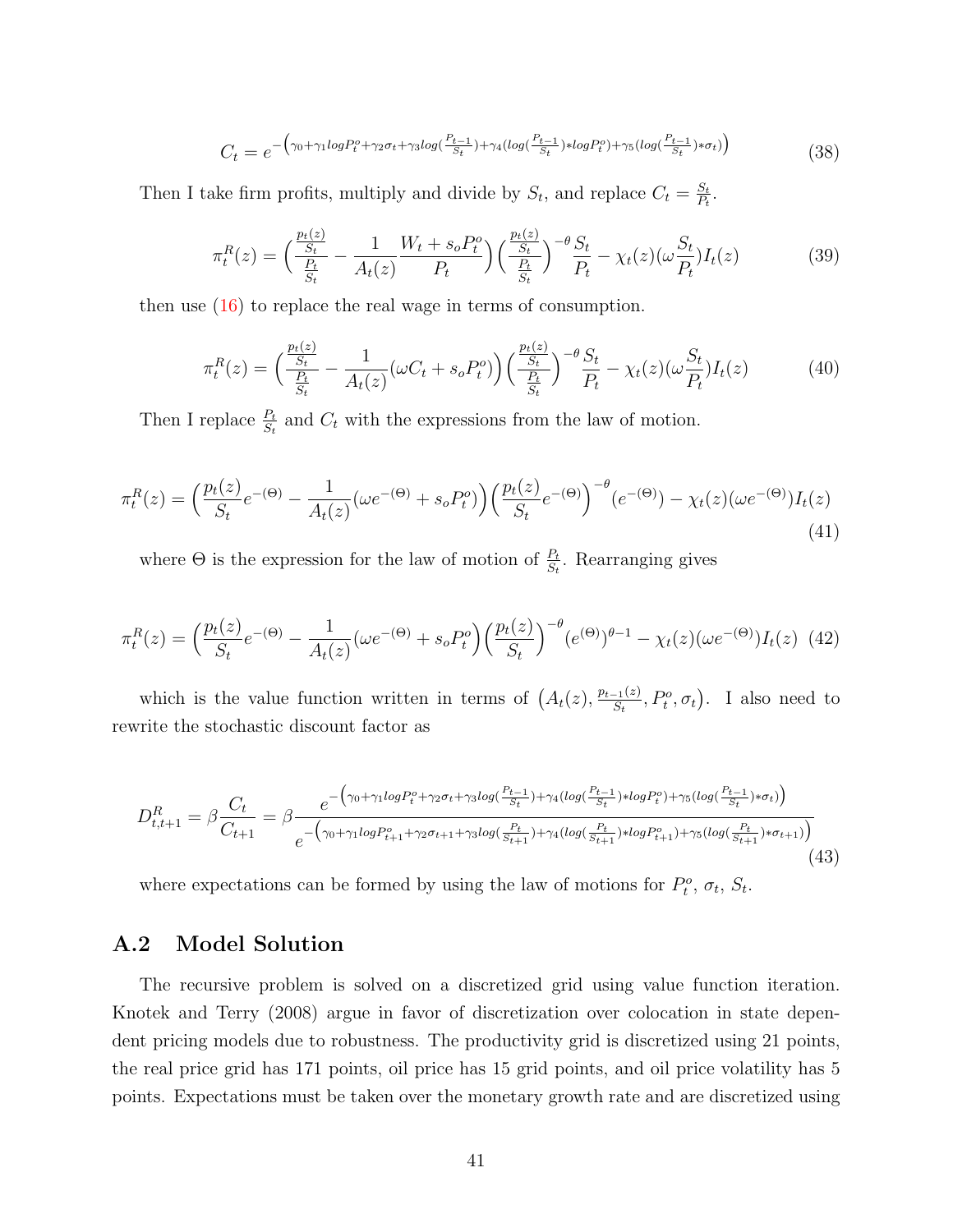7 points, while the Krusell and Smith aggregate state is discretized with 8 points.

The model is simulated using the non-stochastic simulation method of Young (2010). Non-stochastic simulation tracks a histogram of firm states rather than a large number of firms which removes Monte Carlo sampling error, and increases the speed of the simulation compared to large firm panels. The overall numerical solution is outlined below.

- 1. Guess a set of  $\gamma_i$  for  $i \in \{0, 1, 2, 3, 4, 5\}$  in the aggregate law of motion.
- 2. Firms choose relative price to solve profit maximization given the conjectured forecast for the aggregate state. They are maximizing equation [\(27\)](#page-26-2).
- 3. Given the policy function from step 2, the model is simulated using non-stochastic simulation. This implies that the aggregate variables  $P_t^o$ ,  $\sigma_t$ , and  $S_t$  are simulated from their discretized transition matrices. A histogram of weights is tracked over the idiosyncratic variables  $\frac{p_t(z)}{P_t}$ ,  $A_t(z)$ , and  $\chi_t(z)$ . The density of prices at each individual state is updated each period using the transition matrix for each variable.
- 4. Using the simulated data, the aggregate law of motion is re-estimated using the data.
- 5.  $\gamma_i^{iter+1}$  $i^{iter+1}$  are updated using the new values.
- 6. Check if the equilibrium has converged. The maximum Den Haan statistic is computed over the full simulation of 2000 periods (166.66 years). The maximum Den Haan statistic is the maximum difference between the simulated value of  $log(\frac{P_t}{S_t})$  $\frac{P_t}{S_t}$ ) from the model, and a dynamic forecast of  $log(\frac{P_t}{S_t})$  $\frac{P_t}{S_t}$ )<sup>DH</sup>. The dynamic forecast of  $log(\frac{P_t}{S_t})$  $\frac{P_t}{S_t}$ ) is constructed by repeated application of the Krusell and Smith forecasting equation, using the resulting predicted dependent variable in the construction of the following periods forecast. This method allows for accumulation of prediction error within the forecasting system. The specific equilibrium convergence criterion is  $|DH_{iter+1}^{max} - DH_{iter}^{max}| < .0001$ . After this criterion is met the aggregate law of motion has converged and model equilibrium is reached.

# B Data Appendix

#### <span id="page-42-0"></span>B.1 Stochastic Volatility Model

The stochastic volatility model is given by

$$
log P_t^o = \rho_p log P_{t-1}^o + e^{\sigma_t} \nu_t \tag{44}
$$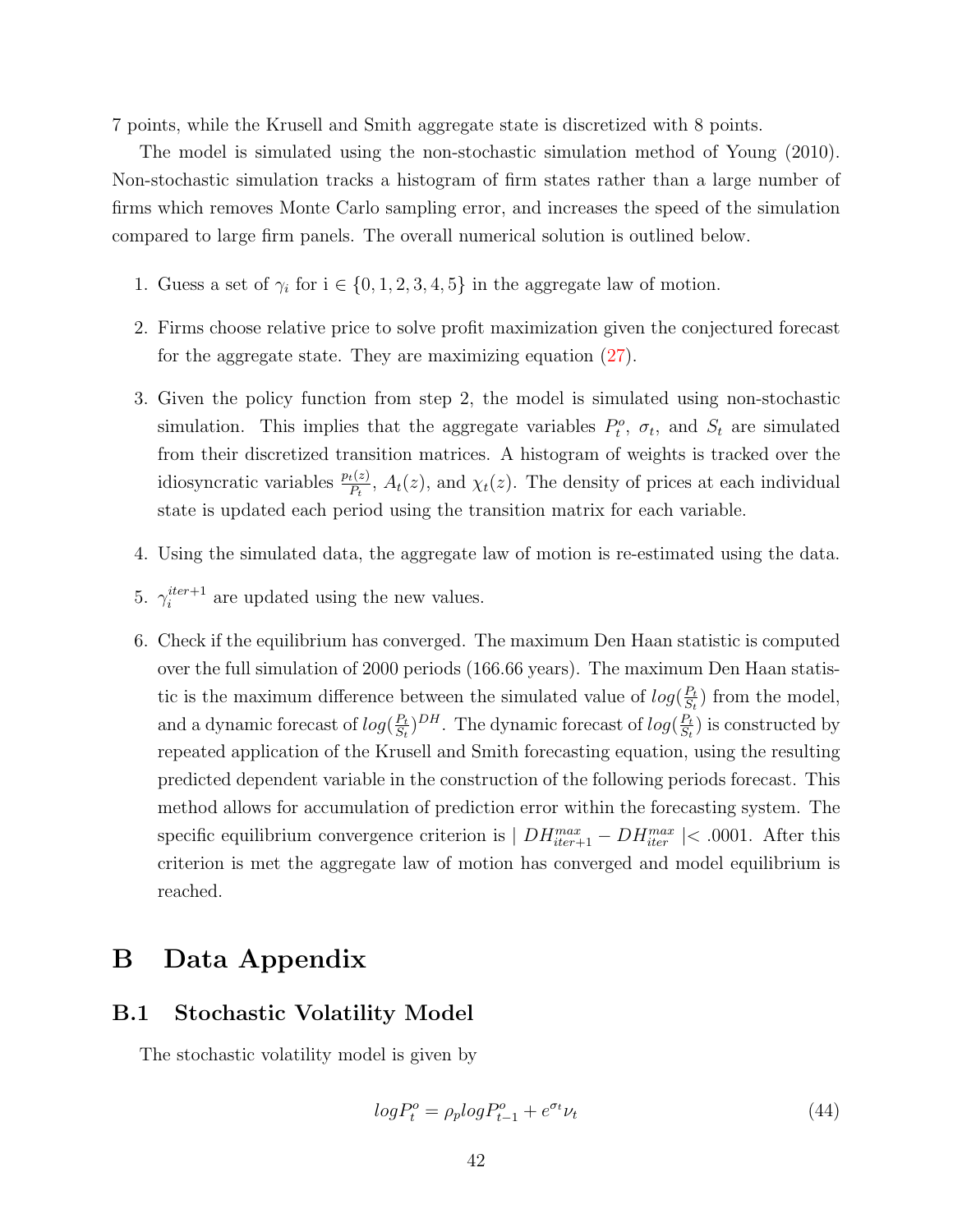<span id="page-43-1"></span>
$$
\sigma_t = (1 - \rho_\sigma)\overline{\sigma} + \rho_\sigma \sigma_{t-1} + \phi \nu_{\sigma, t} \tag{45}
$$

The process for  $\sigma_t$  is latent, and following Plante and Traum (2012), Fernandez-Villaverde et al. (2011), and Born and Pfeifer (2014), a sequential importance resampling particle filter is used to evaluate the likelihood function due to the nonlinearity in the SV model. Once the likelihood function of the data is constructed, a random walk Metropolis-Hastings algorithm is used to compute the posterior distribution of the four parameters. Uniform priors are used for each parameter. The particle filter uses 40,000 particles to construct the likelihood, while 150,000 draws are used in the RWMH algorithm with the first 50,000 discarded. The final acceptance ratio of proposals is 0.32, within the recommended window of 15% to 40% in Roberts, Gelman and Gilks (1996). In order to obtain the volatility series of the data, the backwards-smoothing routine of Godsill et al. (2004) is used.

The mean estimates of the volatility process imply that a positive one standard deviation increase in the oil volatility increases the standard deviation of the oil price level shock by  $(e^{\phi} - 1) \times 100\% = 15\%.$ <sup>[30](#page-43-0)</sup>

The prior and posterior distributions are in table [2.](#page-10-1)

#### B.1.1 Particle Filter Algorithm

A Sequential Importance Resampling particle filter is used to obtain the filtering density  $p(\sigma_t|P_t^o;\Theta)$ , the probability of  $\sigma_t$  given the oil price observations and process parameters. The likelihood of observing a series of oil prices  $P_T^o$ , given an initial value  $P_0^o$ , can be written as:

$$
p(P_o^T; \Theta) = \prod_{t=1}^T p(P_o^t | P_o^{t-1}; \Theta)
$$
  
= 
$$
\int \frac{1}{e^{\sigma_0} \sqrt{2\pi}} exp\left[ -\frac{1}{2} (\frac{P_o^t - \rho_p P_o^{t-1}}{e^{\sigma_0}})^2 \right] d\sigma_0
$$
  

$$
\times \prod_{t=2}^T \frac{1}{e^{\sigma_t} \sqrt{2\pi}} exp\left[ -\frac{1}{2} (\frac{P_o^t - \rho_p P_o^{t-1}}{e^{\sigma_0}})^2 \right] p(\sigma^t | P_o^{t-1}; \Theta) d\sigma_t
$$
 (46)

The particle filter approximates the filtering density  $p(\sigma_t|P_o^{t-1};\Theta)$  with a simulated distribution. The distribution is formed with particles:

<span id="page-43-0"></span><sup>30</sup>A one standard deviation increase in the oil volatility shock increases the standard deviation of the oil price shock from  $e^{-2.607} = 0.074$  to  $e^{-2.607 + 0.14} = 0.085$ .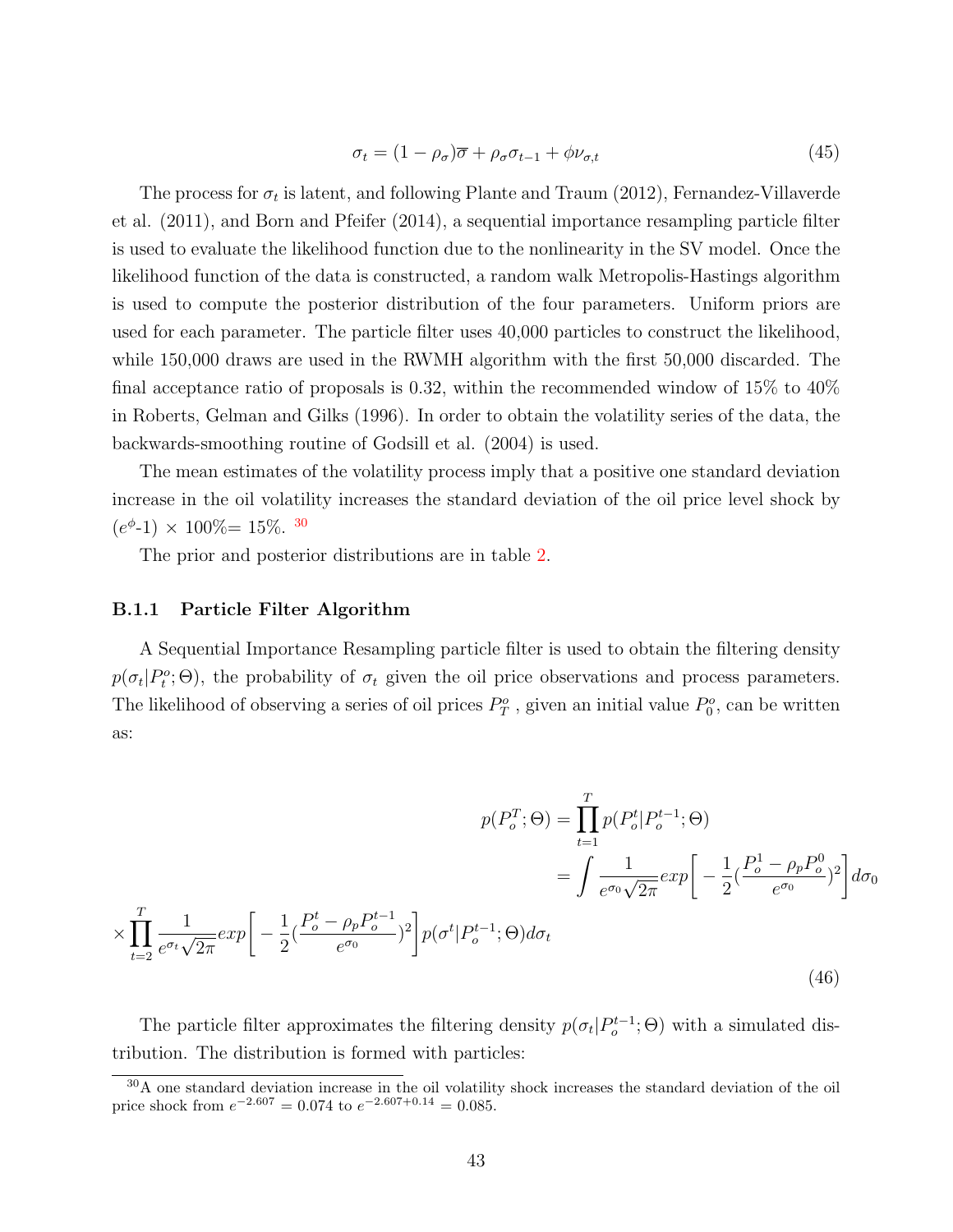<span id="page-44-0"></span>
$$
p(\sigma_t|P_o^t; \Theta) \cong \sum_{i=0}^{N} \omega_t^i \delta_{\sigma_t^i}(\sigma_t)
$$
\n(47)

where  $\sum_{i=0}^{N} \omega_t^i = 1$  and  $\omega_t^i \geq 0$ . The SIR is a two step prediction and filtering procedure that starts with an initial condition  $p(\sigma_0|P_o^t;\Theta) = p(\sigma_0;\Theta)$ .

Using equation [\(45\)](#page-43-1) I construct the conditional density  $p(\sigma_1|P_o^0;\Theta) = p(\nu_{\sigma,1})p(\sigma_0;\Theta)$ . To do this given N draws  $(\sigma_{t|t}^i)_{i}^N$  from  $p(\sigma_t|P_o^t;\Theta)$  and a draw of exogenous shocks  $\nu_{\sigma,t}^i \sim N(0, 1)$ , equation [\(45\)](#page-43-1) is used to compute  $(\sigma_{t+1|t})_i^N$ .

The filtering step uses importance sampling to update the conditional probability from  $p(\sigma_t|P_o^{t-1};\Theta)$  to  $p(\sigma_t|P_o^t;\Theta)$ . Assign to each draw a weight defined by  $\omega_t^i = p(\sigma_t|P_o^{t-1},\sigma_{t-1};\Theta)$ 1  $\frac{1}{e^{\sigma_t}\sqrt{2\pi}}exp\Big[-\frac{1}{2}\Big]$  $\frac{1}{2} \left( \frac{P_o^1 - \rho_p P_o^0}{e^{\sigma_t}} \right)^2$ . The weights are then normalized to

$$
\tilde{\omega}_t^i = \frac{\omega_t^i}{\sum_{i=1}^N \omega_t^i} \tag{48}
$$

The prediction step is then repeated for time period  $t+1$  up to time period T. The likelihood function is then approximated by

$$
p(P_o^T; \Theta) \cong \frac{1}{N} \sum_{i=1}^N \frac{1}{e^{\sigma_0^i} \sqrt{2\pi}} exp\left[ -\frac{1}{2} (\frac{P_o^1 - \rho_p P_o^0}{e^{\sigma_0^i}})^2 \right]
$$

$$
\times \prod_{t=2}^T \frac{1}{N} \sum_{i=1}^N \frac{1}{e^{\sigma_{t|t-1}^i} \sqrt{2\pi}} exp\left[ -\frac{1}{2} (\frac{P_o^t - \rho_p P_o^{t-1}}{e^{\sigma_{t|t-1}^i}})^2 \right]
$$
(49)

#### B.1.2 Particle Smoother

I use the backward-smoothing routine of Godsill et al. (2004) to extract the historical distribution of the volatilities. The factorization of the joint likelihood is given by

$$
p(\sigma^T | P_o^t; \Theta) = p(\sigma_T | P_o^t; \Theta) \prod_{t=1}^{T-1} p(\sigma_t | \sigma_{t+1:T}, P_o^T; \Theta)
$$
\n(50)

The second factor is then simplified to

$$
p(\sigma_t|\sigma_{t+1:T}, P_o^T; \Theta) = p(\sigma_t|\sigma_{t+1}, P_o^t; \Theta)
$$
  
= 
$$
\frac{p(\sigma_t|P_o^t; \Theta) f(\sigma_{t+1}|\sigma_t)}{p(\sigma_{t+1}|P_o^t)}
$$
  
\$\propto p(\sigma\_t|P\_o^t; \Theta) f(\sigma\_{t+1}|\sigma\_t)\$} \tag{51}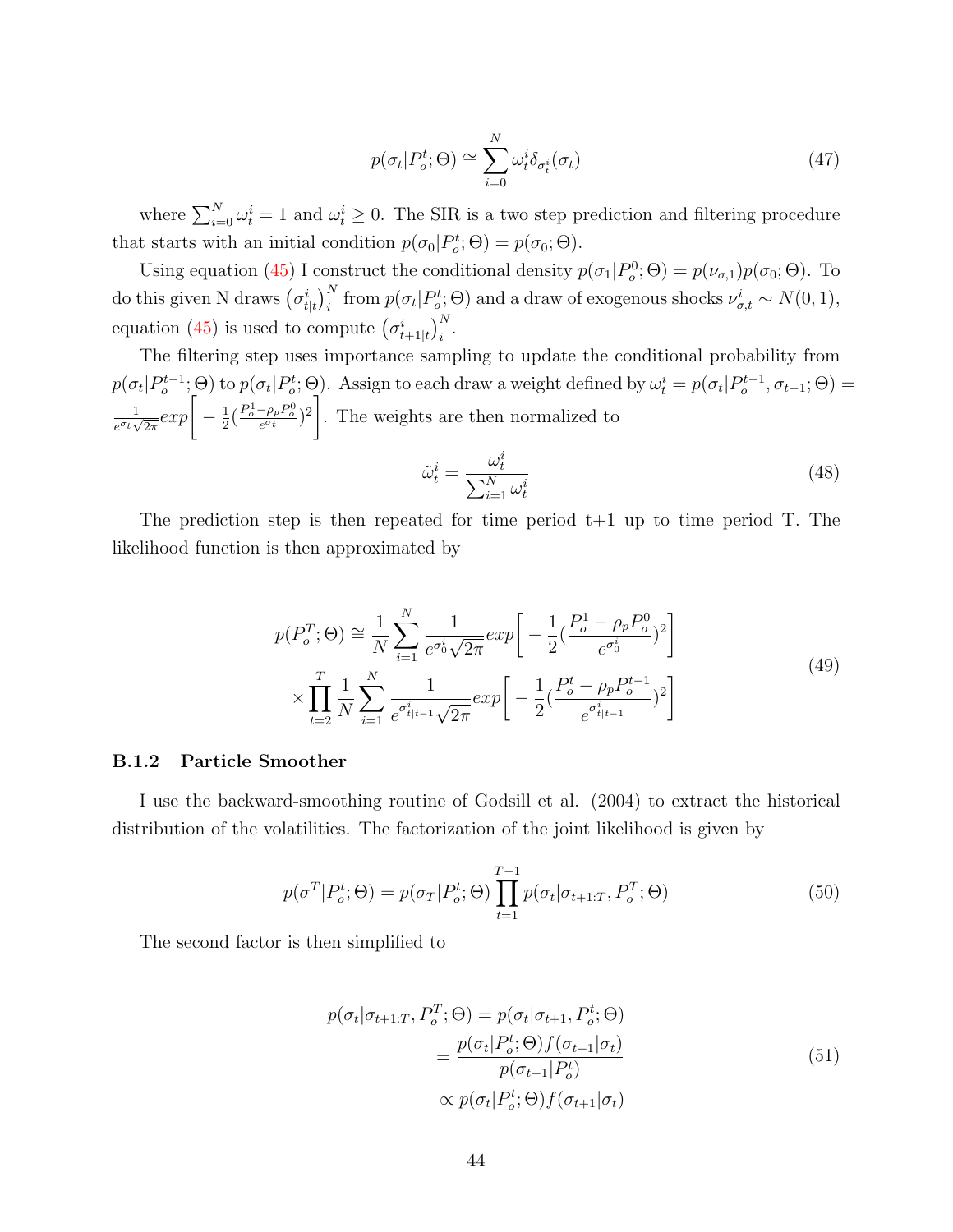The first equality comes from the Markovian properties of the model, f is the state tran-sition density from [45.](#page-43-1) Equation [47](#page-44-0) allows us to construct  $p(\sigma_t|P_o^t;\Theta)$  by forward filtering, therefore I can approximate the above equation RHS by

$$
p(\sigma_t|\sigma_{t+1}, P_o^t; \Theta) \cong \sum_{i=0}^N \omega_{t|t+1}^i \delta_{\sigma_t^i}(\sigma_t)
$$
\n(52)

The weights are given by

<span id="page-45-0"></span>
$$
\omega_{t|t+1}^i = \frac{\omega_t^i f(\sigma_{t+1}|\sigma_t^i)}{\sum_{i=1}^N \omega_t^i f(\sigma_{t+1}|\sigma_t^i)}
$$
(53)

where the  $\omega_t^i$  are the weights from the filtering step. Denote  $\tilde{\sigma}_t^i$  the  $i^{th}$  draw from the smoothing density at time t. At time T, draws  $\tilde{\sigma}_T^i$  are obtained from  $p(\sigma_T|P_o^T)$  with the weights  $\omega_T^i$ . Progressing backwards in time, the recursions iteratively obtain draws  $\tilde{\sigma}_t^i$  by resampling with the weights [53.](#page-45-0)

This process is repeated many times using different independent smoothing trajectories to construct the smoothing distribution. Given the sequence of smoothed states the smoothed residuals for both the level and volatility equations can also be extracted. The smoothed volatilities were constructed using the mean of the posterior distribution using 10,000 trajectories with 40,000 particles each.

#### B.1.3 RWMC Algorithm

The random walk Metropolis-Hastings algorithm estimates the oil process parameters  $\rho_o$ ,  $\rho_{\sigma}$ ,  $\overline{\sigma}$ , and  $\phi$ . The algorithm works as follows:

1) Starting from an initial guess  $\Theta^*$ , the parameter vector, generate the random walk proposal density

 $\Theta_{j+1}^{prop} = \Theta_j^{prop} + cN(0, 1), j=1,...,150,000$ 

where j is the number of draws and c is a scaling parameter set to induce an acceptance ratio suggested in Roberts, Gelman, and Gilks (1997).

2) The Metropolis-Hasting step. Compute the acceptance ratio  $\psi = min \left( \frac{p(\Theta_{j+1}^{prop})p^T}{p(\Theta_{j}^{prop})p^T}\right)$  $\frac{p(\Theta_{j+1}^r | p^r)}{p(\Theta_j^{prop} | p^T}, 1).$ A random number m is drawn from a uniform distribution over the unit interval. Then  $\Theta_{j+1} = \Theta_{j+1}^{prop}$  if m ;  $\psi$  and  $\Theta_{j+1} = \Theta_{j+1}$  otherwise. This procedure is repeated for all draws.

The first 50,000 draws are used as a burn-in period, and the remaining 100,000 draws are used as the invariant distribution of the resulting Markov Chain.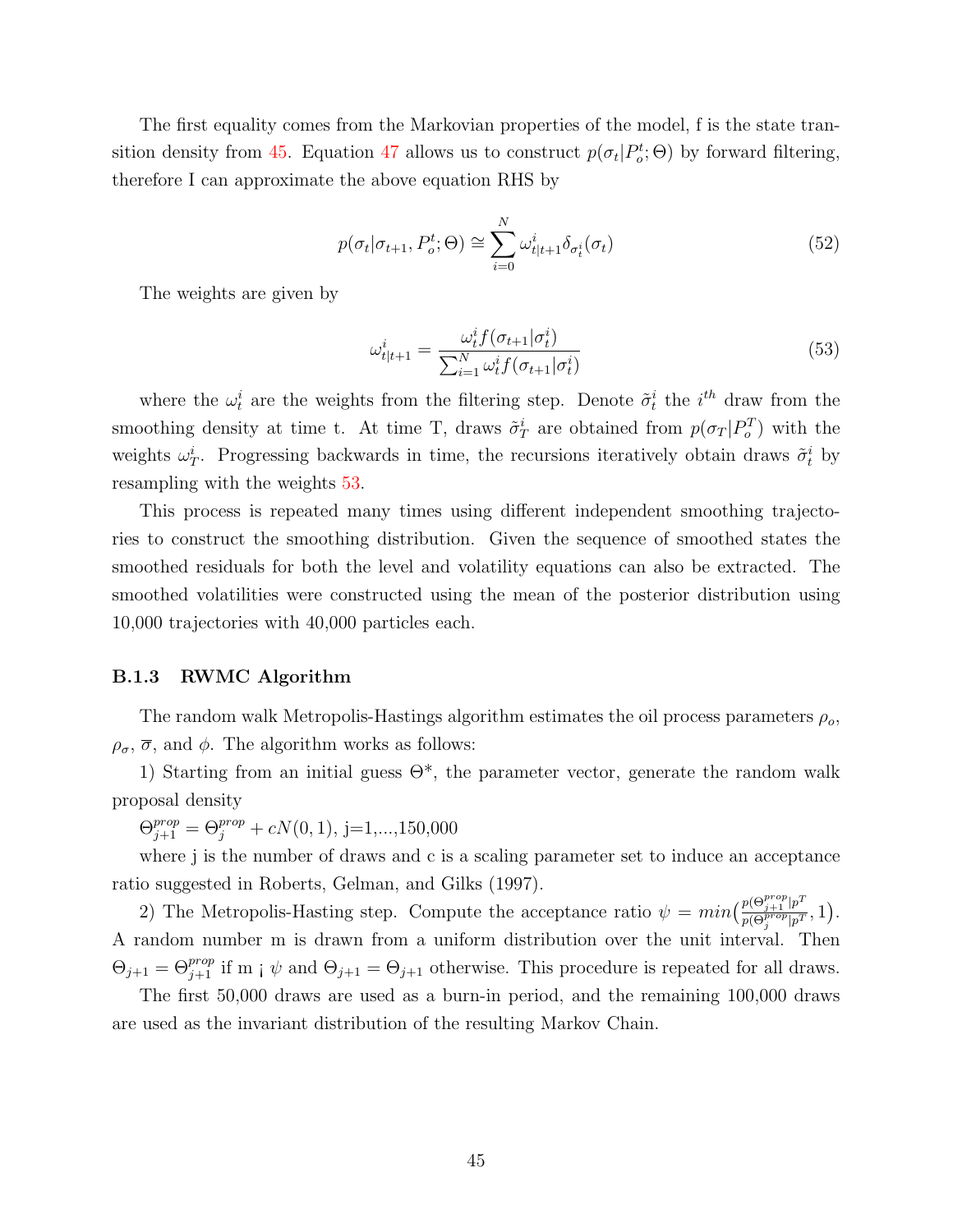### B.2 GARCH Model

The estimated GARCH Model is

$$
log P_t^o = \rho_p log P_{t-1}^o + \epsilon_t \tag{54}
$$

where  $\epsilon_t = \sigma_t z_t$ , and  $z_t \sim N(0,1)$ 

$$
\sigma_t^2 = \omega + \alpha \epsilon_{t-1}^2 + \beta \sigma_{t-1}^2 \tag{55}
$$

The estimated GARCH parameters are  $\rho_p = 0.997 (0.003), \omega = 0.001 (0.001), \alpha = 0.199$  $(0.050), \beta = 0.615 \ (0.102).$ 

#### <span id="page-46-0"></span>B.3 Price Data

The BLS sampling process is now described in more detail. Prices are collected from a survey that asks producers for the price as of Tuesday of the week containing the 13th of the month. The BLS uses a a three stage procedure to select individual items to include in the PPI. An industry is considered the starting point of sampling by the BLS. The first sampling stage is selecting establishments within an industry. An industry's frame of establishments are drawn from all firms listed in Unemployment Insurance as well as supplementary public lists used to refine the sampling population.

A price forming unit is created by clustering establishments within an industry in the second step. Within a price forming unit, all members must belong to the same industry. Within an industry, strata may then be established before sampling units due to differences in price determining behavior due to firm characteristics such as production technology or geographic location. In each strata a price forming unit is selected to be in the sample in proportion to its shipment value or number of employees.

In the third step, after an establishment is selected and chooses to participate the BLS uses disaggregation to select specific items to sample. This technique selects a category of items to be included in the PPI by assigning a probability of selection proportional to the value of the category within the reporting unit. The categories are broken into smaller units until individual goods and services are identified. If an individual item selected is sold at more than one price due to some characteristic such as customer, size of order, or color, then the particular transaction is selected also by probabilistic sampling.

Resampling of an industry accounts for changing market conditions every five to seven years. In practice, many reporters and items are included before and after the resampling. Nakamura and Steinsson (2008) exploit a two month period in 2001 when the BLS collected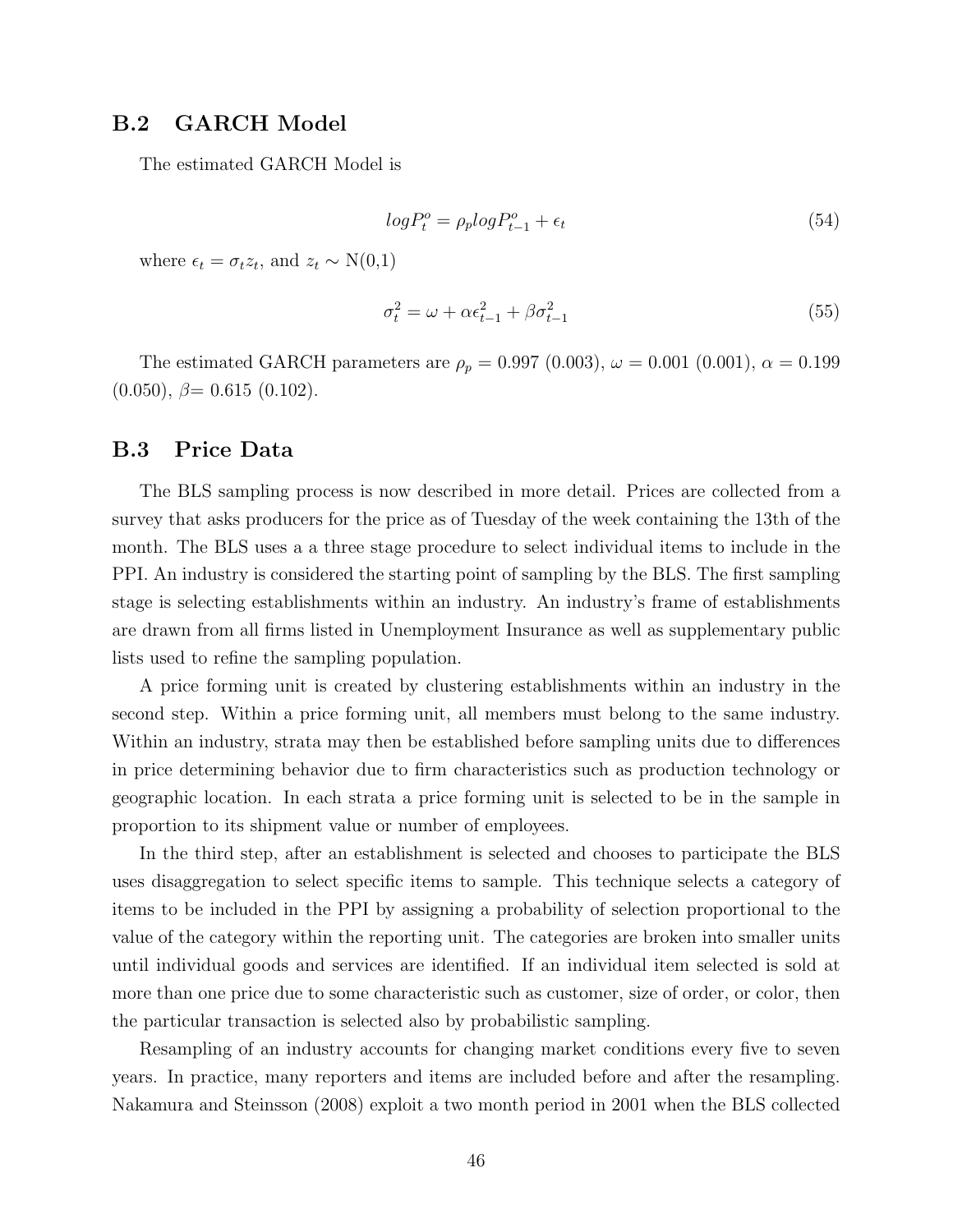all data via by phone survey, rather than in the paper survey, and show that the data collection method does not change price behavior.

The BLS item level data is used to construct all dispersion and frequency variables. The monthly industry level data is trimmed in the panel regressions if there are less than 50 items within the industry in month t, and less than 15 observed price changes during month t. Having a reasonable number of price changes for industry j during month t is important to create an accurate measure of price change dispersion. Increasing the number of observed price changes does not change the results. Industry level inflation used as an independent variable comes from the official published Bureau of Labor Statistics numbers. Constructing average item level inflation within a month does not affect the coefficient on oil price volatility, but does remove significance for the lagged inflation coefficient.

#### B.4 Industrial Production

Industrial production is taken from the Federal Reserve Board website. It covers manufacturing, mining, and electric and gas utilities and is intended to measure variation in national output over the course of the business cycle.

#### <span id="page-47-0"></span>B.5 Oil Prices

Daily oil prices are taken from the Department of Energy website. It is measured as the spot price of West Texas Intermediate (WTI) crude oil in Cushing, OK. This data is available daily from 1986-2015 to construct realized volatility. Monthly measures are the average monthly spot price. All nominal amounts are transformed into real prices by deflating with the PPI Finished goods index. During the stochastic volatility model and GARCH model estimation, data from 1986 to 2014 is used.

Composite Refiners Acquisition Cost and Brent Crude oil prices are used for robustness. RAC is a weighted average of domestic and imported oil. Brent Crude is extracted from the North Sea and is a leading price benchmark for Atlantic basin crude oils. This data is available monthly.

All three data series are available from the U.S. Energy Information Administration.

A large literature attempts to explain movements in the price of oil. This section will summarize some of the main findings, which show that most movements in the price of oil that have been identified come from outside of the United States.

US oil prices were regulated by government agencies prior to 1973, leading to long periods of constant price followed by infrequent adjustments. Due to the oil price increase in 1973 and 1974, it became too difficult to provide a ceiling on the price of oil and prices have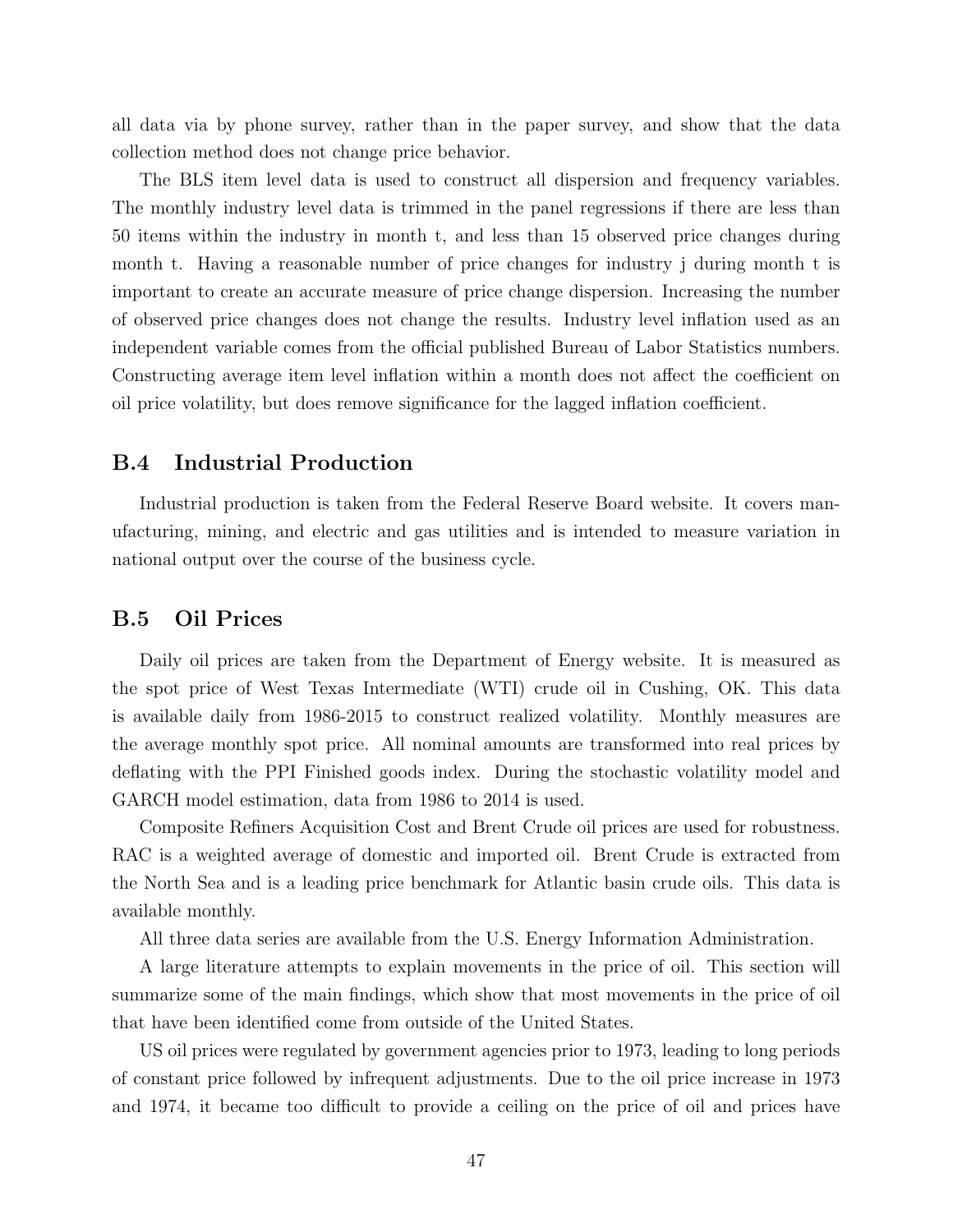since been allowed to fluctuate in response to supply and demand. In the early 1980's there was an increase in oil production in non-OPEC countries, which decreased the market share of OPEC from 43 percent in 1980 to 28 percent in 1985 as documented by Baumeister and Kilian (2016). During this time, OPEC's efforts to influence the price of oil were unsuccessful.

There was a drop in the price of oil in the late 1990's due to a decrease in the demand for the price of oil that was partially caused by the Asian financial crisis of 1997. Kilian and Murphy (2014) argue the increase in the price of oil following in 1999 reflected a combination of factors including higher demand for oil from a global demand recovery, and increased inventory demand due to coordinated supply cuts. A brief increase in the price of oil in late 2002 and early 2003 were related to two global oil supply disruptions. The first disruption was the Venezuelan oil strike from December 2002 to February 2003. The second oil supply disruption was due to the Iraq War in 2003

The large, long price increase in the nominal price of oil from \$28 in 2003 to \$134 in mid 2008, an increase of over 350 percent, or 250 percent in real terms is generally considered to be due to increases in demand. Hamilton (2009), Kilian (2008b), and Kilian and Hicks (2013) argue that the demand shifts are associated to the expansion of the global economy and in particular additional demand from Asia. Oil producers were unable to supply the increase in demand during this time, leading to the increase in price.

Oil prices plummeted from \$134 in June 2008 to \$34 in February 2009 due to anticipation of a global recession. Baumeister and Kilian (2015) argue that when it became clear the financial system would not collapse in 2009, oil prices stabilized at \$100 per barrel. Kilian and Lee (2014) argue that a brief spike in prices in 2011 is related to the Libyan uprising. Between June 2014 and January 2015 the price of oil fell nearly fifty percent. This decline is attributed by Baumeister and Kilian (2015) to a decline in global activity, as well as an increase in the supply of oil likely due to US shale production.

# B.6 Industry Specific Oil Pass Through

I run an industry specific oil pass with industry and time fixed effects to control for the macroeconomic cycle. Specifically I run a pass through regression of the form:

$$
\pi_{j,t} = \alpha_j + \alpha_t + \sum_{i=0}^{12} b_i \left( s_{o,j} * \Delta log P_{t-i}^o \right) + \epsilon_{j,t}
$$
\n
$$
(56)
$$

If there is greater oil price pass through for industries with more oil usage then  $b_0$  and  $\sum_{i=0}^{12} b_i$  should be positive. The results are in table [14.](#page-49-1)

These results show that after conditioning on common aggregate shocks, that industries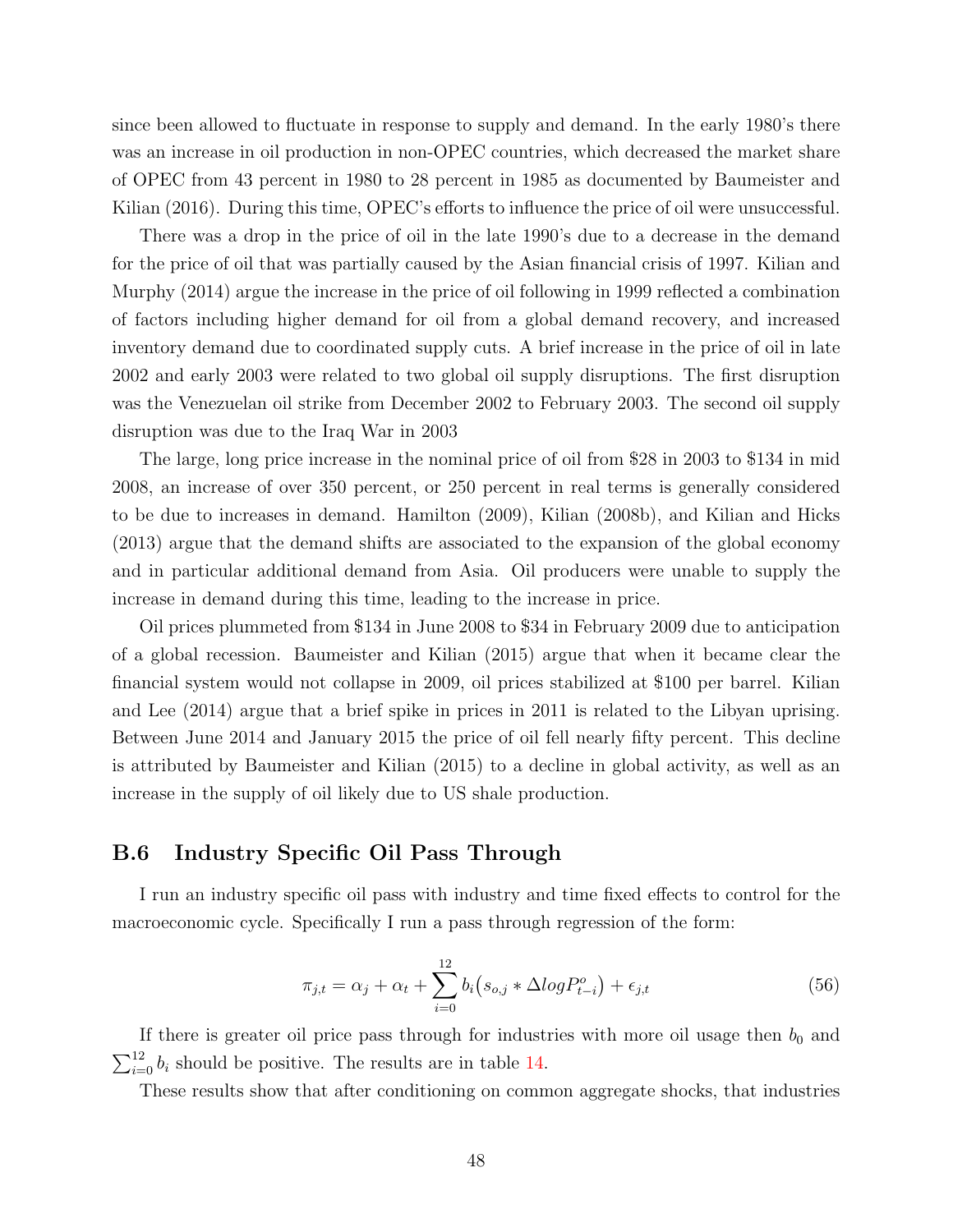| Short Run Pass Through Long Run Pass Through                                                |            |
|---------------------------------------------------------------------------------------------|------------|
| $0.135***$                                                                                  | $1.649***$ |
| (0.003)                                                                                     | (0.017)    |
| $\mathbf{m}_{\text{total}}$ and $\mathbf{m}_{\text{total}}$ and $\mathbf{m}_{\text{total}}$ |            |

Table 14: Pass Through Regression

<span id="page-49-1"></span>NOTE: Sample period: 1998:M1 to 2014:M12 at a monthly frequency. Number of observation=7,984. Number of industries=51.  $R^2 = 0.15$ . Robust asymptotic standard errors reported in parentheses are clustered at the industry level: \*  $p < .10$ ; \*\*  $p < .05$ ; and \*\*\*  $p < .01$ .

<span id="page-49-2"></span>

| Rank | Industry | Name                                                                                 | $\theta$ |
|------|----------|--------------------------------------------------------------------------------------|----------|
|      | 3251     | Basic Chemical Manufacturing                                                         | 0.243    |
|      | 3252     | Resin, Synthetic Rubber, and Artificial Synthetic Fibers and Filaments Manufacturing | 0.143    |
| 3    | 3253     | Pesticide, Fertilizer, and Other Agricultural Chemical Manufacturing                 | 0.124    |
| 4    | 3259     | Other Chemical Product and Preparation Manufacturing                                 | 0.108    |
| 5    | 3255     | Paint, Coating, and Adhesive Manufacturing                                           | 0.093    |
| 6    | 3333     | Commercial and Service Industry Machinery Manufacturing                              | 0.043    |
|      | 3274     | Lime and Gypsum Product Manufacturing                                                | 0.041    |
| 8    | 3221     | Pulp, Paper, and Paperboard Mills                                                    | 0.035    |
| 9    | 3212     | Veneer, Plywood, and Engineered Wood Product Manufacturing                           | 0.034    |
| 10   | 3256     | Soap, Cleaning Compound, and Toilet Preparation Manufacturing                        | 0.033    |
|      | Average  |                                                                                      | 0.016    |

Table 15: NAICS 4 Industry Oil Share

with greater oil usage have greater pass through of oil prices.

### B.7 Input Output Tables

Detailed Input Output "Use" tables from the Bureau of Economic are constructed every 5 years. I use them to construct value added weights to aggregate industries for price statistics. The oil share of value added is also constructed using the Input Output tables. The oil producing sector is defined as NAICS 324110, Petroleum Refineries. The NAICS definition of this category is:

This industry comprises establishments primarily engaged in refining crude petroleum into refined petroleum. Petroleum refining involves one or more of the following activities: (1) fractionation; (2) straight distillation of crude oil; and (3) cracking.

The overall average dollar share of oil to value added is listed in table [15](#page-49-2) along with the four digit industries with the largest oil share.

### <span id="page-49-0"></span>B.8 Regression Robustness Checks

As an additional robustness check I use the interquartile range of price changes rather than the standard deviation. The results for the industry invariant regression are shown in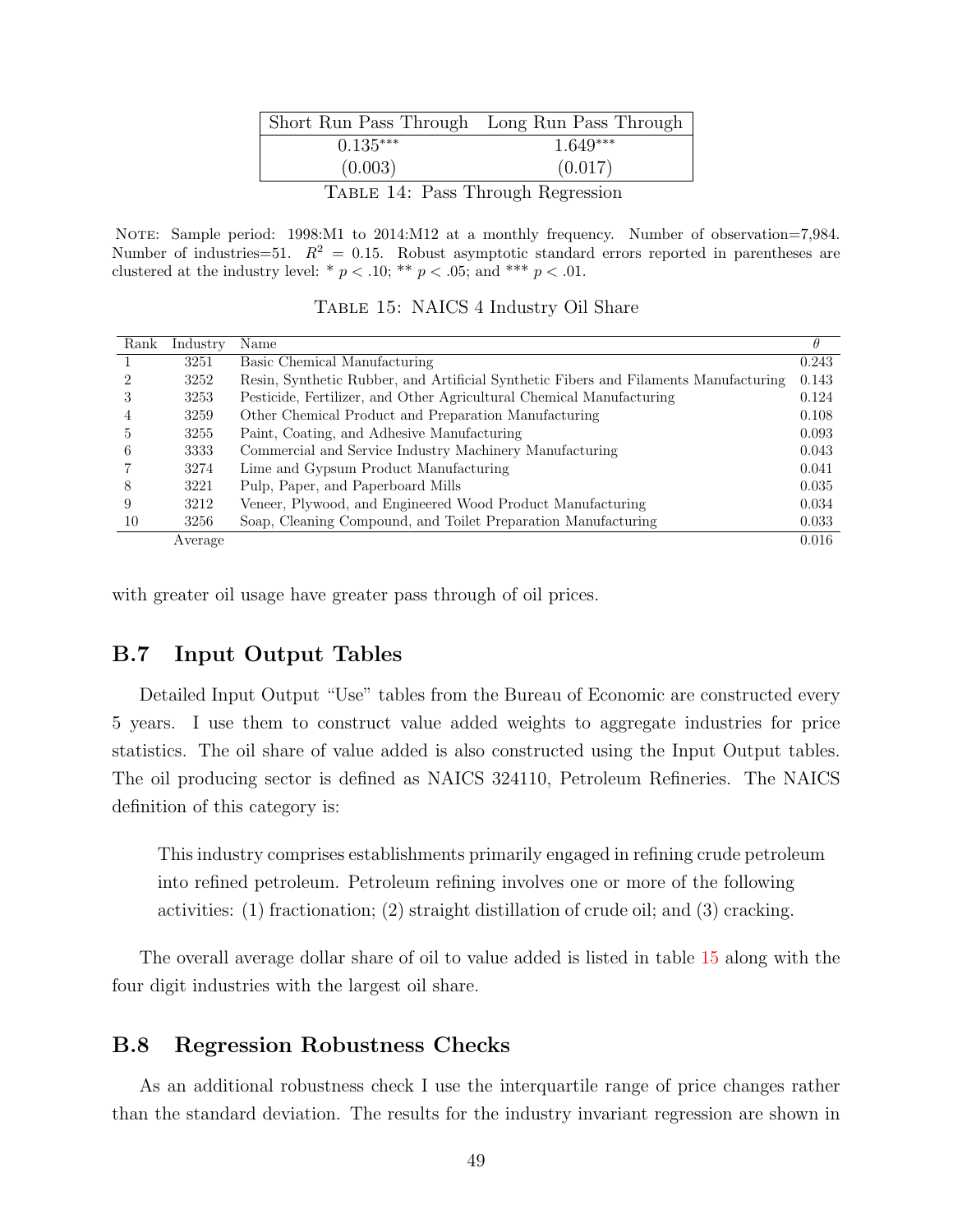<span id="page-50-0"></span>

|                         | Stochastic Vol | Realized Vol | <b>GARCH Vol</b> |
|-------------------------|----------------|--------------|------------------|
| $\Delta log(P_{t-1}^o)$ | 0.012          | 0.010        | 0.000            |
|                         | (0.007)        | (0.007)      | (0.007)          |
| $\sigma_{t-1}$          | $0.397***$     | $0.092***$   | $0.239***$       |
|                         | (0.054)        | (0.023)      | (0.037)          |
| $\pi_{j,t-1}$           | $-0.099$       | 0.038        | 0.053            |
|                         | (0.083)        | (0.111)      | (0.112)          |
| $\Delta IP_{i,t}$       | $-0.007$       | $-0.010$     | $-0.010$         |
|                         | (0.012)        | (0.011)      | (0.010)          |
| $EBP_t$                 | $-0.001$       | $0.003**$    | 0.002            |
|                         | (0.002)        | (0.002)      | (0.001)          |
| $VIX_{t-1}$             | 0.000          | 0.000        | $0.0002*$        |
|                         | (0.000)        | (0.000)      | (0.0001)         |
| Industry FE             | Yes            | Yes          | Yes              |
| Number of Industries    | 63             | 63           | 63               |
| N                       | 10,946         | 10,946       | 10,946           |

Dependent Variable: IQR of Price Change

Table 16: Producer Price Change Dispersion and Macroeconomic Shocks

NOTE: Sample period: 1998:M1 to 2014:M12 at a monthly frequency. Robust asymptotic standard errors reported in parentheses are double clustered at the industry-month level: \*  $p \lt 0.10$ ; \*\*  $p \lt 0.05$ ; and \*\*\*  $p < .01$ .

table [16.](#page-50-0) The regressions for the three different measures of oil price volatility show that oil price volatility is positive and statistically significantly related to price change dispersion.

Panel A of Table [17](#page-53-0) shows the main industry specific oil price volatility results using the interquartile range of non-zero price changes as the dependent variable. Panel B of Table [17](#page-53-0) shows the results using the standard deviation of price changes, including non-zero price changes. The table shows that oil price volatility still has a positive correspondence with robust measures of price change dispersion.

The main industry results with GARCH oil price volatility is listed in Panel A of [18.](#page-54-0) Realized oil price volatility results are listed in Panel B of [18.](#page-54-0)

Robustness results with 2008 dummy and additional covariates in Table [19.](#page-55-0) These results use the stochastic volatility measure of oil prices, and show that adding additional covariates to the regression do not affect the impact that oil price volatility has on price change dispersion inside or outside of the 2008 crisis period.

Table [20](#page-56-0) includes controls for lags of all variables and reports the sum. The reported total effect is similar to the regression with one lagged observation for oil price volatility.

I estimate the same regression for price change frequency as I have for price change dispersion at the industry level. That is,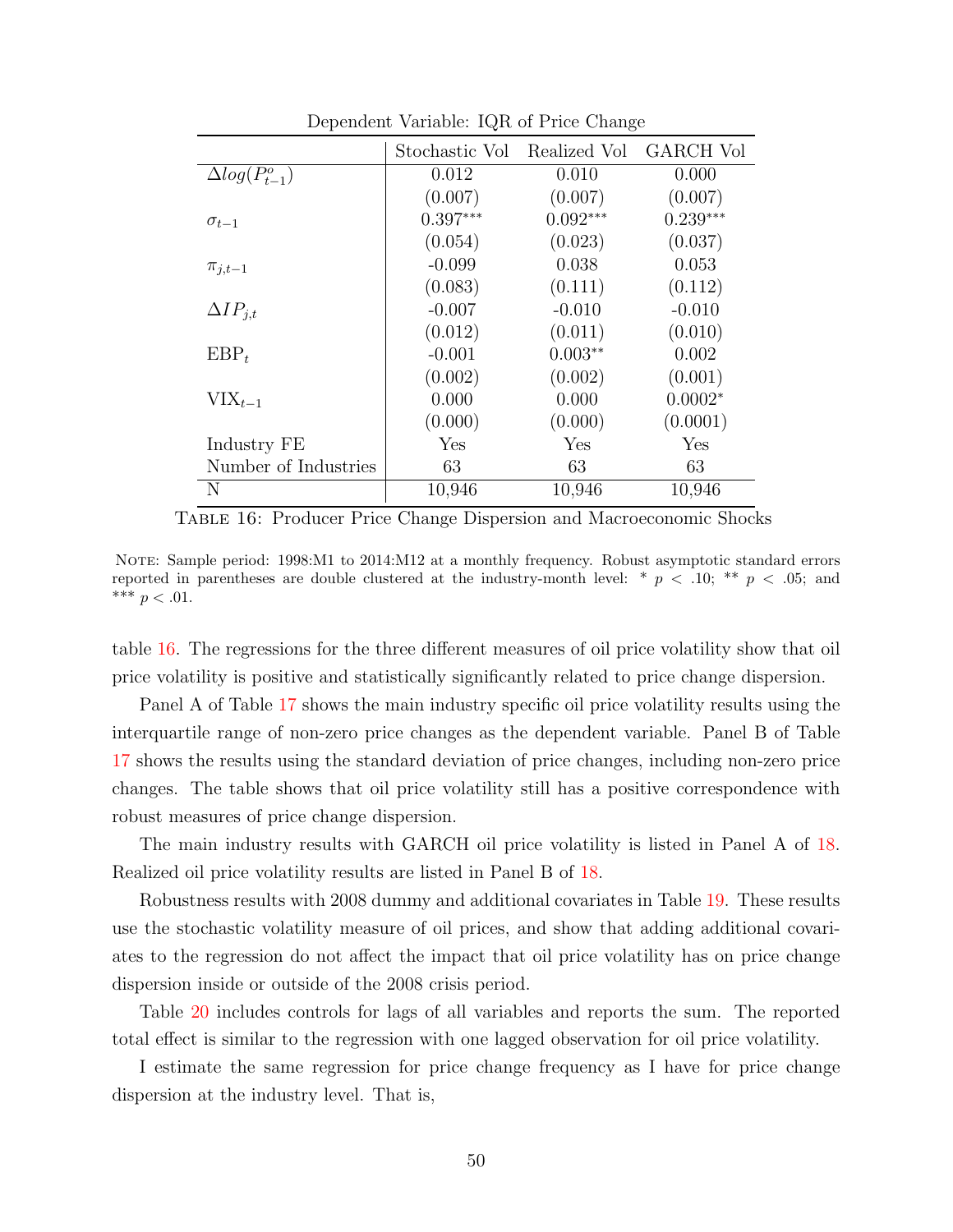$$
Y_{j,t} = \eta * (so, j * \Delta log(P_{t-1}^o)) + \lambda * (so, j * \sigma_{t-1}) + \gamma' X_{j,t} + \alpha_j + \alpha_t + \epsilon_{jt}
$$
(57)

where  $Y_{j,t}$  is industry level price change frequency. The results are in table [21.](#page-57-0) I find no evidence that oil price volatility affects price change frequency.

Using a higher level of aggregation does not impact the baseline results. Table [22](#page-58-0) shows the baseline results for a NAICS 3 level of industry aggregation for different volatility measures. They show that all three measures of oil price volatility increase industry price change dispersion even when there is greater heterogeneity within an industry due to aggregation.

<span id="page-51-1"></span>

# <span id="page-51-0"></span>B.9 Price Data Comparison

Figure 9: Monthly PPI Inflation and CPI Inflation

NOTE: Consumer Price index for all Urban Consumers and Producer Price Index by Commodity for Finished Goods. Both indices are seasonally adjusted.

Figure [9](#page-51-1) shows producer price inflation plotted against consumer price inflation for the sample period. The month over month producer inflation rate is more volatile than the consumer inflation rate. The correlation between the two series is 0.82. The price setting statistics are broadly similar except for a lower fraction of small price changes in the PPI.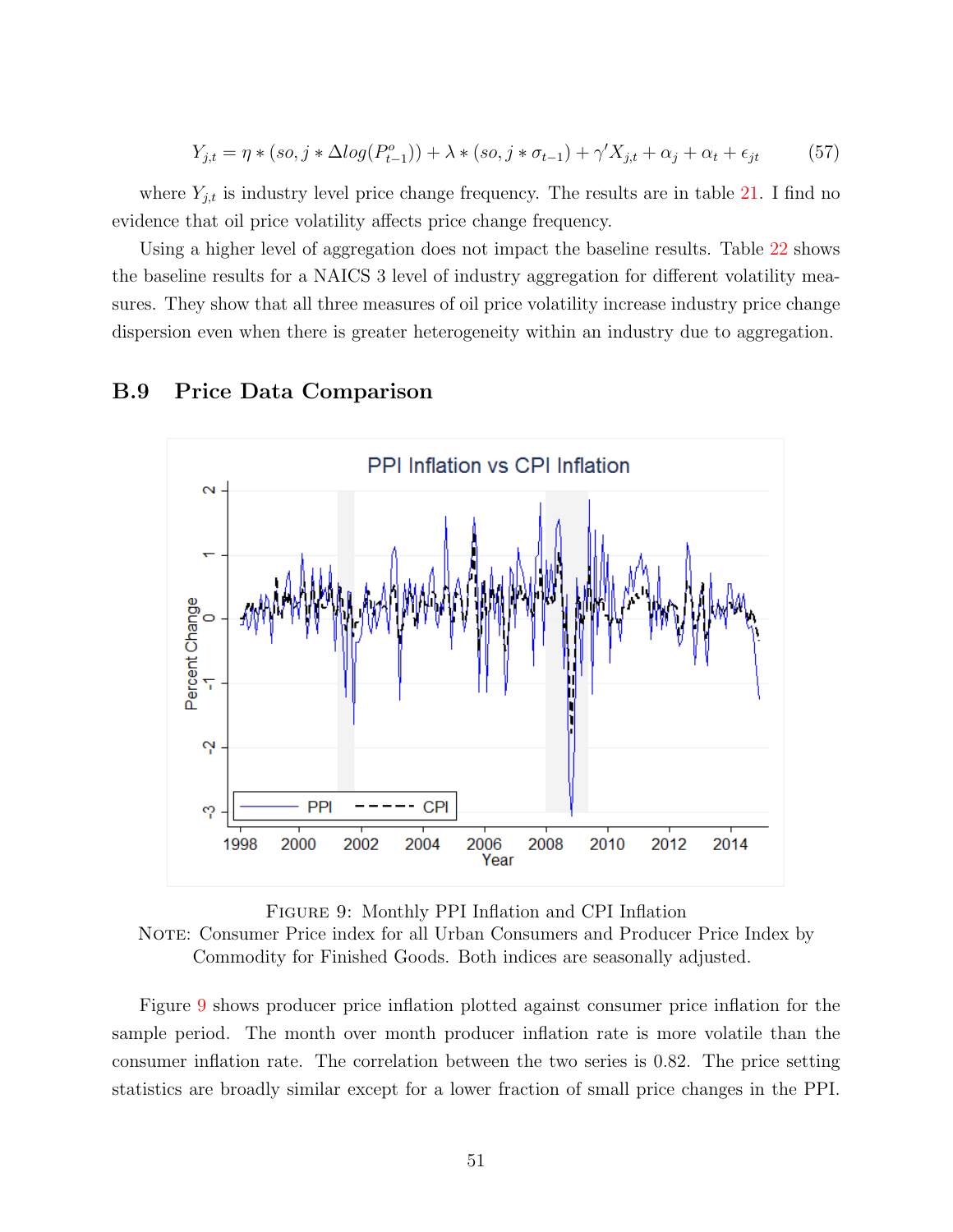The low fraction of small price changes removes mass from the middle of the price change distribution, which increases the kurtosis of the distribution.

# B.10 Central Bank Quote

The full text of Janet Yellen's quote from the "Current Conditions and the Outlook for the Economy" on June 6, 2016 are below.

In particular, an important theme of my remarks today will be the inevitable uncertainty surrounding the outlook for the economy. Unfortunately, all economic projections are certain to turn out to be inaccurate in some respects, and possibly significantly so. Will the economic situation in Europe or China take a turn for the worse or exceed expectations? Will U.S. productivity growth pick up and allow stronger growth of gross domestic product (GDP) and incomes or instead continue to stagnate? What will happen with the price of oil? The uncertainties are sizable, and progress toward our goals and, by implication, the appropriate stance of monetary policy will depend on how these uncertainties evolve. Indeed, the policy path that my colleagues and I judge most likely to achieve and maintain maximum employment and price stability has evolved and will continue to evolve in response to developments that alter our economic outlook and the associated risks to that outlook.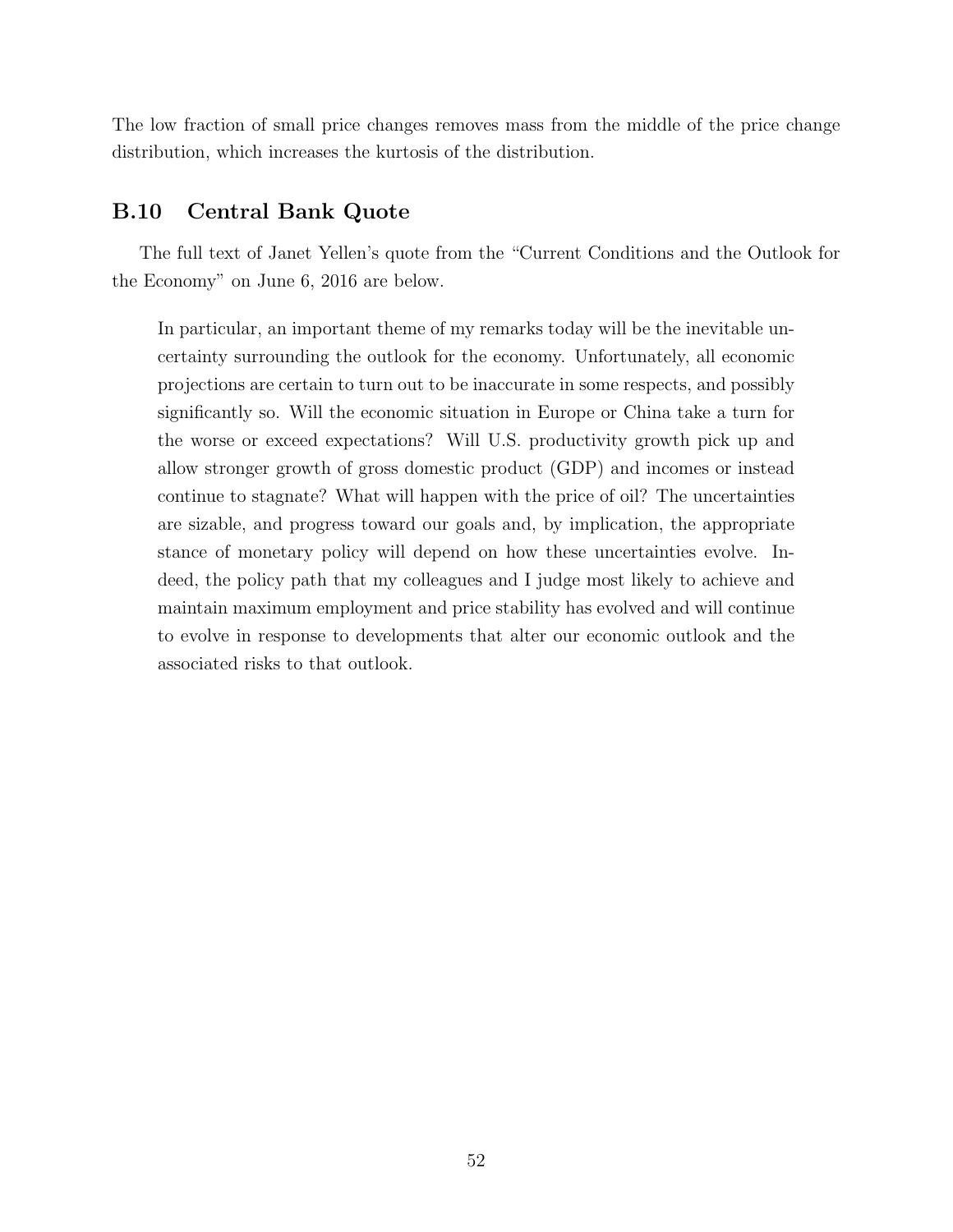<span id="page-53-0"></span>

|                                                             | (1)        | (2)                 | (3)        | (4)                  |
|-------------------------------------------------------------|------------|---------------------|------------|----------------------|
| $s_{o,j} * \Delta log(P_{t-1}^o)$                           | $-0.268**$ | $-0.271**$          | $-0.267**$ | $-0.228*$            |
|                                                             | (0.118)    | (0.119)             | (0.131)    | (0.119)              |
| $s_{o,j} * \sigma_{t-1}$                                    | $2.168**$  | $2.177**$           | $2.184*$   | $1.945**$            |
|                                                             | (1.007)    | (1.009)             | (1.112)    | (0.967)              |
| $\pi_{j,t}$                                                 |            | 0.029               | 0.018      | 0.018                |
|                                                             |            | (0.106)             | (0.085)    | (0.082)              |
| $\Delta IP_{j,t}$                                           |            |                     | 0.003      | 0.002                |
|                                                             |            |                     | (0.008)    | (0.008)              |
| $PriceDisp_{j,t-1}$                                         |            |                     |            | $0.133***$           |
|                                                             |            |                     |            | (0.042)              |
| Time & Industry FE                                          | Yes        | Yes                 | Yes        | $\operatorname{Yes}$ |
| Number of Industries                                        | 81         | 81                  | 63         | 63                   |
| $\overline{\rm N}$                                          | 13,606     | 13,606              | 10,946     | 10,939               |
|                                                             | Panel B    |                     |            |                      |
| Dependent Variable: Standard Dev of Price Change with Zeros |            |                     |            |                      |
|                                                             | (1)        | (2)                 | (3)        | (4)                  |
| $s_{o,j} * \Delta log(P_{t-1}^o)$                           | 0.002      | $-0.018$            | $-0.043$   | $-0.025$             |
|                                                             | (0.036)    | (0.043)             | (0.044)    | (0.040)              |
| $s_{o,i} * \sigma_{t-1}$                                    | $2.114***$ | $2.175***$          | $2.254***$ | $2.031***$           |
|                                                             |            | $(0.693)$ $(0.731)$ | (0.815)    | (0.731)              |
| $\pi_{j,t}$                                                 |            | $0.196***$          | $0.195***$ | 0.194                |
|                                                             |            | (0.071)             | (0.070)    | (0.068)              |
| $\Delta IP_{j,t}$                                           |            |                     | 0.004      | 0.002                |
|                                                             |            |                     | (0.007)    | (0.007)              |
| $PriceDisp_{j,t-1}$                                         |            |                     |            | $0.112***$           |
|                                                             |            |                     |            | (0.018)              |
| Time & Industry FE                                          | Yes        | Yes                 | Yes        | Yes                  |

Panel A Dependent Variable: IQR of Price Change

N 13,606 13,606 10,946 10,939 Table 17: Industry Specific Coefficient: Robust Price Change Dispersion Measures

Number of Industries  $\begin{array}{|l} 81 & 81 & 63 \end{array}$  63

NOTE: Sample period: 1998:M1 to 2014:M12 at a monthly frequency. Panel A shows main regression specifications with the interquartile range of price changes as the dependent variable. Panel B shows the main regression specifications with the standard deviation of price changes including zeros as the dependent variable. Robust asymptotic standard errors reported in parentheses are double clustered at the industrymonth level: \* $p<.10;$  \*\*  $p<.05;$  and \*\*\*  $p<.01.$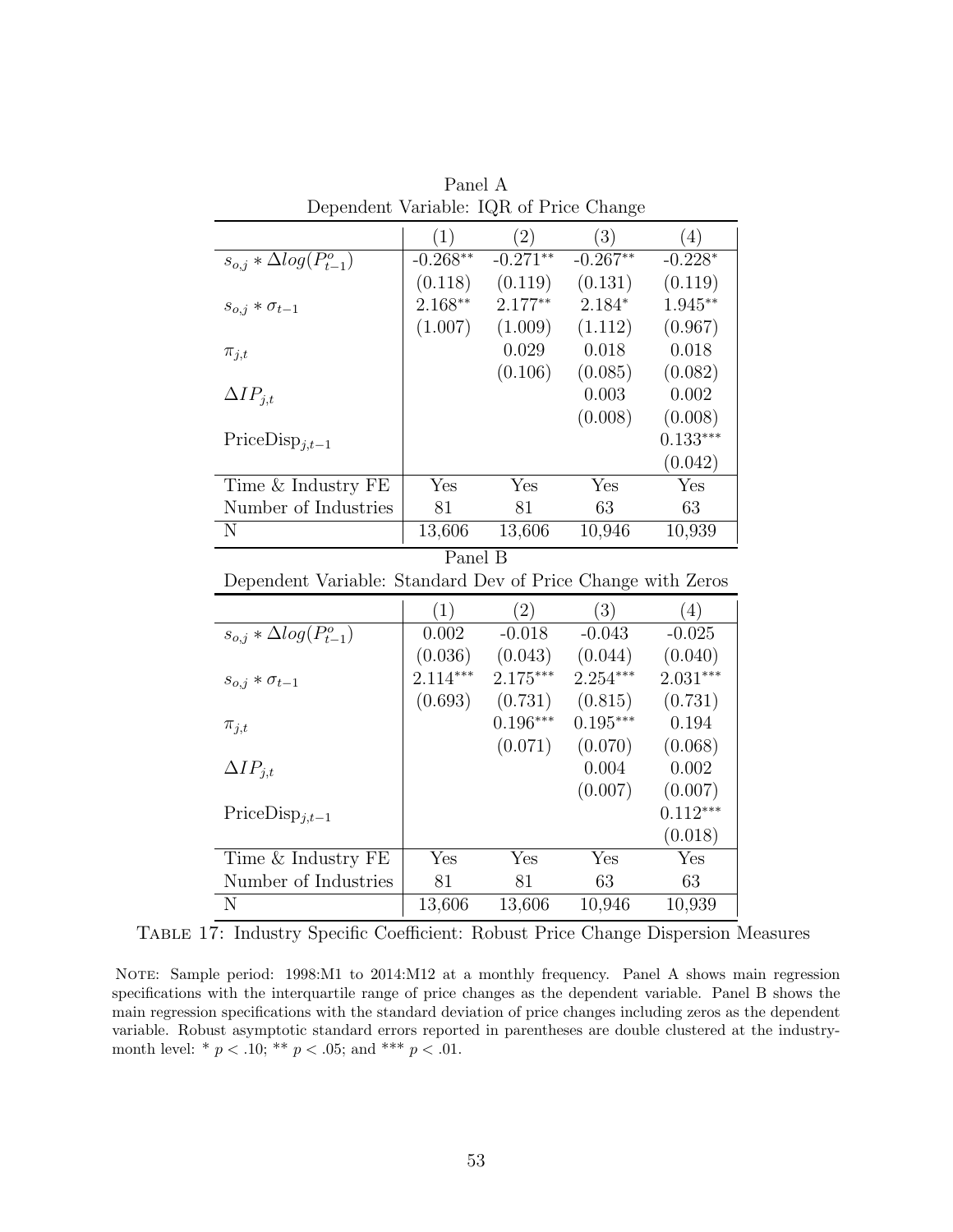<span id="page-54-0"></span>Panel A Dependent Variable: Standard Deviation of Price Change

|                                   | (1)        | (2)        | (3)      | (4)        |
|-----------------------------------|------------|------------|----------|------------|
| $s_{o,j} * \Delta log(P_{t-1}^o)$ | $-0.043$   | $-0.052$   | $-0.127$ | $-0.097$   |
|                                   | (0.113)    | (0.115)    | (0.114)  | (0.109)    |
| $s_{o,i} * \sigma_{t-1}$          | $2.624***$ | $2.676***$ | 2.894**  | $2.693**$  |
|                                   | (0.956)    | (0.980)    | (1.083)  | (1.014)    |
| $\pi_{i,t}$                       |            | 0.085      | 0.091    | 0.091      |
|                                   |            | (0.116)    | (0.111)  | (0.109)    |
| $\Delta IP_{i,t}$                 |            |            | 0.000    | $-0.003$   |
|                                   |            |            | (0.014)  | (0.015)    |
| $PriceDisp_{i,t-1}$               |            |            |          | $0.067***$ |
|                                   |            |            |          | (0.016)    |
| Time & Industry FE                | Yes        | Yes        | Yes      | Yes        |
| Number of Industries              | 81         | 81         | 63       | 63         |
| N                                 | 13,606     | 13,606     | 10,946   | 10,939     |

#### Panel B

Dependent Variable: Standard Deviation of Price Change

|                                   | (1)      | (2)      | (3)        | (4)        |
|-----------------------------------|----------|----------|------------|------------|
| $s_{o,j} * \Delta log(P_{t-1}^o)$ | 0.134    | 0.127    | 0.014      | 0.039      |
|                                   | (0.127)  | (0.127)  | (0.092)    | (0.088)    |
| $s_{o,j} * \sigma_{t-1}$          | 1.747*** | 1.766*** | $1.502***$ | $1.428***$ |
|                                   | (0.578)  | (0.586)  | (0.518)    | (0.493)    |
| $\pi_{j,t}$                       |          | 0.080    | 0.081      | 0.082      |
|                                   |          | (0.117)  | (0.114)    | (0.111)    |
| $\Delta IP_{i,t}$                 |          |          | 0.002      | $-0.002$   |
|                                   |          |          | (0.015)    | (0.015)    |
| $PriceDisp_{i,t-1}$               |          |          |            | $0.067***$ |
|                                   |          |          |            | (0.016)    |
| Time & Industry FE                | Yes      | Yes      | Yes        | Yes        |
| Number of Industries              | 81       | 81       | 63         | 63         |
| N                                 | 13,606   | 13,606   | 10,946     | 10,939     |

Table 18: Industry Specific Coefficient: Alternative Oil Volatility Measures

NOTE: Sample period: 1998:M1 to 2014:M12 at a monthly frequency. Panel A shows main regression specifications with GARCH oil price volatility and the standard deviation of non-zero price changes as the dependent variable. Panel B shows main regression specifications with realized oil price volatility and the standard deviation of non-zero price changes as the dependent variable. Robust asymptotic standard errors reported in parentheses are double clustered at the industry-month level: \*  $p < .10$ ; \*\*  $p < .05$ ; and \*\*\*  $p < .01$ .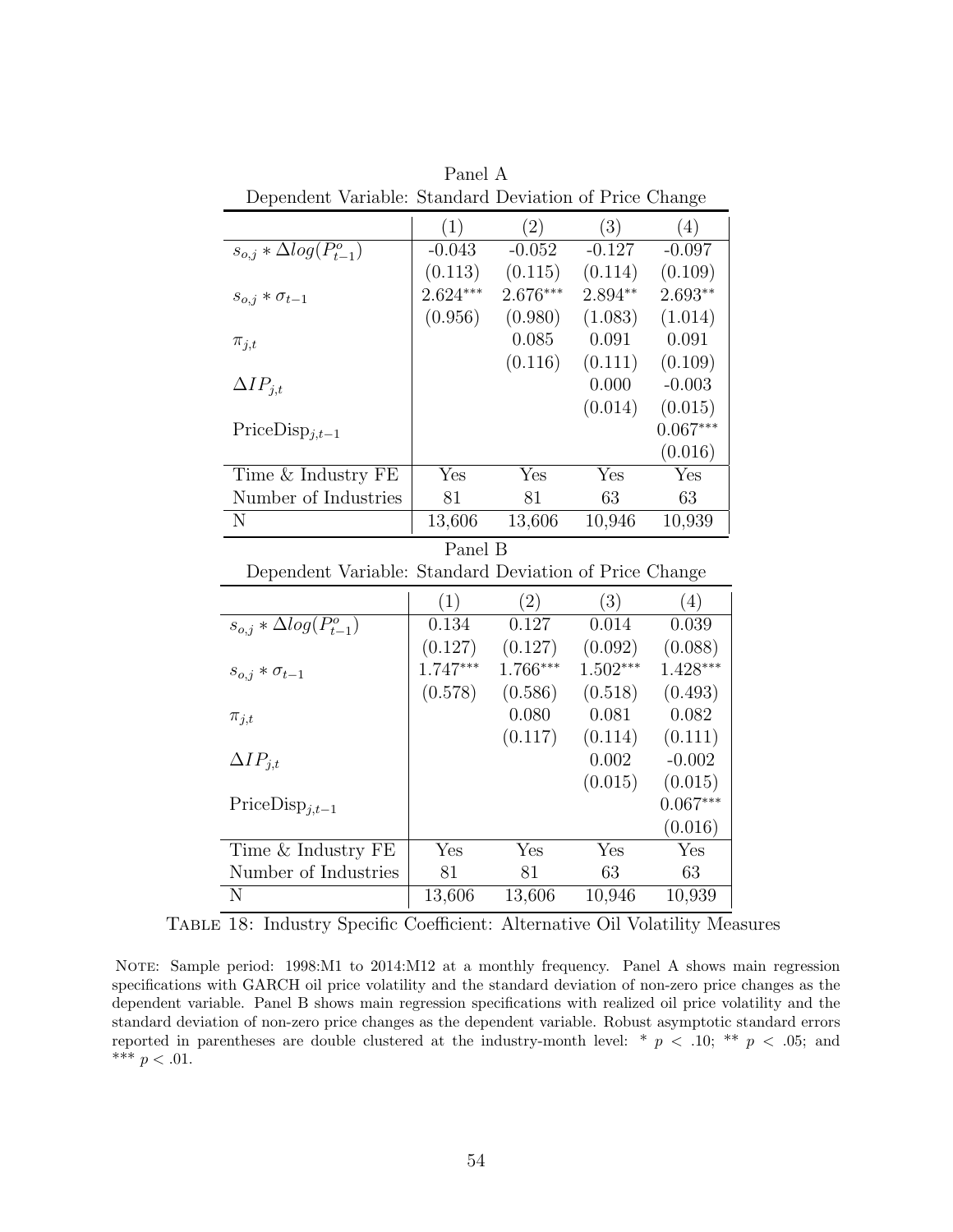<span id="page-55-0"></span>

|                                                    | (1)        | (2)        | (3)        | (4)        |
|----------------------------------------------------|------------|------------|------------|------------|
| $s_{o,i} * \Delta log(P_{t-1}^{o}) * [Crisis = 0]$ | 0.138      | 0.131      | 0.088      | 0.112      |
|                                                    | (0.084)    | (0.085)    | (0.087)    | (0.083)    |
| $s_{o,j} * \Delta log(P_{t-1}^o) * [Crisis = 1]$   | $-0.130$   | $-0.171$   | $-0.591*$  | $-0.553$   |
|                                                    | (0.352)    | (0.360)    | (0.311)    | (0.298)    |
| $s_{o,i} * \sigma_{t-1} * [Crisis = 0]$            | $2.727***$ | $2.763***$ | $2.727***$ | $2.561***$ |
|                                                    | (0.852)    | (0.866)    | (0.948)    | (0.888)    |
| $s_{o,i} * \sigma_{t-1} * [Crisis = 1]$            | $3.018***$ | $3.000***$ | $2.704**$  | $2.563**$  |
|                                                    | (0.966)    | (0.963)    | (1.035)    | (0.972)    |
| $\pi_{j,t}$                                        |            | 0.081      | 0.088      | 0.089      |
|                                                    |            | (0.117)    | (0.113)    | (0.111)    |
| $\Delta IP_{i,t}$                                  |            |            | 0.003      | $-0.001$   |
|                                                    |            |            | (0.014)    | (0.015)    |
| $PriceDisp_{j,t-1}$                                |            |            |            | $0.066***$ |
|                                                    |            |            |            | (0.015)    |
| Time & Industry FE                                 | Yes        | Yes        | Yes        | Yes        |
| Number of Industries                               | 81         | 81         | 63         | 63         |
| N                                                  | 13,606     | 13,606     | 10,946     | 10,939     |

Dependent Variable: Standard Deviation of Price Change

Table 19: 2008 Crisis Year Regression

NOTE: Sample period: 1998:M1 to 2014:M12 at a monthly frequency.  $\sigma_t$  is the stochastic volatility measure of oil price volatility. Crisis year indicator is defined as 1 during 2008 and 0 otherwise. This is the same crisis definition timing as Gilchrist et al. (2015). Robust asymptotic standard errors reported in parentheses are clustered at the industry level: \*  $p < .10$ ; \*\*  $p < .05$ ; and \*\*\*  $p < .01$ .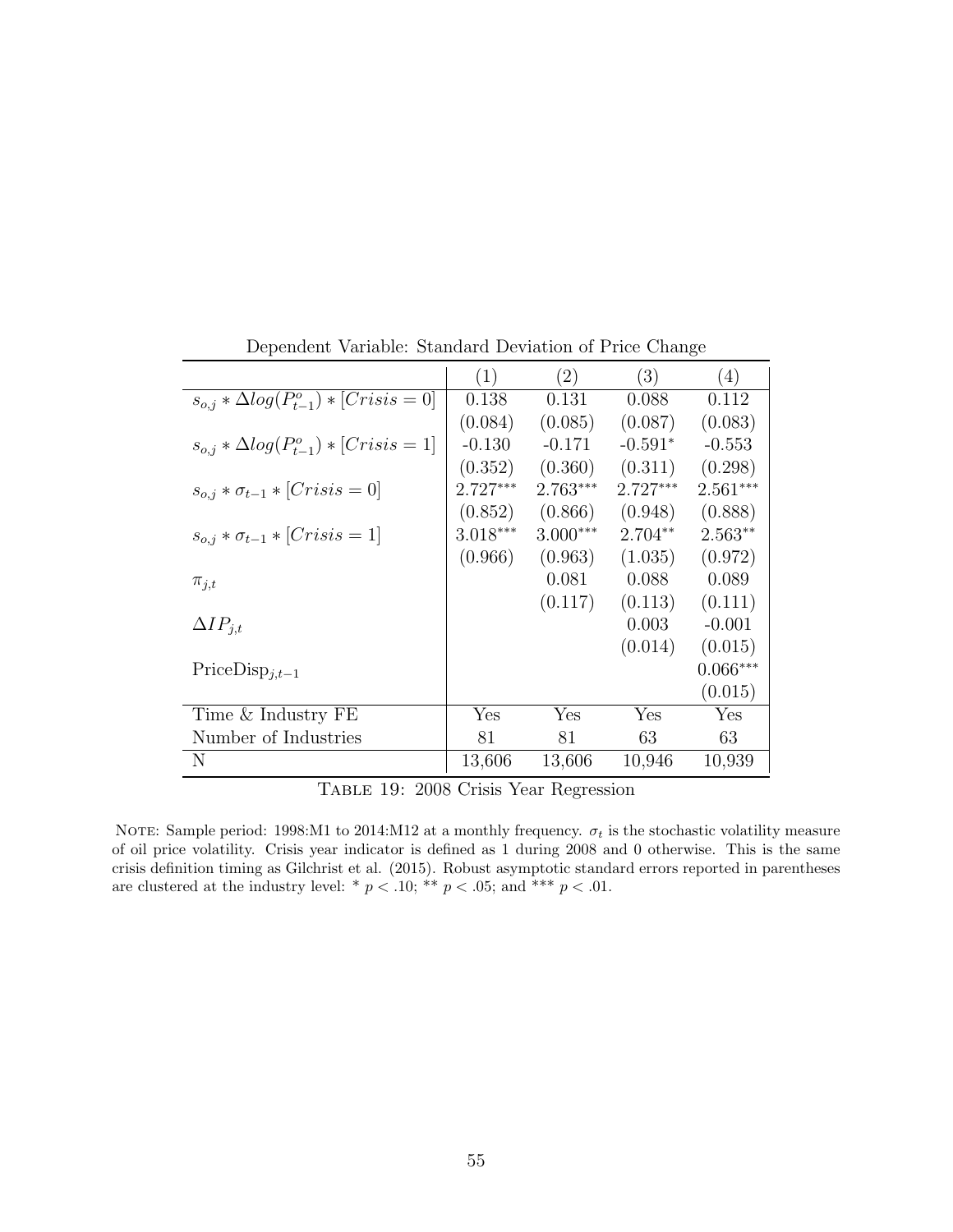<span id="page-56-0"></span>

|                                                 |           | <b>SV</b>  |            | RV       | GARCH    |           |
|-------------------------------------------------|-----------|------------|------------|----------|----------|-----------|
|                                                 | (1)       | (2)        | (3)        | (4)      | (5)      | (6)       |
| $\sum_{i=0}^{3} \theta_i \Delta log(P_{t-i}^o)$ | $-0.561$  |            | $-0.416$   |          | $-0.548$ |           |
|                                                 | (0.360)   |            | (0.305)    |          | (0.328)  |           |
| $\sum_{i=0}^{3} \theta_i \sigma_{t-i}$          | $2.658**$ |            | $2.155***$ |          | 3.370*** |           |
|                                                 | (1.002)   |            | (1.028)    |          | (1.255)  |           |
| $\sum_{i=0}^{3} \pi_{j,t-i}$                    | 0.039     |            | 0.026      |          | 0.054    |           |
|                                                 | (0.127)   |            | (0.131)    |          | (0.123)  |           |
| $\sum_{i=0}^{3} \Delta IP_{j,t-i}$              | $-0.010$  |            | $-0.008$   |          | $-0.014$ |           |
|                                                 | (0.054)   |            | (0.054)    |          | (0.055)  |           |
| $\sum_{i=1}^3 \theta_i \Delta log(P_{t-i}^o)$   |           | $-0.227$   |            | $-0.265$ |          | $-0.397$  |
|                                                 |           | (0.249)    |            | (0.196)  |          | (0.260)   |
| $\sum_{i=1}^{3} \theta_i \sigma_{t-i}$          |           | $2.771***$ |            | $1.771*$ |          | $2.601**$ |
|                                                 |           | (0.980)    |            | (0.097)  |          | (1.180)   |
| $\sum_{i=1}^{3} \pi_{j,t-i}$                    |           | 0.041      |            | 0.036    |          | 0.059     |
|                                                 |           | (0.127)    |            | (0.128)  |          | (0.121)   |
| $\sum_{i=1}^{3} \Delta IP_{i,t-i}$              |           | $-0.012$   |            | $-0.013$ |          | $-0.016$  |
|                                                 |           | (0.054)    |            | (0.055)  |          | (0.055)   |
| Time FE                                         | Yes       | Yes        | Yes        | Yes      | Yes      | Yes       |
| Industry FE                                     | Yes       | Yes        | Yes        | Yes      | Yes      | Yes       |
| Number of Industries                            | 48        | 48         | 48         | 48       | 48       | 48        |
| N                                               | 10,835    | 10,835     | 10,835     | 10,835   | 10,835   | 10,835    |

Dependent Variable: Standard Deviation of Price Change

Table 20: Industry Specific Coefficient: Lagged Volatility Structure

NOTE: Sample period: 1998:M1 to 2014:M12 at a monthly frequency. The dependent variable is non-zero price change dispersion. All specifications use the stochastic volatility of oil prices. The reported coefficients are the sum of the listed lagged variables. Robust asymptotic standard errors reported in parentheses are clustered at the industry level: \*  $p < .10$ ; \*\*  $p < .05$ ; and \*\*\*  $p < .01$ .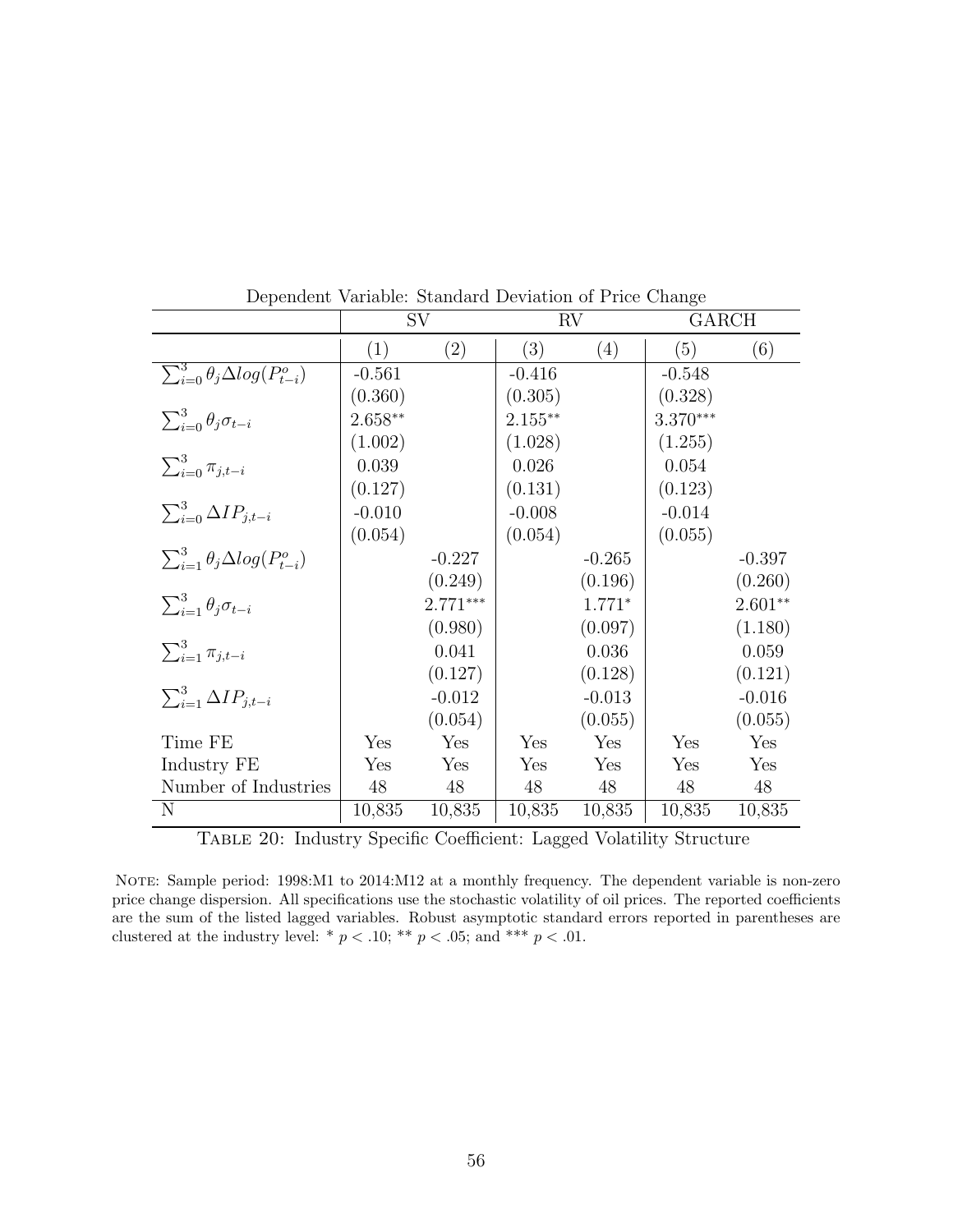<span id="page-57-0"></span>

|                                   | (1)        | (2)         | (3)         | (4)        |
|-----------------------------------|------------|-------------|-------------|------------|
| $s_{o,j} * \Delta log(P_{t-1}^o)$ | $-0.183**$ | $-0.271***$ | $-0.262***$ | $-0.181**$ |
|                                   | (0.087)    | (0.085)     | (0.093)     | (0.076)    |
| $s_{o,j} * \sigma_{t-1}$          | 0.470      | 0.739       | 0.897       | 0.537      |
|                                   | (1.451)    | (1.610)     | (1.845)     | (0.906)    |
| $\pi_{j,t}$                       |            | $0.859***$  | $0.913***$  | $0.839***$ |
|                                   |            | (0.203)     | (0.227)     | (0.190)    |
| $\Delta IP_{i,t}$                 |            |             | $-0.046$    | $-0.052$   |
|                                   |            |             | (0.029)     | (0.035)    |
| $Freq_{i,t-1}$                    |            |             |             | $0.547***$ |
|                                   |            |             |             | (0.040)    |
| Time FE                           | Yes        | Yes         | Yes         | Yes        |
| Industry FE                       | Yes        | Yes         | Yes         | Yes        |
| Number of Industries              | 81         | 81          | 63          | 63         |
| N                                 | 13,606     | 13,606      | 10,946      | 10,941     |

Dependent Variable: Frequency of Price Change

Table 21: Industry Specific Coefficient: Frequency of Price Change

NOTE: Sample period: 1998:M1 to 2014:M12 at a monthly frequency. This table shows the main specification with frequency of price change as the dependent variable and stochastic volatility of oil prices. Robust asymptotic standard errors reported in parentheses are double clustered at the industry-month level:  $*$   $p$  < .10; \*\*  $p < .05$ ; and \*\*\*  $p < .01$ .